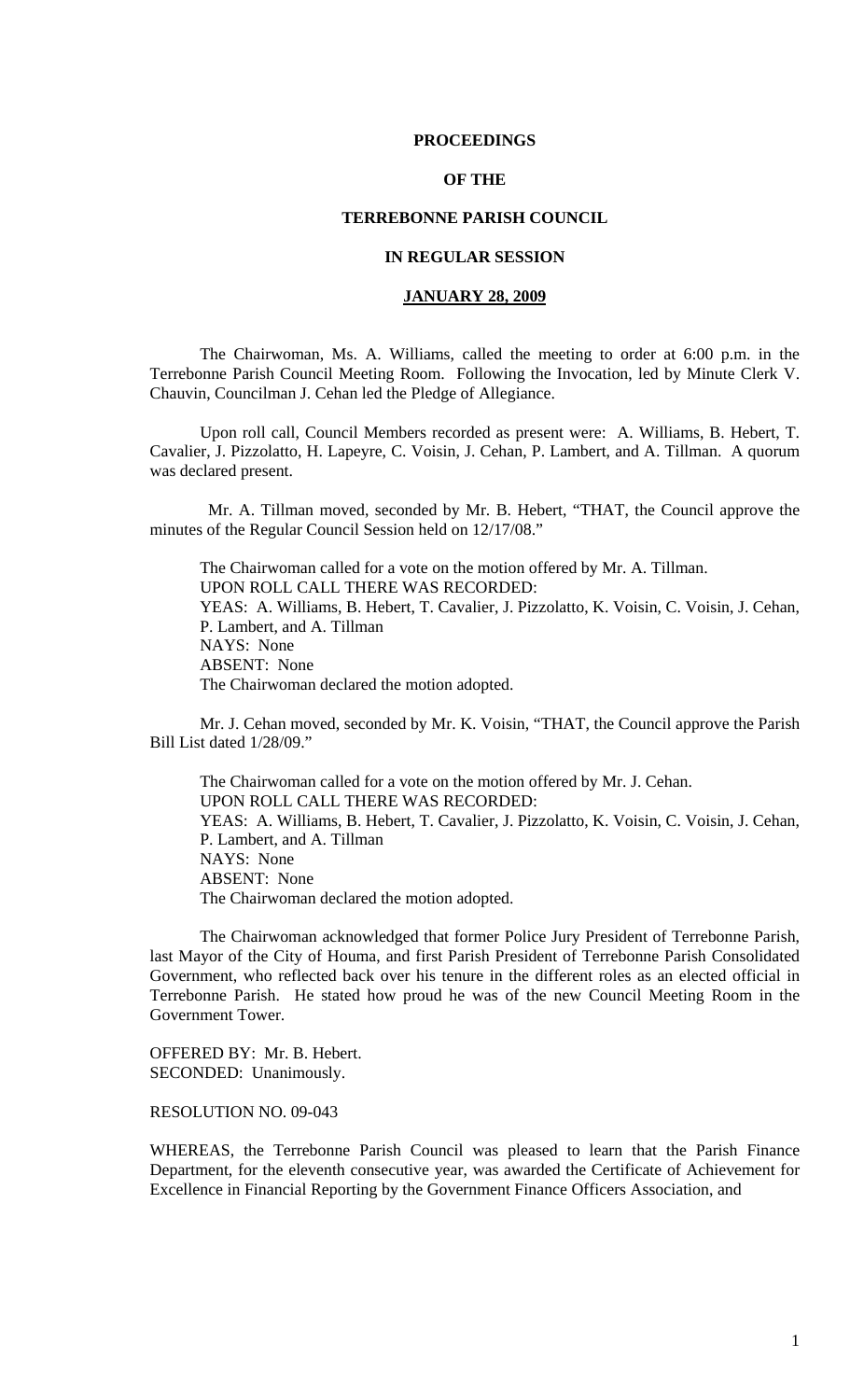WHEREAS, after a thorough review of the annual audit document by a special committee of the GFOA, this distinctive recognition is given to units of local and municipal government who have excelled in the preparation and distribution of their comprehensive annual financial report, and

WHEREAS, the Parish Finance Department, headed by Mrs. Jamie Elfert, has developed and incorporated a unique manner of providing precise accounting work with an interesting and educational series of information so as to inform the residents of this parish with knowledge of their government, and

WHEREAS, the presentation of this award is a reflection of the hard work and dedication that the entire staff of the Terrebonne Parish Finance Department has put forth on behalf of the residents of this parish, and

WHEREAS, each and every member of this extraordinary staff should be commended for their achievement and for their hard work throughout the year.

NOW, THEREFORE BE IT RESOLVED, by the Terrebonne Parish Council, on behalf of Parish President Michel H. Claudet and the entire Terrebonne Parish Consolidated Government, that the members of the Terrebonne Parish Finance Department be congratulated for once again receiving the Certificate of Achievement for Excellence in Financial Reporting by the GFOA and that they be thanked for the exceptional work they do on behalf of the Terrebonne Parish Consolidated Government.

THERE WAS RECORDED: YEAS: A. Williams, B. Hebert, T. Cavalier, J. Pizzolatto, K. Voisin, C. Voisin, J. Cehan, P. Lambert and A. Tillman. NAYS: None. ABSTAINING: None. ABSENT: None. The Chairwoman declared the resolution adopted on this, the  $28<sup>th</sup>$  day of January, 2009.

\* \* \* \* \* \* \* \* \*

The Chairwoman recognized Chief Financial Officer J. Elfert, who thanked the Council and Parish President for the commendation and thanked Comptroller D. Picou who heads the Accounting Division and was present and thanked all the Finance Department personnel for their teamwork in receiving this award.

Parish President M. Claudet commended Chief Financial Officer J. Elfert and the Finance Department staff for their excellent work.

OFFERED BY: Mr. J. Cehan. SECONDED BY: Mr. C. Voisin and Mr. P. Lambert.

#### RESOLUTION NO. 09-044

RESOLUTION CERTIFYING COMPLIANCE WITH THE EMERGENCY PROVISIONS OF THE PUBLIC BID LAWS AND LA. 4.S. 29:271 ET SEQ., AS IT APPLIES TO UPPER WARD 7 LEVEE PROJECT – REACH 2A

# STATE PROJECT NO. 576-55-0023 PARISH OF TERREBONNE

WHEREAS, Terrebonne Parish has solicited bids for State Project Number 576-55-0023 in accordance with the emergency provisions of LA R.S. 38;2212 of the current Bid Laws of the State of Louisiana and LA R.S. 29:271 et seq., and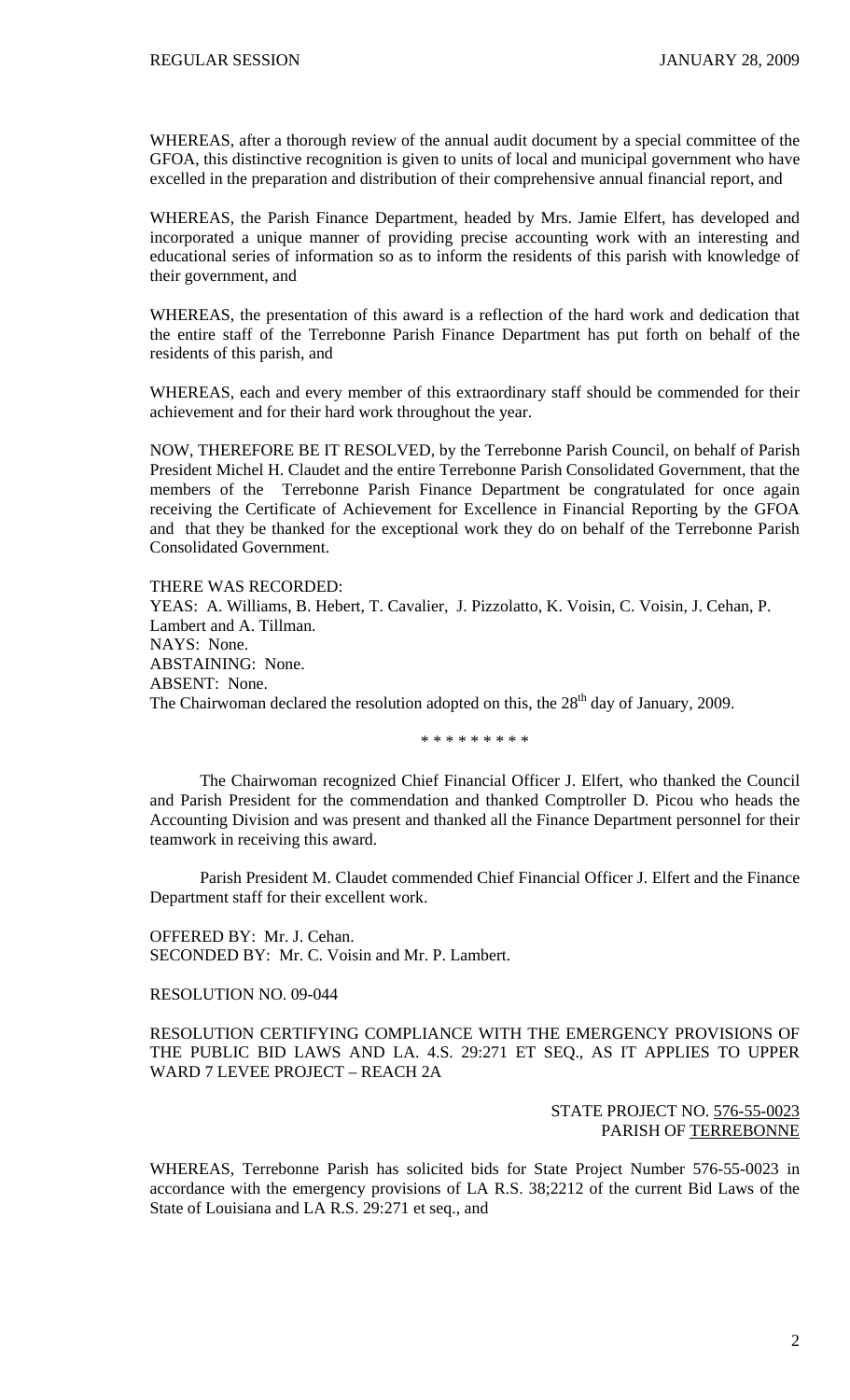WHEREAS, the Parish President of Terrebonne Parish pursuant to LA R.S. 29:271 et seq., declared a parish wide state of emergency in anticipation of Hurricane Gustav on August 28, 2008, which state of emergency the Parish President has from time to time extended, as required by statute, and which state of emergency remains in place to date as to the effects of Hurricane Gustav upon all of Terrebonne Parish, and

WHEREAS, the Parish President of Terrebonne Parish in accordance with his authority as set out in LA R.S. 29:271 et seq., on September 8, 2008 declared a parish wide state of emergency in anticipation of the effects of Hurricane Ike, which state of emergency the Parish President as required by law extended from time to time and which state of emergency continues in effect today as to the effects of Hurricane Ike, and

WHEREAS, both states of emergency and all extensions were duly recorded with the Clerk of Court for the Parish of Terrebonne and published in the Official Parish Journal as required by law, and

WHEREAS, these executive orders expressly authorize the use of the emergency provisions of Louisiana Public Bid Law as necessary to ensure the health, safety and welfare needs of the people and property of Terrebonne Parish while coping with the after effects of both storms, and

WHEREAS, Terrebonne Parish has submitted to DOTD Certification of proof of publication, one (1) copy of the bid proposals and bid bonds are submitted by each of the three (3) lowest bidders, a legible copy of the bid tabulation of all bids received and certified to be correct by the Engineer and an authorized official Sponsor, a copy of the engineers recommendation, contract documents, Notice of Award Contract, and a copy of the Recordation date in the Clerk of Court Office.

NOW, THEREFORE BE IT RESOLVED that the Terrebonne Parish Council, on behalf of the Terrebonne Parish Consolidated Government, in Regular Session, assembled on this 28<sup>th</sup> day of January, 2009, does hereby certify compliance with the emergency procedures of Louisiana Revised Statutes 38:2211, et seq., and LA R.S. 29:271 et seq.

#### THERE WAS RECORDED:

YEAS: A. Williams, B. Hebert, T. Cavalier, J. Pizzolatto, K. Voisin, C. Voisin, J. Cehan, P. Lambert and A. Tillman. NAYS: None. ABSTAINING: None. ABSENT: None. The Chairwoman declared the resolution adopted on this, the 28<sup>th</sup> day of January, 2009.

\* \* \* \* \* \* \* \* \*

 The Chairwoman recognized Mr. Floyd Bergeron, Broadmoor Subdivision resident, who expressed his concerns relative to high "utility gas rates" and requested that the Council address the matter in committee.

 Chairwoman A. Williams recommended that this matter be address in the Public Services Committee.

 The Chairwoman recognized Lt. Darryl Cunningham, Houma Police Department, who expressed his concerns in the manner in which the Houma Police Department representative to the Civil Service Board was selected. He requested that the appointment of the member be delayed.

 The Chairwoman recognized Mrs. Barbara Larpenter, Schriever resident, who expressed her concerns relative to the drainage problems on Horseshoe Road in Schriever since 2002. She explained a situation that happened when her neighbor built a home on a slab and then flooded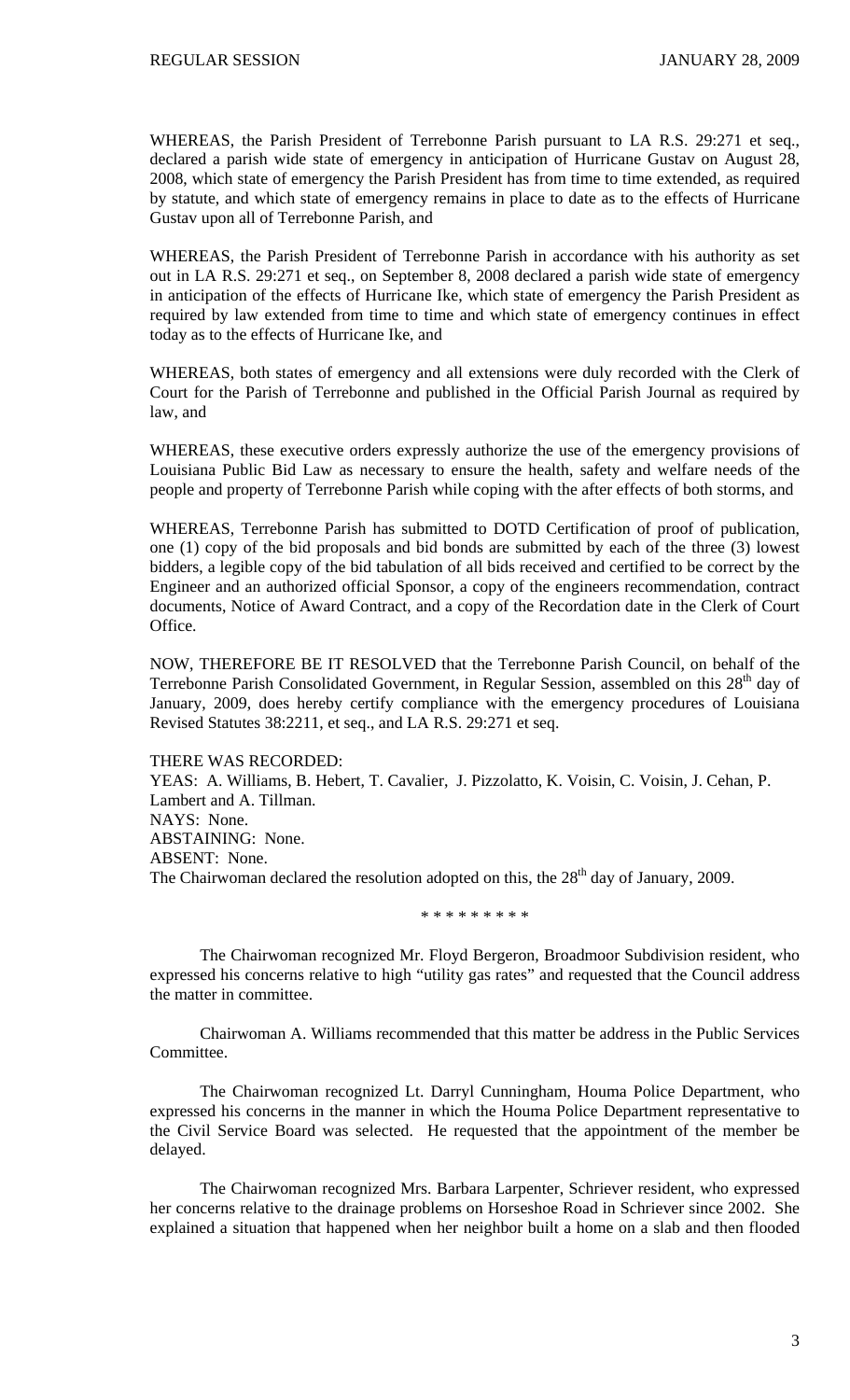from an open ditch. She stated that she and her husband were held responsible for causing the flooding and had to remove two cement driveways from their property. She stated that in 2009, a project was done without their notification where the Parish installed a cement basin right next to where they had to remove their cement driveways. She stated that this could cause the neighbor across the street to flood.

 Mr. B. Hebert moved, seconded by Mr. K. Voisin, "THAT, the Council extend Mrs. Barbara Larpenter's time an additional minute."

 The Chairwoman called for a vote on the motion offered by Mr. B. Hebert. UPON ROLL CALL THERE WAS RECORDED: YEAS: A. Williams, B. Hebert, T. Cavalier, J. Pizzolatto, K. Voisin, C. Voisin, J. Cehan, P. Lambert, and A. Tillman NAYS: None ABSENT: None The Chairwoman declared the motion adopted.

 Mrs. Barbara Larpenter continued her explanation of the drainage problems on Horseshoe Road in Schriever. She stated that they want their driveway restored because they didn't do anything wrong.

 Councilwoman T. Cavalier stated she was not in office in 2002 for Tropical Storm Allison when the flooding took place on Horseshoe Road in Schriever, but she was informed about it when she was campaigning. She stated that she sought funding for an engineering study, which was done and recommendations were made and explained what action was taken and what still needs to be done to address the situation.

 The Chairwoman recognized Ms. Lucretia McBride, Gray resident, who publicly thanked Chairwoman A. Williams and other Council Members for talking with her regarding Terrebonne Parish Boards, Committees, and Commissions, specifically the Terrebonne Parish Women's Commission. She stated it was recommended to have a hearing of various parties to discuss the matter and she will contact the Council Clerk to set something up. She also recommended that new board members be provided with an orientation when appointed.

 The Chairwoman recognized Mr. Thomas Tabor, Liberty St. resident, who expressed his concerns relative to the Submar bulk cement plant on Dunn St. that is zoned I-1, and is in his opinion, in violation of the existing zoning in the area. He requested the situation be looked into and cleaned up.

 The Chairwoman recognized Mr. Norman Simone, Liberty St. resident, who expressed his concerns relative to the operations of Submar on Point St. being in possible violation of existing zoning in the area.

 The Chairwoman recognized Mr. John Watson, High St. resident, who expressed his concerns relative to the operations of Submar on Point St. being in possible violation of existing zoning in the area. He requested that the matter be addressed and, if in violation the company be directed to remove the equipment from this residential neighborhood.

 Councilman K. Voisin stated that in his estimation, the equipment that is located at Submar is not allowed under the C-2 zoning and suggested that the appropriate TPCG personnel be requested to look into and correct the situation, if necessary.

 Parish Attorney stated that since the last meeting, the owner of Submar is working with the Planning Department to address some of the residents' concerns. She stated that she was not aware of the crane that is located out there.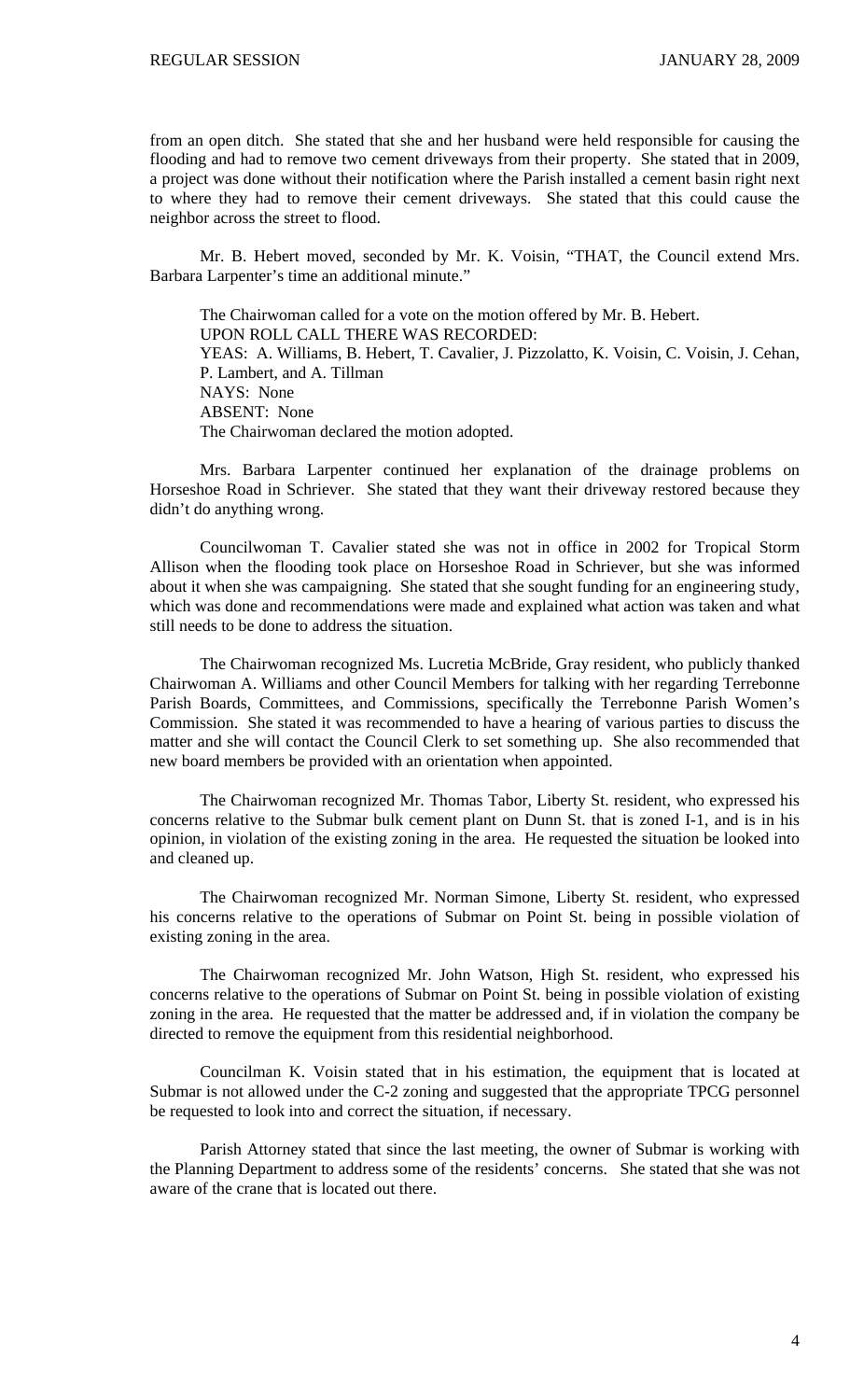Councilman A. Tillman requested the Interim Parish Manager to address the situation and correct it, if necessary.

 Mr. B. Hebert moved, seconded by Mr. P. Lambert, "THAT, it now being 6:36 p.m., the Council open public hearings at this time."

 The Chairwoman called for a vote on the motion offered by Mr. B. Hebert. UPON ROLL CALL THERE WAS RECORDED: YEAS: A. Williams, B. Hebert, T. Cavalier, J. Pizzolatto, K. Voisin, C. Voisin, J. Cehan, P. Lambert, and A. Tillman NAYS: None ABSENT: None The Chairwoman declared the motion adopted.

The Chairwoman recognized the public for comments on the following:

A. An appeal of the denial by the Houma-Terrebonne Regional Planning Commission of an application for the re-division of property described as "Survey of Tracts" 'A' and 'B', a redivision of Tract A-B-C-D-A, Property belonging to Mr. Mark W. Guidry, Section 6, T17S-R17E, of Terrebonne Parish"

 The Chairwoman recognized Mr. Charles Frederick, Central Ave. resident, who expressed his concerns relative to the residents in the area of the proposed re-division of property not being made aware of the proposal.

 The Chairman recognized Mr. Lawrence Chauvin, who stated that all the neighborhood is against the re-division of property at 115 Central Ave. and presented a signed petition from the residents.

 Mr. K. Voisin moved, seconded by Mr. J. Cehan, "THAT, the Council formally accept the petition from the residents near 115 Central Avenue opposing the re-division of property."

 The Chairwoman called for a vote on the motion offered by Mr. K. Voisin. UPON ROLL CALL THERE WAS RECORDED: YEAS: A. Williams, B. Hebert, T. Cavalier, J. Pizzolatto, K. Voisin, C. Voisin, J. Cehan, P. Lambert, and A. Tillman NAYS: None ABSENT: None The Chairwoman declared the motion adopted.

 The Chairwoman recognized Mr. Herdis Neil, Montegut resident, who suggested that the Council adhere to the advice of the Houma-Terrebonne Regional Planning Commission on this matter to deny the proposed re-division of property.

 The Chairman recognized Mr. Mark Guidry, owner of property at 115 Central Ave., who explained the reason for his request to rezone is because his dad is very sick and lives in Lafayette and wants to build a small house next to his to live in and so he can take care of him without having to travel to Lafayette every weekend. He stated that the Board of Adjustments granted him approval for the lot sizes, but the Planning & Zoning Commission denied the request. He requested the Council override the Planning & Zoning Commission's denial.

There were no further comments from the public on the appeal.

 Mr. K. Voisin moved, seconded by Mr. .B. Hebert, "THAT, the Council close the aforementioned public hearing."

The Chairwoman called for a vote on the motion offered by Mr. K. Voisin.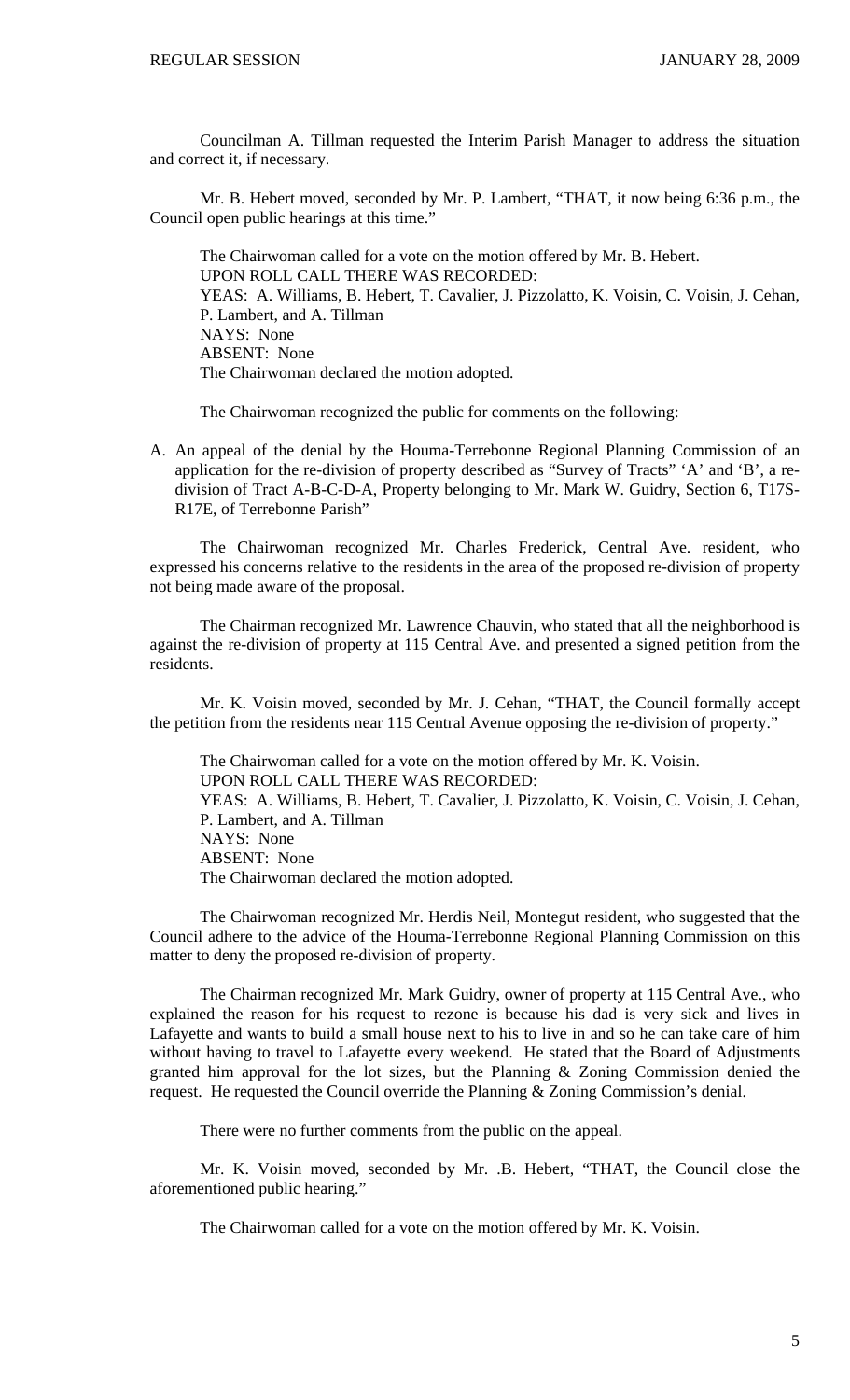UPON ROLL CALL THERE WAS RECORDED: YEAS: A. Williams, B. Hebert, T. Cavalier, J. Pizzolatto, K. Voisin, C. Voisin, J. Cehan, P. Lambert, and A. Tillman NAYS: None ABSENT: None The Chairwoman declared the motion adopted.

 Councilman J. Pizzolatto explained his reasoning for considering allowing the re-division request.

 Mr. J. Pizzolatto moved, "THAT, the Council override the Houma-Terrebonne Regional Planning Commission denial of an application for the re-division of property described as "Survey of Tracts 'A' and 'B', a Re-division of Tract A-B-C-D-A, Property Belonging to Mr. Mark W. Guidry, Section 6, T17S-R17E, of Terrebonne Parish", and that said property be approved for re-division."

The Chairwoman declared the motion died due to the lack of a second.

 The Chairwoman recognized Mr. Daniel Babin, Houma-Terrebonne Regional Planning Commission Chairman, who explained that the proposed re-division of property created two undersized lots and was the main reason for denial. He stated that he emphathizes with Mr. Guidry, but the Planning & Zoning Commission is striving for consistency.

 The Chairwoman recognized Interim Parish Manager P. Gordon who explained that it has been the policy of the Planning & Zoning Commission that if lots were not too small to grant variances to minimum lot requirements. He stated that, however, they have taken a stance that if the property is vacant they will grant a variance for the minimum lot size.

 Mr. K. Voisin moved, seconded by Ms. T. Cavalier, "THAT, the Council concur with the recommendation of the Houma-Terrebonne Regional Planning Commission in denying the application for re-division of property described as "Survey of Tracts 'A' and 'B', a Re-division of Tract A-B-C-D-A, Property Belonging to Mr. Mark W. Guidry, Section 6, T17S-R17E, of Terrebonne Parish".

 The Chairwoman called for a vote on the motion offered by Mr. K. Voisin. UPON ROLL CALL THERE WAS RECORDED: YEAS: A. Williams, B. Hebert, T. Cavalier, K. Voisin, C. Voisin, J. Cehan, P. Lambert, and A. Tillman NAYS: J. Pizzolatto ABSENT: None The Chairwoman declared the motion adopted.

The Chairwoman recognized the public for comments on the following:

B. A proposed ordinance to approve Ordinance No. 7561, adopted by the Parish Council on November 19, 2008, which appropriated funds from various projects for the purpose of addressing the destruction and flood-related damages caused as a result of Hurricanes Gustav and Ike

 The Chairwoman recognized Mr. Herdis Neil, Montegut resident, who commented on the recent contracts to clean drainage ditches throughout Terrebonne Parish and the need to closely monitor the contractors to assure quality work.

There were no further comments from the public on the proposed ordinance.

 Mr. C. Voisin moved, seconded by Mr. A. Tillman and Mr. K. Voisin, "THAT, the Council close the aforementioned public hearing."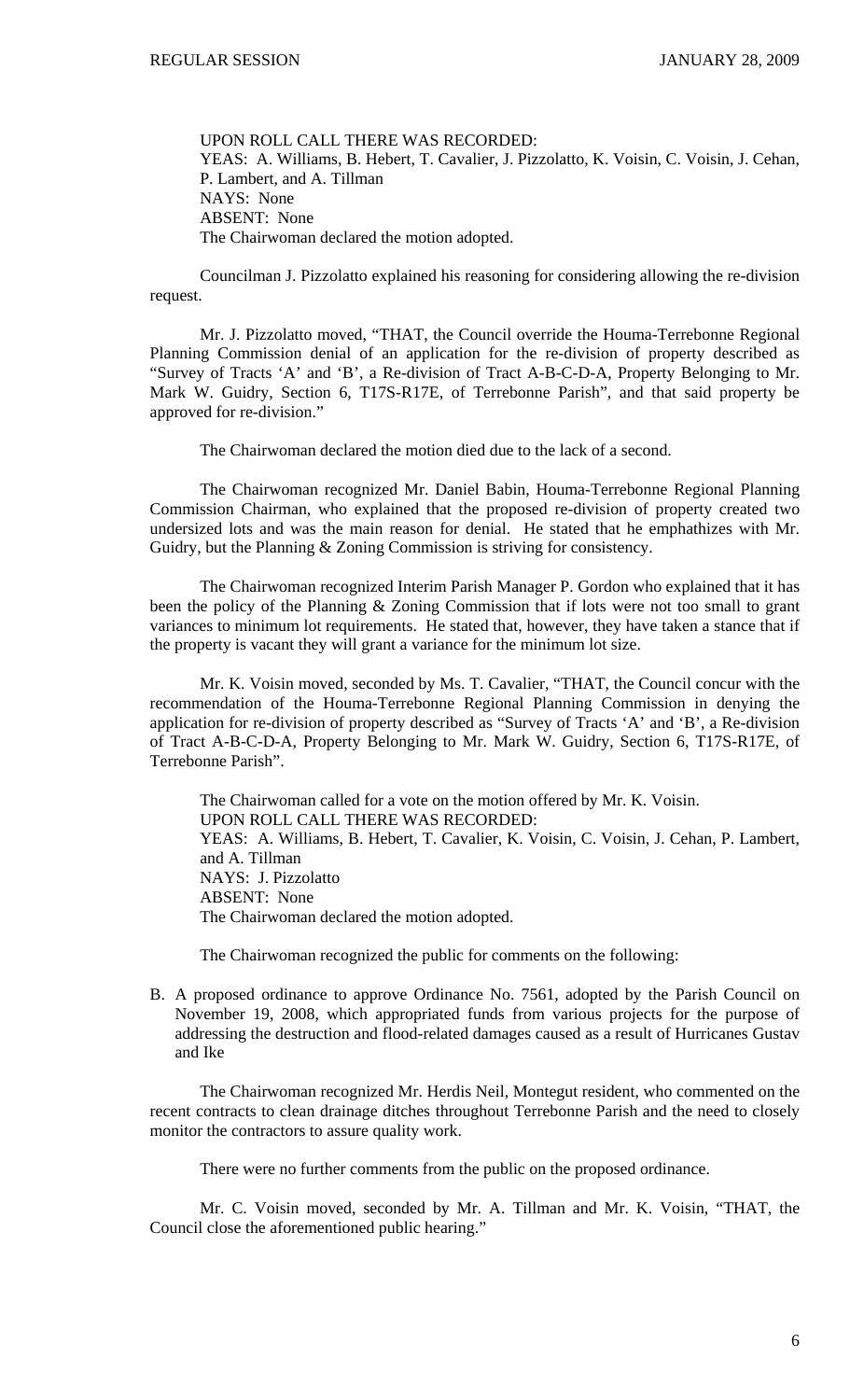The Chairwoman called for a vote on the motion offered by Mr. C. Voisin. UPON ROLL CALL THERE WAS RECORDED: YEAS: A. Williams, B. Hebert, T. Cavalier, J. Pizzolatto, K. Voisin, C. Voisin, J. Cehan, P. Lambert, and A. Tillman NAYS: None ABSENT: None The Chairwoman declared the motion adopted.

OFFERED BY: Mr. C. Voisin. SECONDED BY: Mr. A. Tillman.

ORDINANCE NO. 7590

AN ORDINANCE TO APPROVE THE SIXTY (60) DAY EMERGENCY ORDINANCE NO. 7561, ADOPTED BY THE PARISH COUNCIL ON NOVEMBER 19, 2008, WHICH APPROPRIATED \$11,076,665 FROM VARIOUS PROJECTS FOR THE FOLLOWING PURPOSES OF ADDRESSING THE DESTRUCTION AND FLOOD RELATED DAMAGES CAUSED AS A RESULT OF HURRICANES GUSTAV AND IKE; AND TO PROVIDE FOR OTHER RELATED MATTERS:

Remove Silt & Debris from Roadside Ditches, Work Project at an estimated total cost of \$6,388,800.

Cleaning Storm Drains, Work Project at an estimated cost of \$4,687,865.

WHEREAS, on November 19, 2008, the Parish Council adopted an emergency ordinance to appropriate \$11,076,665 from various projects, and

WHEREAS, pursuant to Section 1-13 of the Terrebonne Parish Code of Ordinances, an emergency ordinance shall be effective for no longer than sixty (60) days after final approval, and

WHEREAS, the Parish President was hereby authorized to expend and utilize those monies necessary, from the emergency appropriation and in his discretion, for purposes of addressing the subject emergency, along with providing the Parish Council with a report of all such actions, and

WHEREAS, the projects continue to be a priority resulting from the destruction and flood related damages caused as a result of Hurricanes Gustav and Ike.

NOW, THEREFORE BE IT ORDAINED, by the Terrebonne Parish Council, on behalf of the Terrebonne Parish Consolidated Government, that the 2009 Adopted Budget of the Terrebonne Parish Consolidated Government be amended so as to concur and approve the transfer of \$11,076,665 adopted in Emergency Ordinance Number 7561 on November 19, 2008.

This ordinance, having been introduced and laid on the table for at least two weeks, was voted upon as follows:

THERE WAS RECORDED:

YEAS: A. Williams, B. Hebert, T. Cavalier, C. Voisin, J. Cehan, P. Lambert and A. Tillman. NAYS: None.

ABSTAINING: K. Voisin.

ABSENT: J. Pizzolatto.

The Chairwoman declared the ordinance adopted on this, the  $28<sup>th</sup>$  day of January, 2009.

\* \* \* \* \* \* \* \* \*

The Chairwoman recognized the public for comments on the following: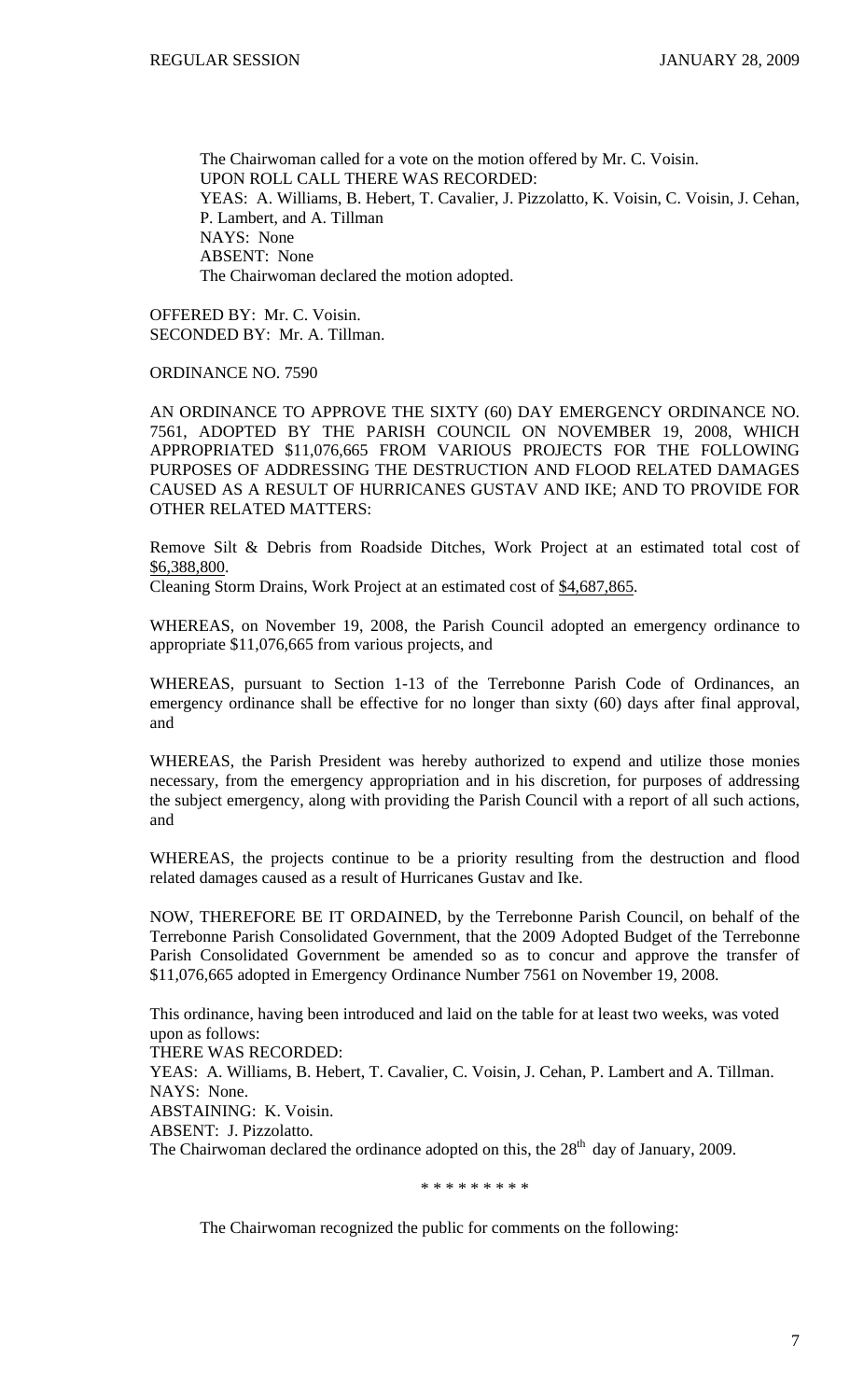C. A proposed ordinance to amend the 2009 Adopted Budget to provide funding for a levee around the Adult Facility and Juvenile Detention Facility in order to protect the occupants and Parish assets from future flooding

 The Chairwoman recognized Mr. Herdis Neil, Montegut resident, who expressed his opposition to the proposal to fund a levee around the Adult Jail Facility and Juvenile Detention Facility until other priorities are addressed.

 The Chairwoman recognized Mr. Reggie Bourg, Bourg resident, who expressed his opposition to the proposed budget amendment because it won't do anything to protect Ashland north, south, or Dulac.

 The Chairwoman recognized Ms. Lucretia McBride, Gray resident, who expressed her concerns relative to the perception as she sees it that Government cares more about protecting incarcerated individuals than the community surrounding the jail.

 A discussion ensued relative to the Parish Government's obligation to maintain and protect the Parish Jail and Juvenile facilities from floodwaters even when bayou communities are in desperate need to be protected from floodwaters.

There were no further comments from the public on the proposed ordinance.

 Mr. J. Cehan moved, seconded by Mr. J. Pizzolatto, "THAT, the Council close the aforementioned public hearing."

 The Chairwoman called for a vote on the motion offered by Mr. J. Cehan. UPON ROLL CALL THERE WAS RECORDED: YEAS: A. Williams, B. Hebert, T. Cavalier, J. Pizzolatto, K. Voisin, C. Voisin, J. Cehan, P. Lambert, and A. Tillman NAYS: None ABSENT: None The Chairwoman declared the motion adopted.

OFFERED BY: Mr. J. Cehan. SECONDED BY: Mr. B. Hebert.

ORDINANCE NO. 7591

AN ORDINANCE TO AMEND THE 2009 ADOPTED BUDGET OF THE TERREBONNE PARISH CONSOLIDATED GOVERNMENT SO AS TO PROVIDE FUNDING FOR A LEVEE AROUND THE ADULT JAIL FACILITY AND JUVENILE DETENTION FACILITY IN ORDER TO PROTECT THE OCCUPANTS AND PARISH ASSETS FROM FUTURE FLOODING.

# SECTION I

WHEREAS, during Hurricanes Gustav and Ike, the Adult and Juvenile Detention Facilities were exposed to extreme weather conditions and flooding, and

WHEREAS, the Parish is in the process of major repairs to the facilities due to the flooding from Hurricane Ike, and

WHEREAS, a levee improvement around the facility may protect the occupants and parish assets from future flooding.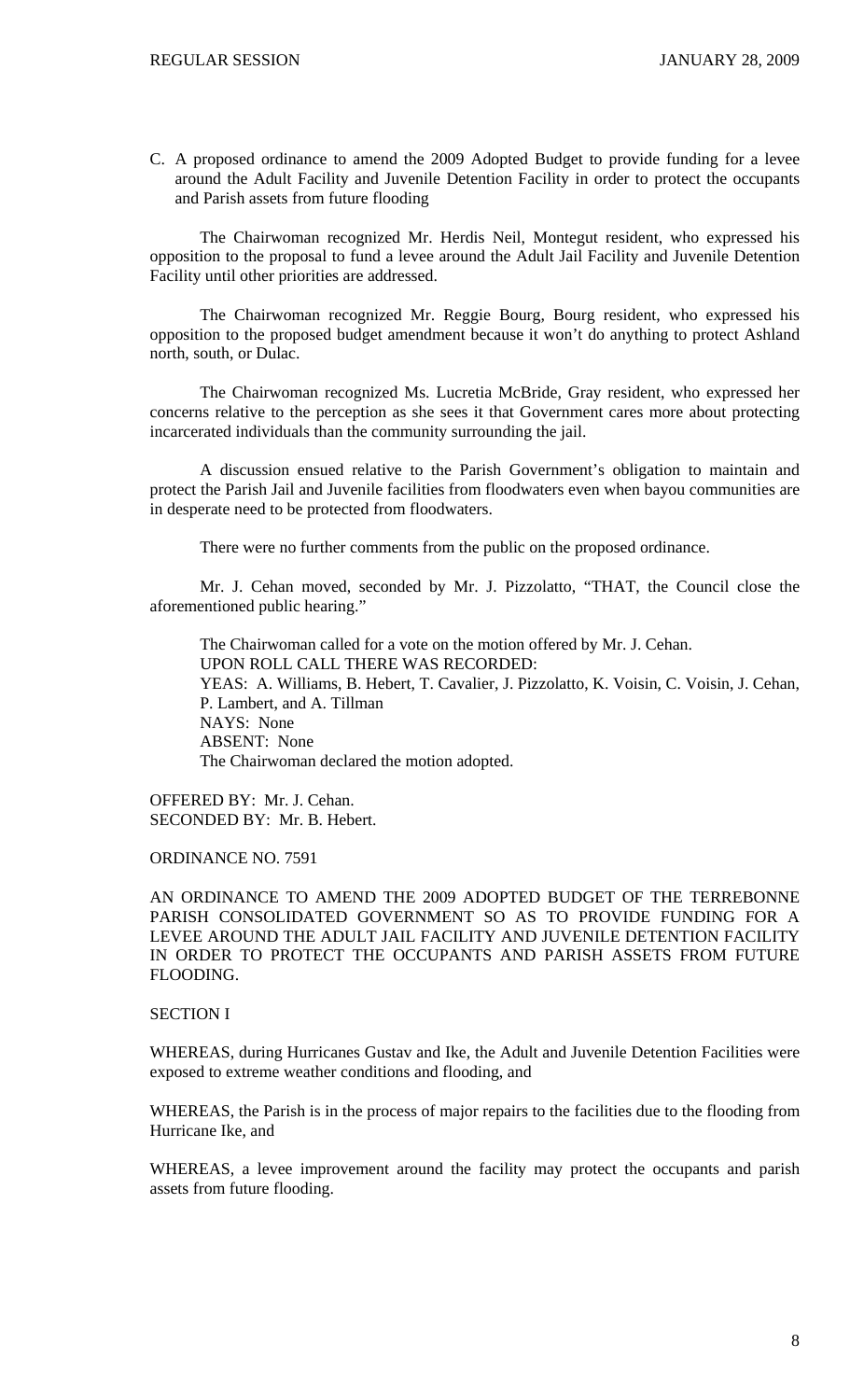BE IT ORDAINED, by the Terrebonne Parish Council, on behalf of the Terrebonne Parish Consolidated Government, that the 2009 Adopted Budget of the Terrebonne Parish Consolidated Government be amended so as to design and construct a levee around Parish Adult and Juvenile Detention Facilities. (Attachment A)

This ordinance, having been introduced and laid on the table for at least two weeks, was voted upon as follows: THERE WAS RECORDED: YEAS: A. Williams, B. Hebert, T. Cavalier, J. Pizzolatto, K. Voisin, C. Voisin, J. Cehan, P. Lambert and A. Tillman. NAYS: None. ABSTAINING: None. ABSENT: None. The Chairwoman declared the ordinance adopted on this, the  $28<sup>th</sup>$  day of January, 2009.

\* \* \* \* \* \* \* \* \*

# ATTACHMENT A - ADULT JAIL AND JUVENILE DETENTION FACILITIES LEVEE

| Jail/Juvenile Detention Levee     | 800,000   |
|-----------------------------------|-----------|
| <b>Transfer from General Fund</b> | (800,000) |

Transfer to Parishwide Drainage Construction Fund 800,000 Fund Balance (Decrease) (800,000)

The Chairwoman recognized the public for comments on the following:

D. A proposed ordinance to declare computer and other miscellaneous equipment from the Administration, Animal Shelter, Health Unit, Roads and Bridges, and Vegetation Departments as surplus, and to provide for the disposal of same

There were no comments from the public on the proposed ordinance.

 Mr. C. Voisin moved, seconded by Mr. B. Hebert, "THAT, the Council close the aforementioned public hearing."

 The Chairwoman called for a vote on the motion offered by Mr. C. Voisin. UPON ROLL CALL THERE WAS RECORDED: YEAS: A. Williams, B. Hebert, T. Cavalier, J. Pizzolatto, K. Voisin, C. Voisin, J. Cehan, P. Lambert, and A. Tillman NAYS: None ABSENT: None The Chairwoman declared the motion adopted.

OFFERED BY: Mr. C. Voisin. SECONDED BY: Mr. K. Voisin.

ORDINANCE NO. 7592

An Ordinance to declare computer and other miscellaneous equipment from the Administration, Animal Shelter, Health Unit, Roads & Bridges and Vegetation departments as surplus as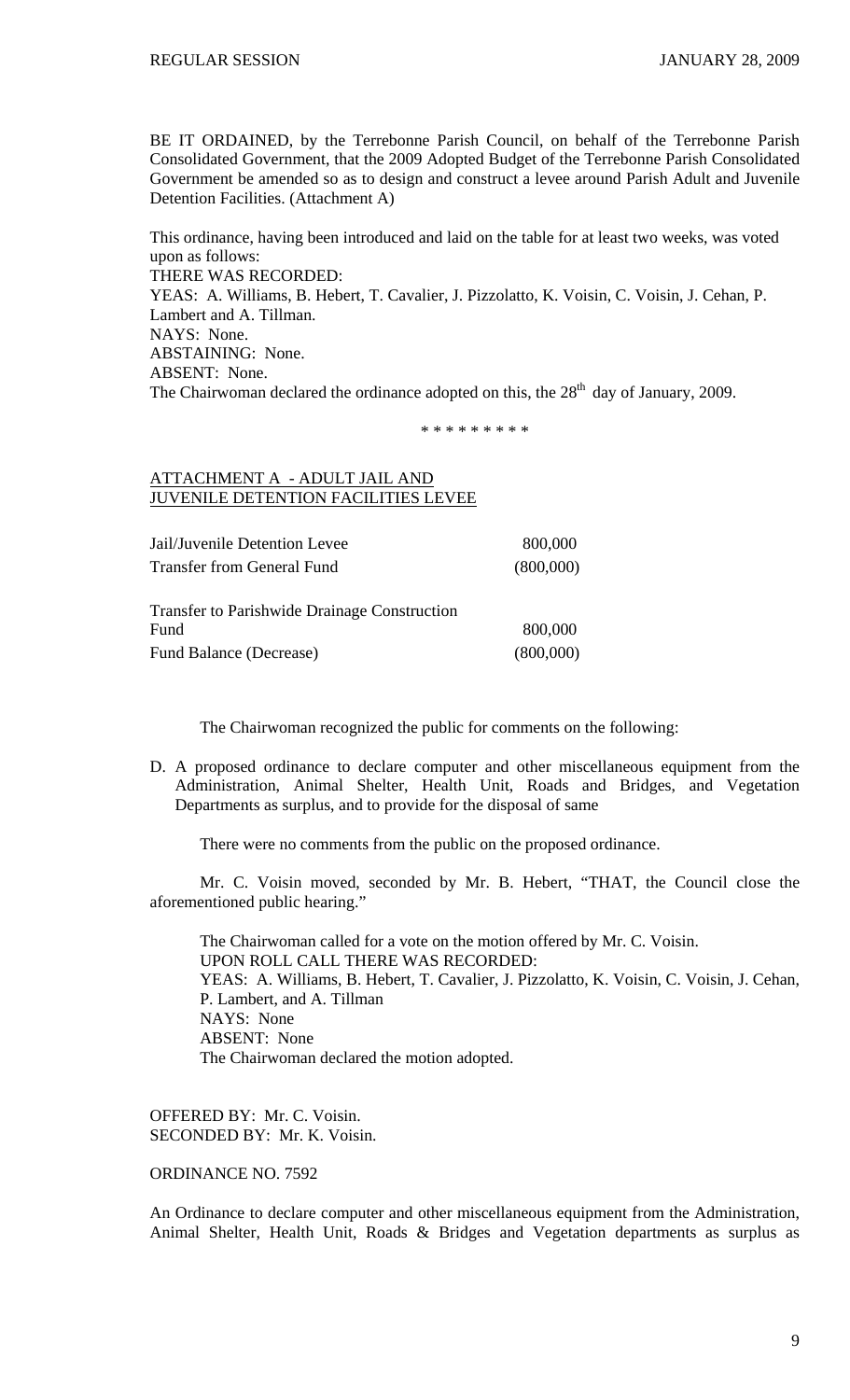described in the attached Exhibit "A" and authorizing said items to be disposed of by public bid, negotiated sale, junked or by any other legally approved method.

### SECTION I

NOW THEREFORE BE IT ORDAINED that the Terrebonne Parish Council, on behalf of the Terrebonne Parish Consolidated Government, does hereby declare the attached Exhibit "A" surplus and authorizes the Parish President to dispose of said items by public bid, negotiated sale, junked or by any other legally approved method.

#### SECTION II

If any word, clause, phrase, section or other portion of this ordinance shall be declared null, void, invalid, illegal, or unconstitutional, the remaining words, clauses, phrases, sections and other portions of this ordinance shall remain in force and effect, the provisions of this ordinance hereby being declared to be severable.

### SECTION III

This ordinance shall become effective upon approval by the Parish President or as otherwise provided in Section 2-13 (b) of the Home Rule Charter for a Consolidated Government for Terrebonne Parish, whichever occurs sooner.

This ordinance, having been introduced and laid on the table for at least two weeks, was voted upon as follows: THERE WAS RECORDED: YEAS: A. Williams, B. Hebert, T. Cavalier, J. Pizzolatto, K. Voisin, C. Voisin, J. Cehan, P. Lambert and A. Tillman. NAYS: None. ABSTAINING: None. ABSENT: None. The Chairwoman declared the ordinance adopted on this, the  $28<sup>th</sup>$  day of January, 2009.

\* \* \* \* \* \* \* \* \*

### Exhibit "A" Surplus List

- 1 Lot of Partitions / Dividers (Roads & Bridges)
- 3 Printers (Roads & Bridges, Administration, Animal Shelter)
- 6 Computer Monitors (Animal Shelter, Roads & Bridges)
- 1 Vacuum Cleaner (Health Unit)
- 1 Time Clock (Health Unit)
- 3 Computer Hard Drives (Roads & Bridges)
- 2 Filing Cabinets (Roads & Bridges)
- 6 Task Chairs (Roads & Bridges)
- 2 Guest Chairs (Roads & Bridges)
- 1 Table (Roads & Bridges)
- 1 Desk (Roads & Bridges)
- 1 Copier (Roads & Bridges)

The Chairwoman recognized the public for comments on the following:

E. A proposed ordinance to amend the 2009 Budget and 5-Year Capital Outlay Budget for a Senior Planner Grant, Citizen Corps Grant Award and the Tunnel Boulevard Sidewalk Enhancement Project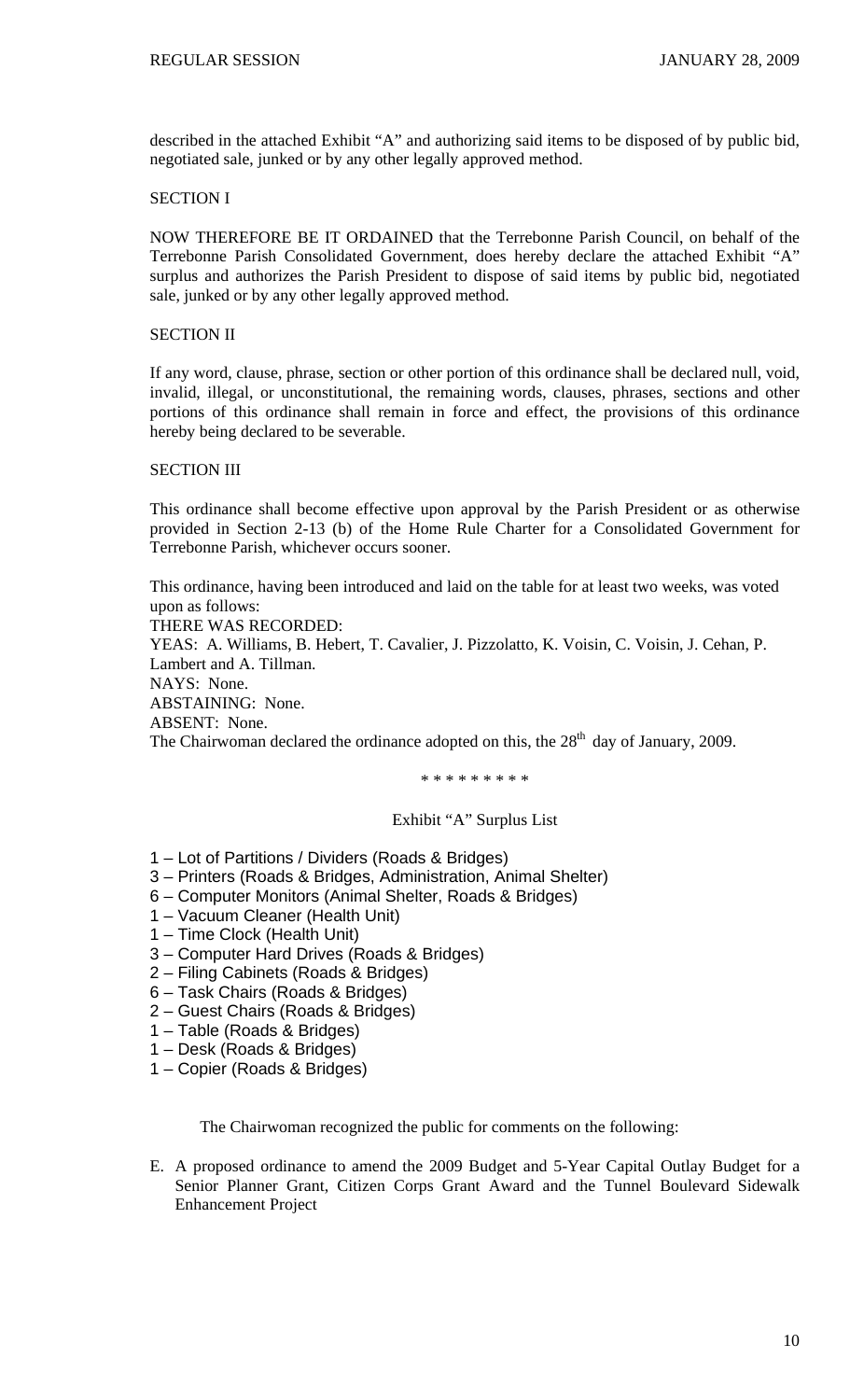There were no comments from the public on the proposed ordinance.

 Mr. K. Voisin moved, seconded by Mr. J. Cehan, "THAT, the Council close the aforementioned public hearing."

 The Chairwoman called for a vote on the motion offered by Mr. K. Voisin. UPON ROLL CALL THERE WAS RECORDED: YEAS: A. Williams, B. Hebert, T. Cavalier, J. Pizzolatto, K. Voisin, C. Voisin, J. Cehan, P. Lambert, and A. Tillman NAYS: None ABSENT: None The Chairwoman declared the motion adopted.

OFFERED BY: Mr. J. Cehan. SECONDED BY: Mr. K. Voisin.

ORDINANCE NO. 7593

AN ORDINANCE TO AMEND THE 2009 ADOPTED OPERATING AND THE 5-YEAR CAPIAL OUTLAY BUDGET FOR THE FOLLOWING ITEMS:

| $\mathbf{I}$ . | Senior Planner Grant                        | \$60,900 |
|----------------|---------------------------------------------|----------|
|                | II. Citizen Corps Grant Award               | \$12,000 |
|                | III. LA Department of Transportation (DOTD) | \$59,600 |

SECTION I

WHEREAS, the Department of Planning of the Terrebonne Parish Consolidated Government is formally designated as the administrative department responsible for the management of the "Long Term Recovery Planning" effort, and

WHEREAS, the State of Louisiana, Granting Agency has given the Parish of Terrebonne a three year award of which 2009 is the second year and the second year amount is \$60,900 for the Senior Planner and the related expenses, and

WHEREAS, through Ordinance Number 7414, the Department of Planning has hired in 2008 one (1) full time, senior level community development/recovery planner to facilitate the ongoing long term recovery planning efforts and more specifically, implement the work activities described in the grant application.

BE IT ORDAINED, by the Terrebonne Parish Council, on behalf of the Terrebonne Parish Consolidated Government, that the 2009 Adopted Operating Budget be amended for the funding of the Senior Planner and related expenses. (Attachment A)

# SECTION II

WHEREAS, the Governor's Office of Homeland Security and Emergency Preparedness has announced that the Parish has received a grant for the Citizens Corps Award in the amount of \$12,000, and

WHEREAS, the grant award time period is for March 1, 2008 through October 31, 2009, and

WHEREAS, this grant monies will be used to purchase several items needed to enable the Emergency Preparedness Department to continue to operate efficiently.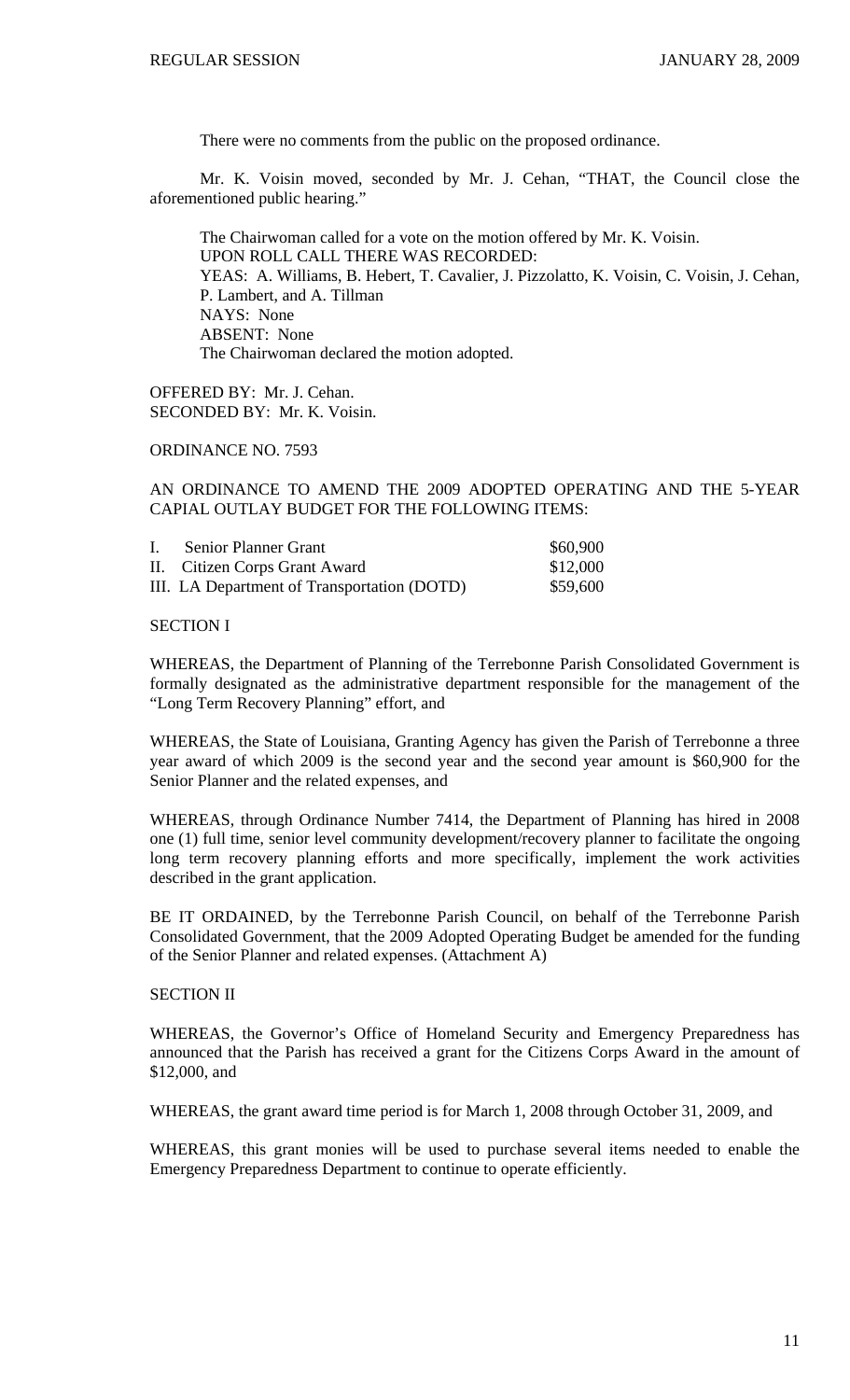BE IT FURTHER ORDAINED, by the Terrebonne Parish Council, on behalf of the Terrebonne Parish Consolidated Government, that the 2009 Adopted Operating Budget be amended for the funding of the Citizen Corps Grant Award. (Attachment B)

# SECTION III

WHEREAS, through Resolution Number 08-466 DOTD and TPCG has executed the Supplement Agreement No. 1 for the Tunnel Blvd. Sidewalk Enhancement Project, and

WHEREAS, the amount of \$100,000 has already been awarded and budgeted, and

WHEREAS, with the Supplement Agreement No. 1, an additional amount of \$59,600 is awarded by the DOTD and the Federal Highway Administration.

BE IT FURTHER ORDAINED, by the Terrebonne Parish Council, on behalf of the Terrebonne Parish Consolidated Government, that the 2009 Adopted Budget be amended for the additional funding for the Tunnel Blvd. Sidewalk Project. (Attachment C)

This ordinance, having been introduced and laid on the table for at least two weeks, was voted upon as follows: THERE WAS RECORDED: YEAS: A. Williams, B. Hebert, T. Cavalier, J. Pizzolatto, K. Voisin, C. Voisin, J. Cehan, P. Lambert and A. Tillman. NAYS: None. ABSTAINING: None. ABSENT: None. The Chairwoman declared the ordinance adopted on this, the  $28<sup>th</sup>$  day of January, 2009.

\* \* \* \* \* \* \* \* \*

## ATTACHMENT A - SENIOR PLANNER GRANT

| Planning - Allocation                    | (68,100) |
|------------------------------------------|----------|
| <b>Office Supplies</b>                   | (1,900)  |
| Disaster Recovery Grant Program          | 70,000   |
| <b>Recovery Program Planning Revenue</b> | (60,900) |
| Fund Balance (Increase)                  | 60,900   |

## ATTACHMENT B - CITIZEN CORPS GRANT

| <b>Citizen Corps Supplies</b>  | 12,000   |
|--------------------------------|----------|
| Citizen Corps Supplies Revenue | (12,000) |

| ATTACHMENT C - DOTD - TUNNEL BLVD SIDEWALKS |          |
|---------------------------------------------|----------|
| Tunnel Blyd Sidewalks                       | 59,600   |
| LA DOTD Enhancement Program                 | (59,600) |

The Chairwoman recognized the public for comments on the following: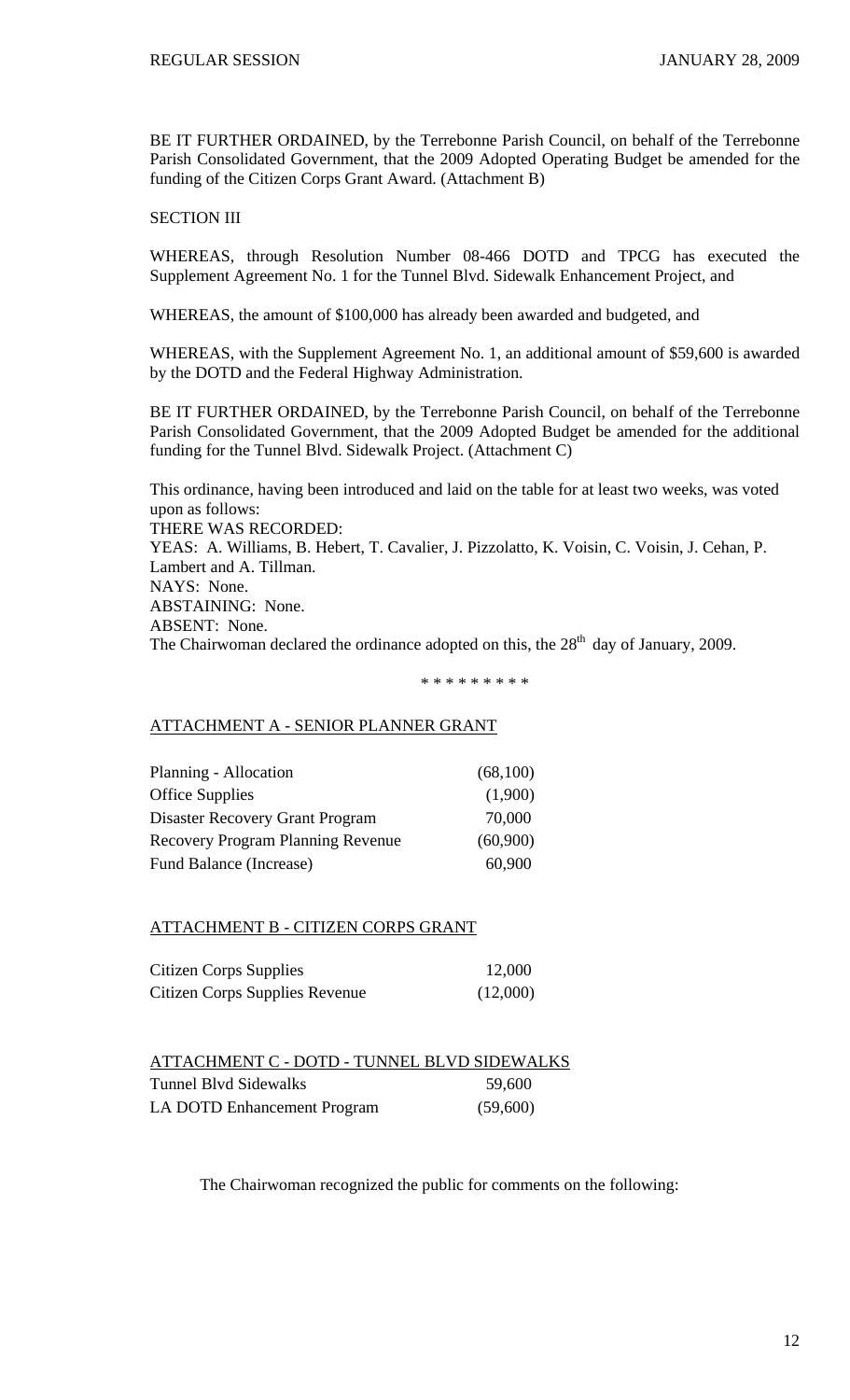F. A proposed ordinance to authorize the acquisition of sites and/or servitudes required for the Thompson Road Extension Project

 The Chairwoman recognized Mr. Herdis Neil, Montegut resident, who expressed his concerns for the proposed project if it is the intent to build a levee.

 The Chairwoman recognized Mr. Reggie Bourg, Bourg resident, who expressed his concerns relative to the proposed project if it is the intent to build a levee.

 The Chairwoman recognized Mr. Alvin Bourg, Chauvin resident, who expressed his concerns relative to the proposed project if the intent is to build a levee.

 Councilman J. Cehan explained that the Thompson Road Project is a road project and not a levee project and was begun when the Airport Commission was considering extending the runway across Woodlawn Ranch Road. He said an alternative was derived to extend Thompson Road.

There were no further comments from the public on the proposed ordinance.

 Mr. C. Voisin moved, seconded by Mr. B. Hebert and Mr. J. Cehan, "THAT, the Council close the aforementioned public hearing."

 The Chairwoman called for a vote on the motion offered by Mr. C. Voisin. UPON ROLL CALL THERE WAS RECORDED: YEAS: A. Williams, B. Hebert, T. Cavalier, J. Pizzolatto, K. Voisin, C. Voisin, J. Cehan, P. Lambert, and A. Tillman NAYS: None ABSENT: None The Chairwoman declared the motion adopted.

OFFERED BY: Mr. C. Voisin. SECONDED BY: Mr. J. Cehan.

ORDINANCE NO. 7594

AN ORDINANCE TO AUTHORIZE THE ACQUISITION OF SITES AND/OR SERVITUDES REQUIRED FOR THE THOMPSON ROAD EXTENSION, PARISH PROJECT NO .07- ROAD-24; AUTHORIZE THE PARISH PRESIDENT TO EXECUTE ANY AND ALL DOCUMENTS NECESSARY TO ACQUIRE SITES AND/OR SERVITUDES FOR THE SAID PURPOSES; TO AUTHORIZE THE PARISH LEGAL STAFF TO COMMENCE EXPROPRIATION PROCEEDINGS IN THE EVENT THE SITES AND/OR SERVITUDES CANNOT BE OBTAINED CONVENTIONALLY; AND TO PROVIDE FOR OTHER MATTERS RELATIVE THERETO.

# SECTION I

BE IT ORDAINED by the Terrebonne Parish Council, in due, regular and legal sessions convened, that the Parish Administration is hereby authorized to acquire any and all servitudes that are required to facilitate construction and maintenance of the Thompson Road Extension Project, Parish Project No. 07-ROAD-24; that the Parish President, Michel Claudet, is hereby authorized and empowered for and on behalf of the Terrebonne Parish Consolidated Government to execute documents necessary to acquire the sites and/or servitudes for the above stated purpose for consideration he deems just and reasonable, not to exceed the A fair market value, and that the Parish Legal Department is hereby authorized, at the direction of the Parish Administration, to institute expropriation and/or any other legal proceedings necessary to acquire the necessary sites and/or servitudes for the above mentioned purposes.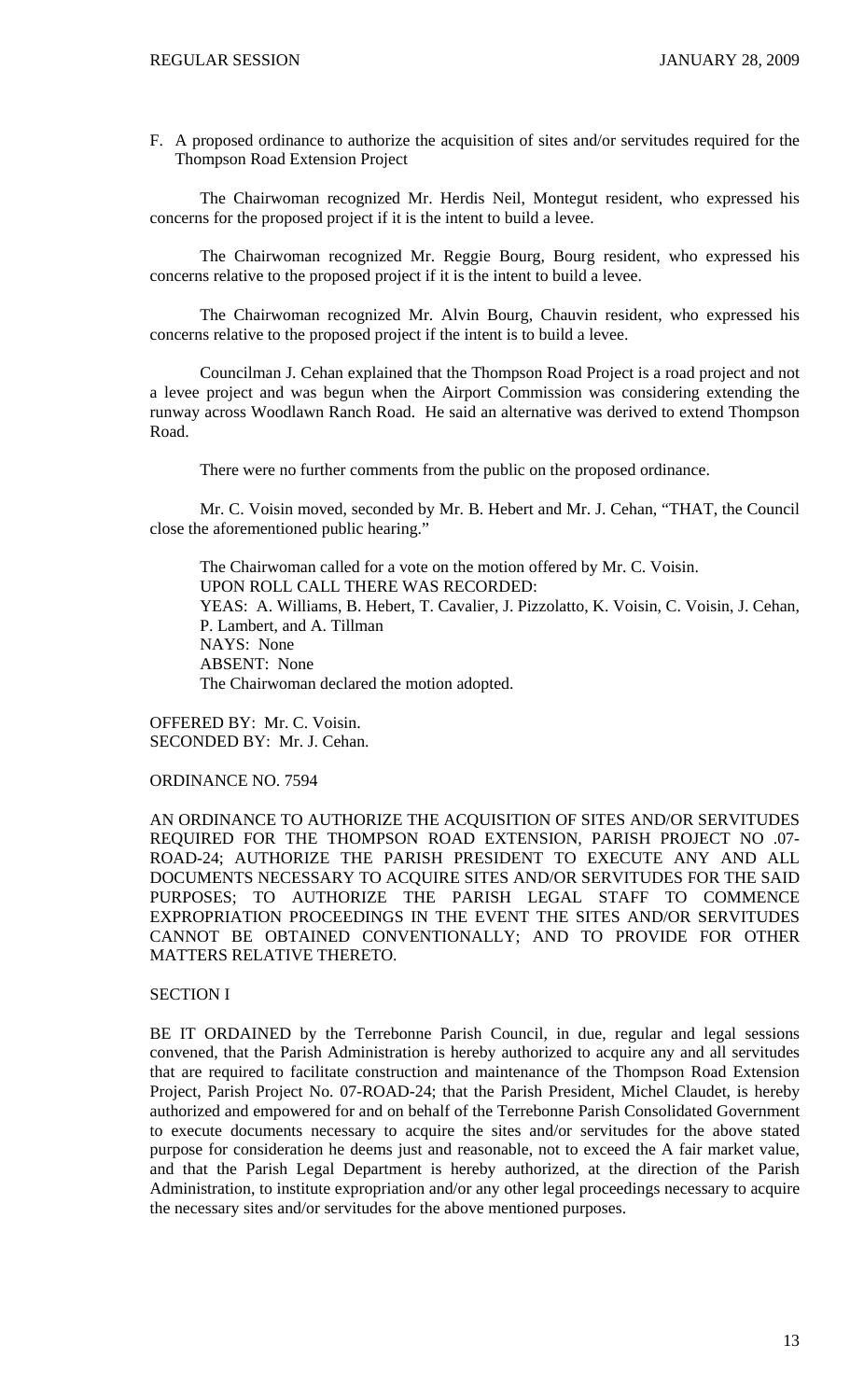## SECTION II

If any word, clause, phrase, section or other portion of this ordinance shall be declared null, void, invalid, illegal, or unconstitutional, the remaining words, clauses, phrases, sections and other portions of this ordinance shall remain in full force and effect, the provisions of this ordinance hereby being declared to be severable.

## SECTION III

This ordinance shall become effective upon approval by the Parish President or as otherwise provided in Section 2-13(b) of the Home Rule Charter for a Consolidated Government for Terrebonne Parish, whichever occurs sooner.

This ordinance, having been introduced and laid on the table for at least two weeks, was voted upon as follows: THERE WAS RECORDED: YEAS: A. Williams, B. Hebert, T. Cavalier, J. Pizzolatto, K. Voisin, C. Voisin, J. Cehan, A. Tillman. NAYS: None. ABSTAINING: P. Lambert. ABSENT: None. The Chairwoman declared the ordinance adopted on this, the  $28<sup>th</sup>$  day of January, 2009.

\* \* \* \* \* \* \* \* \*

The Chairwoman recognized the public for comments on the following:

G. A proposed ordinance to establish a "No Parking" zone along the east side of Pitre Street from its intersection with East Park Avenue to the street's termination

There were no comments from the public on the proposed ordinance.

 Mr. J. Pizzolatto moved, seconded by Mr. J. Cehan, "THAT, the Council close the aforementioned public hearing."

 The Chairwoman called for a vote on the motion offered by Mr. J. Cehan. UPON ROLL CALL THERE WAS RECORDED: YEAS: A. Williams, B. Hebert, T. Cavalier, J. Pizzolatto, K. Voisin, C. Voisin, J. Cehan, P. Lambert, and A. Tillman NAYS: None ABSENT: None The Chairwoman declared the motion adopted.

OFFERED BY: MR. J. PIZZOLATTO. SECONDED BY: Mr. B. Hebert and Mr. J. Cehan.

ORDINANCE NO. 7595

AN ORDINANCE AMENDING THE PARISH CODE OF TERREBONNE PARISH, CHAPTER 18, ARTICLE IV. OPERATION OF VEHICLES, AND ARTICLE V, STOPPING, STANDING AND PARKING, DIVISION 3. CITY, SECTION 18-247 TO ESTABLISH A "NO PARKING ZONE" ALONG THE EAST SIDE OF PITRE STREET FROM ITS INTERSECTION WITH EAST PARK AVENUE TO THE STREET'S TERMINATION, AND TO AUTHORIZE THE INSTALLATION OF SAID SIGNS; AND TO ADDRESS OTHER MATTERS RELATIVE THERETO.

SECTION I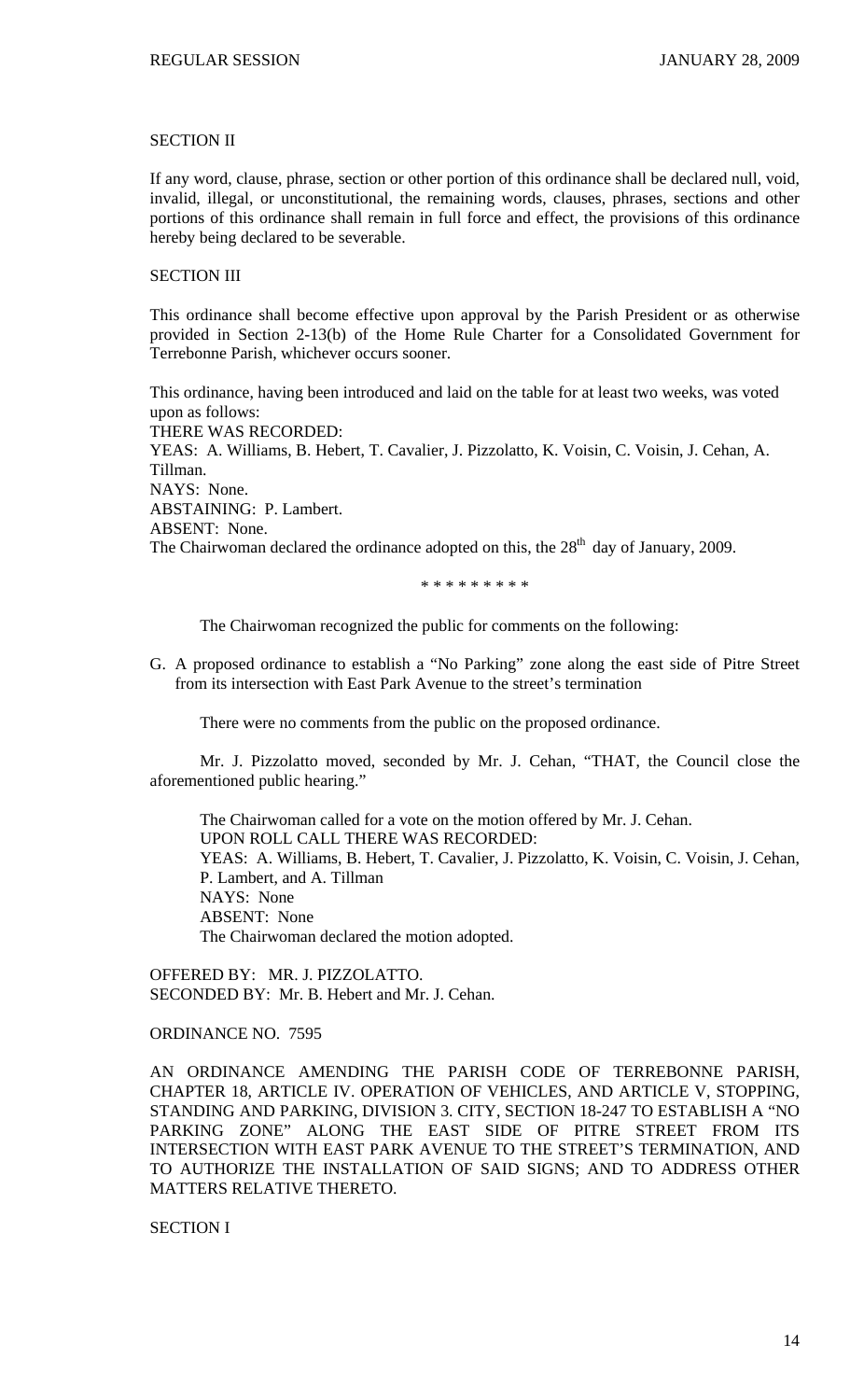BE IT ORDAINED by the Terrebonne Parish Council, in regular session convened, acting pursuant to the authority invested in it by the Constitution and laws of the State of Louisiana, the Home Rule Charter for a Consolidated Government for Terrebonne Parish, and including, but not limited to, LSA R.S. 33:1368 and other statutes of the State of Louisiana, to amend the parish Code of Terrebonne Parish, Chapter 18, Article V, and appropriate Section to create a "NO PARKING" zone along the eastern side of Pitre Street from its intersection with East Park Avenue to the street's termination, as follows:

CHAPTER 18, Motor Vehicles and Traffic ARTICLE V, Stopping, Standing and Parking DIVISION III, City SECTION 18-247, "No Parking Zones"

The entirety of the east side of Pitre Street shall be declared as a "No Parking" zone, and appropriate "No Parking" signs shall be erected and maintained along said roadway. Any vehicle traveling on Pitre Street shall adhere to the provisions of this ordinance.

## SECTION II

If any word, clause, phrase, section or other portion of this ordinance shall be declared null, void, invalid, illegal, or unconstitutional, the remaining words, clauses, phrases, sections or other portions of this ordinance shall remain in full force and effect, the provisions of this section hereby being declared to be severable.

## SECTION III

Any ordinance or part thereof in conflict herewith is hereby repealed.

## SECTION IV

This ordinance shall become effective upon approval by the Parish President or as otherwise provided in Section 2-13 (b) of the Home Rule Charter for Consolidated Government for Terrebonne Parish, whichever occurs sooner.

This ordinance, having been introduced and laid on the table for at least two weeks, was voted upon as follows: THERE WAS RECORDED: YEAS: A. Williams, B. Hebert, T. Cavalier, J. Pizzolatto, K. Voisin, C. Voisin, J. Cehan, P. Lambert and A. Tillman. NAYS: None. ABSTAINING: None. ABSENT: None. The Chairwoman declared the ordinance adopted on this, the  $28<sup>th</sup>$  day of January, 2009.

\* \* \* \* \* \* \* \* \*

The Chairwoman recognized the public for comments on the following:

H. A proposed ordinance to authorize the acquisition of structures and lands located at 1414 Dr. Beatrous Road, Theriot, Louisiana, under the terms and conditions of the Terrebonne Parish Hurricane Rita Hazard Mitigation Grant Program

There were no comments from the public on the proposed ordinance.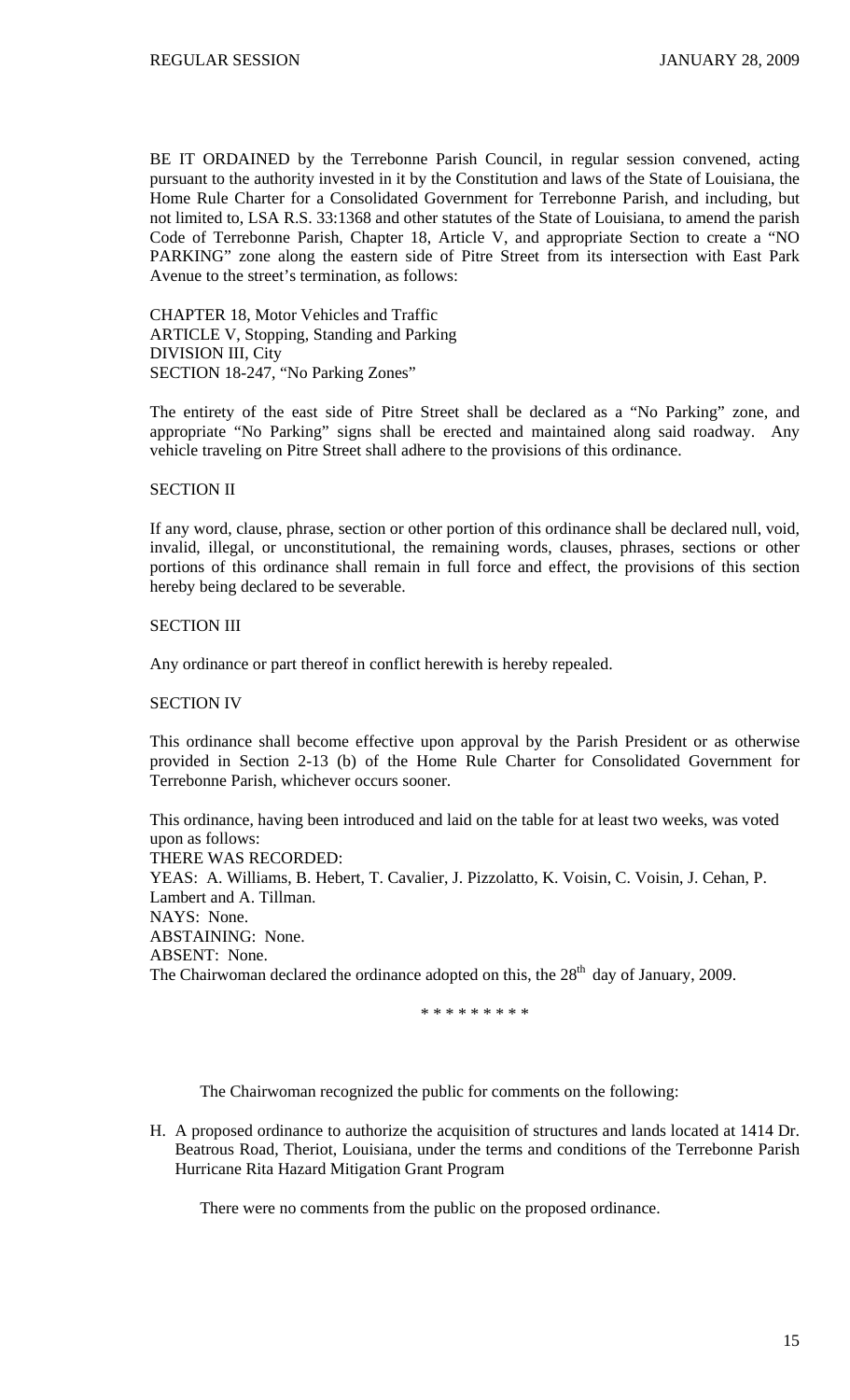Mr. C. Voisin moved, seconded by Mr. P. Lambert, "THAT, the Council close the aforementioned public hearing."

 The Chairwoman called for a vote on the motion offered by Mr. C. Voisin. UPON ROLL CALL THERE WAS RECORDED: YEAS: A. Williams, B. Hebert, T. Cavalier, J. Pizzolatto, K. Voisin, C. Voisin, J. Cehan, P. Lambert, and A. Tillman NAYS: None ABSENT: None The Chairwoman declared the motion adopted.

OFFERED BY: Mr. C. Voisin. SECONDED BY: Mr. J. Cehan and Mr. P. Lambert.

ORDINANCE NO. 7596

AN ORDINANCE TO AUTHORIZE THE ACQUISITION OF STRUCTURES AND LANDS UNDER THE TERMS AND CONDITIONS OF THE TERREBONNE PARISH HURRICANE RITA HAZARD MITIGATION GRANT PROGRAM (HMGP), PROJECT NO. #1603-109- 0001, PROJECT #0011; TO AUTHORIZE THE PARISH PRESIDENT TO EXECUTE ANY AND ALL DOCUMENTS NECESSARY TO EFFECT ACQUISITION; AND ADDRESSING OTHER MATTERS RELATIVE THERETO.

WHEREAS, the Terrebonne Parish Consolidated Government, in the implementation of its Hurricane Rita Hazard Mitigation Grant Program, Project No. #1603-109-0001, Project #0011, has executed all necessary documents with the following property owner to acquire all structures and lands located at the address and for the amount stipulated below:

Owner(s): Mr. Michael Champagne

Address: 1414 Dr. Beatrous Road, Theriot, LA 70397

Appraised Value: \$248,000.00

Total Project Costs: \$203,890.00

Offer Amount: \$178,810.10

Legal Description: Lot 7, Block 2.

WHEREAS, the above listed property owner has agreed to the offer to purchase for the amounts stipulated.

NOW, THEREFORE, BE IT ORDAINED by the Terrebonne Parish Council that authorization is hereby given to acquire the structures and lands listed herein under the terms and conditions of the Terrebonne Parish Hurricane Rita Hazard Mitigation Grant Program (HMGP), Project No. #1603-109-0001, Project #0011; and

BE IT FURTHER ORDAINED, that the Parish President is hereby authorized to execute any and all documents necessary to effect acquisition.

This ordinance, having been introduced and laid on the table for at least two weeks, was voted upon as follows: THERE WAS RECORDED: YEAS: A. Williams, B. Hebert, T. Cavalier, J. Pizzolatto, K. Voisin, C. Voisin, J. Cehan, P. Lambert and A. Tillman. NAYS: None.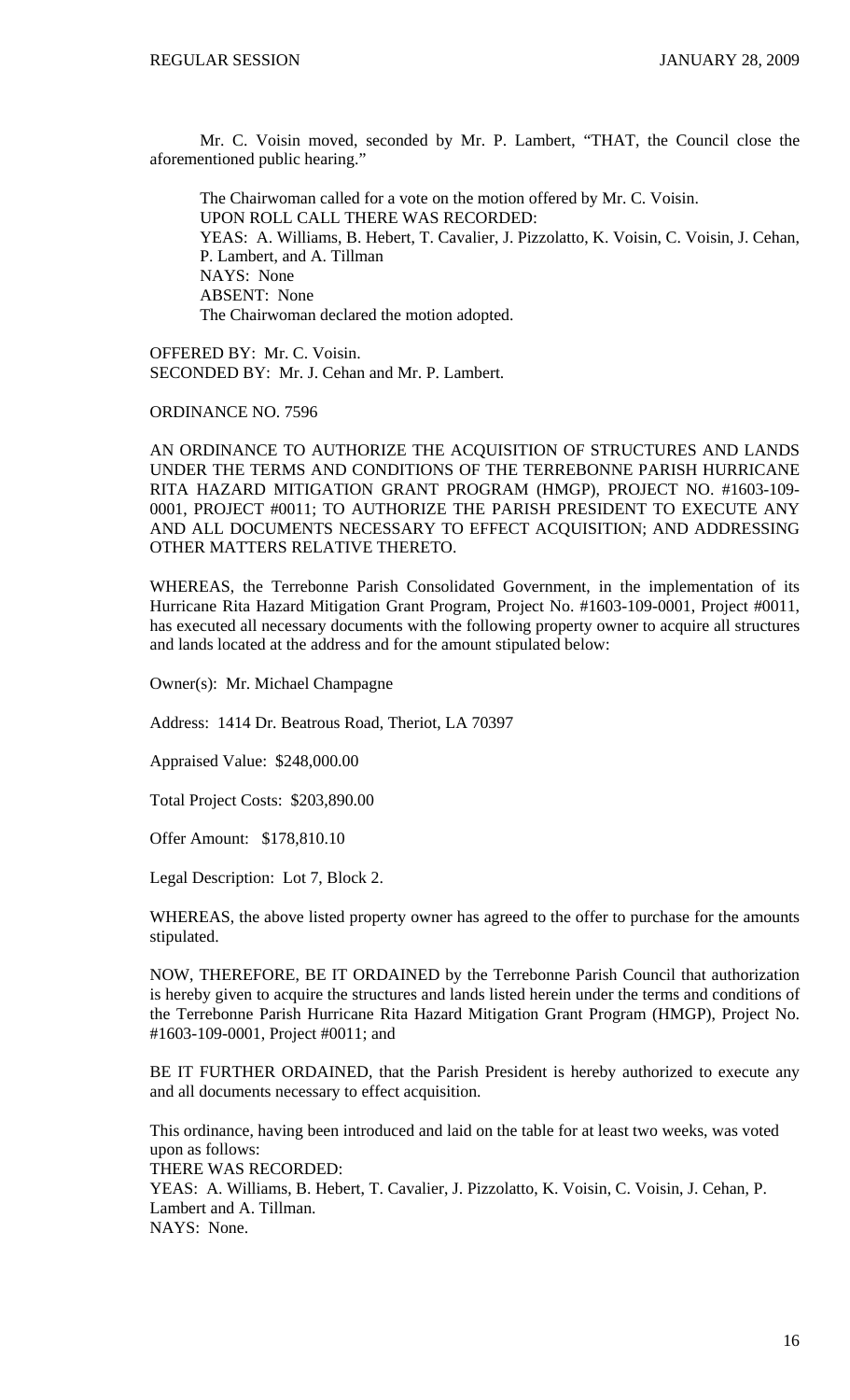ABSTAINING: None. ABSENT: None. The Chairwoman declared the ordinance adopted on this, the  $28<sup>th</sup>$  day of January, 2009.

\* \* \* \* \* \* \* \* \*

The Chairwoman recognized the public for comments on the following:

I. A proposed ordinance to authorize the acquisition of structures and lands located at 210 Rhonda Street, Chauvin, Louisiana, under the terms and conditions of the Terrebonne Parish Hurricane Rita Hazard Mitigation Grant Program

There were no comments from the public on the proposed ordinance.

 Mr. K. Voisin moved, seconded by Mr. J. Cehan, "THAT, the Council close the aforementioned public hearing."

 The Chairwoman called for a vote on the motion offered by Mr. K. Voisin. UPON ROLL CALL THERE WAS RECORDED: YEAS: A. Williams, B. Hebert, T. Cavalier, J. Pizzolatto, K. Voisin, C. Voisin, J. Cehan, P. Lambert, and A. Tillman NAYS: None ABSENT: None The Chairwoman declared the motion adopted.

OFFERED BY: Mr. J. Cehan. SECONDED BY: Mr. B. Hebert.

ORDINANCE NO. 7597

AN ORDINANCE TO AUTHORIZE THE ACQUISITION OF STRUCTURES AND LANDS UNDER THE TERMS AND CONDITIONS OF THE TERREBONNE PARISH HURRICANE RITA HAZARD MITIGATION GRANT PROGRAM (HMGP), PROJECT NO. #1603-109- 0001, PROJECT #0027; TO AUTHORIZE THE PARISH PRESIDENT TO EXECUTE ANY AND ALL DOCUMENTS NECESSARY TO EFFECT ACQUISITION; AND ADDRESSING OTHER MATTERS RELATIVE THERETO.

WHEREAS, the Terrebonne Parish Consolidated Government, in the implementation of its Hurricane Rita Hazard Mitigation Grant Program, Project No. #1603-109-0001, Project #0027, has executed all necessary documents with the following property owner to acquire all structures and lands located at the address and for the amount stipulated below:

Owner(s): Ms. Tina Murrell

Address: 210 Rhonda Street, Chauvin Louisiana, 70344

Appraised Value: \$111,900.00

Total Project Costs: \$131,058.00

Offer Amount: \$112,250.00

Legal Description:  $\frac{3}{4}$  of Lot 7&  $\frac{1}{2}$  of Lot 6, Block 3, Village Heights Subdivision.

WHEREAS, the above listed property owner has agreed to the offer to purchase for the amounts stipulated.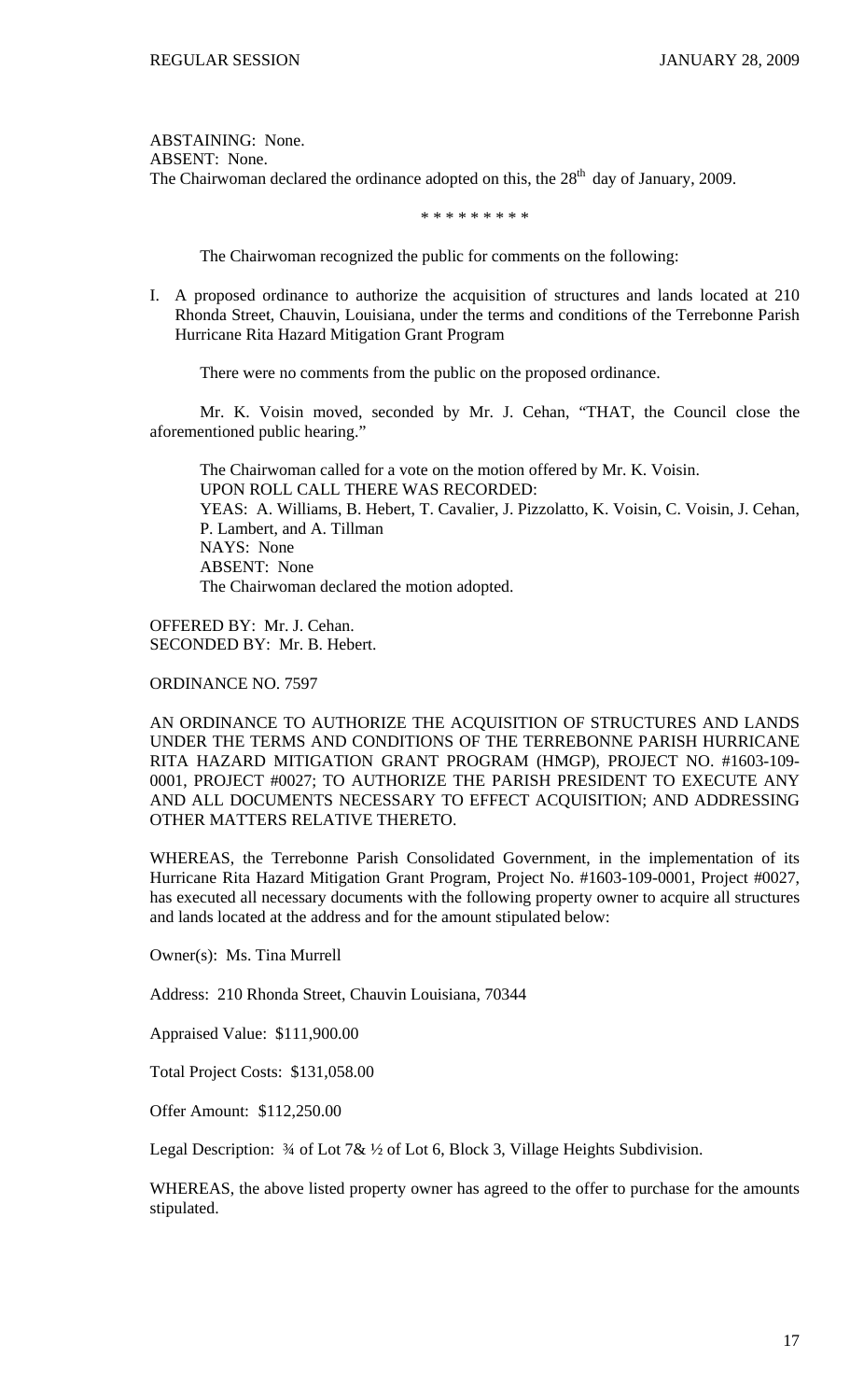NOW, THEREFORE, BE IT ORDAINED by the Terrebonne Parish Council that authorization is hereby given to acquire the structures and lands listed herein under the terms and conditions of the Terrebonne Parish Hurricane Rita Hazard Mitigation Grant Program (HMGP), Project No. #1603-109-0001, Project #0027; and

BE IT FURTHER ORDAINED, that the Parish President is hereby authorized to execute any and all documents necessary to effect acquisition.

This ordinance, having been introduced and laid on the table for at least two weeks, was voted upon as follows: THERE WAS RECORDED: YEAS: A. Williams, B. Hebert, T. Cavalier, J. Pizzolatto, K. Voisin, C. Voisin, J. Cehan, P. Lambert and A. Tillman. NAYS: None. ABSTAINING: None. ABSENT: None. The Chairwoman declared the ordinance adopted on this, the  $28<sup>th</sup>$  day of January, 2009.

\* \* \* \* \* \* \* \* \*

The Chairwoman recognized the public for comments on the following:

J. A proposed ordinance to authorize the acquisition of structures and lands located at 7134 Grand Caillou road, under the terms and conditions of the Terrebonne Parish Hurricane Rita Hazard Mitigation Grant Program

There were no comments from the public on the proposed ordinance.

 Mr. C. Voisin moved, seconded by Mr. P. Lambert, "THAT, the Council close the aforementioned public hearing."

 The Chairwoman called for a vote on the motion offered by Mr. C. Voisin. UPON ROLL CALL THERE WAS RECORDED: YEAS: A. Williams, B. Hebert, T. Cavalier, J. Pizzolatto, K. Voisin, C. Voisin, J. Cehan, P. Lambert, and A. Tillman NAYS: None ABSENT: None The Chairwoman declared the motion adopted.

OFFERED BY: Mr. C. Voisin. SECONDED BY: Mr. P. Lambert.

ORDINANCE NO. 7598

AN ORDINANCE TO AUTHORIZE THE ACQUISITION OF STRUCTURES AND LANDS UNDER THE TERMS AND CONDITIONS OF THE TERREBONNE PARISH HURRICANE RITA HAZARD MITIGATION GRANT PROGRAM (HMGP), PROJECT NO. #1603-109- 0001, PROJECT #0019; TO AUTHORIZE THE PARISH PRESIDENT TO EXECUTE ANY AND ALL DOCUMENTS NECESSARY TO EFFECT ACQUISITION; AND ADDRESSING OTHER MATTERS RELATIVE THERETO.

WHEREAS, the Terrebonne Parish Consolidated Government, in the implementation of its Hurricane Rita Hazard Mitigation Grant Program, Project No. #1603-109-0001, Project #0019, has executed all necessary documents with the following property owner to acquire all structures and lands located at the address and for the amount stipulated below:

Owner(s): Mr. Joseph B. Foret, Jr.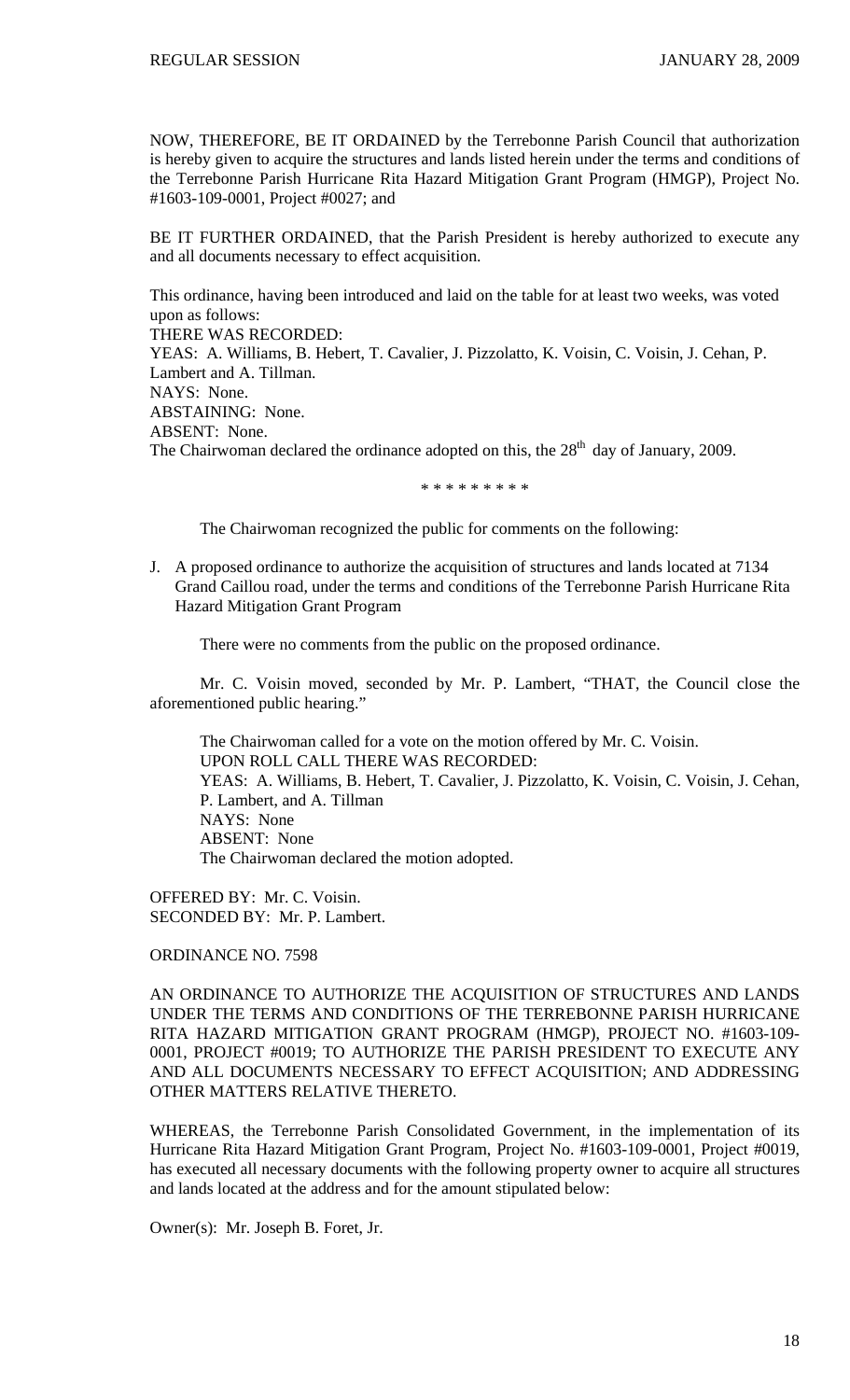Mrs. Shantell Foret

Address: 7135 Grand Caillou Road

Appraised Value: \$59,000.00

Total Project Costs: \$76,709.00

Offer Amount: \$59,350.00

Legal Description: On the left descending bank of bayou Grand Caillou, bounded above by Glaise Babin. Bounded below by Wilbert J. Voisin, now Andy Vincent. Having a frontage of 48' x depth 10 arpents. Also sm/17.4 of lot 1 block 2 Glaise Babin s/d and Batture opposite. Less 11' X 252' and Batture opposite on southern boundary sold Wilbert Voisin, CB 260/338. CB 1786/49.

WHEREAS, the above listed property owner has agreed to the offer to purchase for the amounts stipulated.

NOW, THEREFORE, BE IT ORDAINED by the Terrebonne Parish Council that authorization is hereby given to acquire the structures and lands listed herein under the terms and conditions of the Terrebonne Parish Hurricane Rita Hazard Mitigation Grant Program (HMGP), Project No. #1603-109-0001, Project #0019; and

BE IT FURTHER ORDAINED, that the Parish President is hereby authorized to execute any and all documents necessary to effect acquisition.

This ordinance, having been introduced and laid on the table for at least two weeks, was voted upon as follows: THERE WAS RECORDED: YEAS: A. Williams, B. Hebert, T. Cavalier, J. Pizzolatto, K. Voisin, C. Voisin, J. Cehan, P. Lambert and A. Tillman. NAYS: None. ABSTAINING: None. ABSENT: None. The Chairwoman declared the ordinance adopted on this, the  $28<sup>th</sup>$  day of January, 2009.

\* \* \* \* \* \* \* \* \*

The Chairman recognized the public for comments on the following:

K. A proposed ordinance dedicating and accepting "Wallace J. Thibodaux Estates, Addendum No. 3" into the Parish Maintenance System, and incorporating "Schoolhouse Drive", "Louis Emile Drive", "James Edison Drive", and the extensions of "Lillian Marie Drive", and "Mathilde Marie Drive" into the Enhanced 911 Emergency Response System

There were no comments from the public on the proposed ordinance.

 Ms. T. Cavalier moved, seconded by Mr. J. Cehan and Mr. B. Hebert, "THAT, the Council continue the public hearing until 2/11/09 on the proposed ordinance dedicating and accepting "Wallace J. Thibodaux Estates, Addendum No. 3" into the Parish Maintenance System, and incorporating "Schoolhouse Drive", "Louis Emile Drive", "James Edison Drive", and the extensions of "Lillian Marie Drive", and "Mathilde Marie Drive" into the Enhanced 911 Emergency Response System."

 The Chairwoman called for a vote on the motion offered by Ms. T. Cavalier. UPON ROLL CALL THERE WAS RECORDED: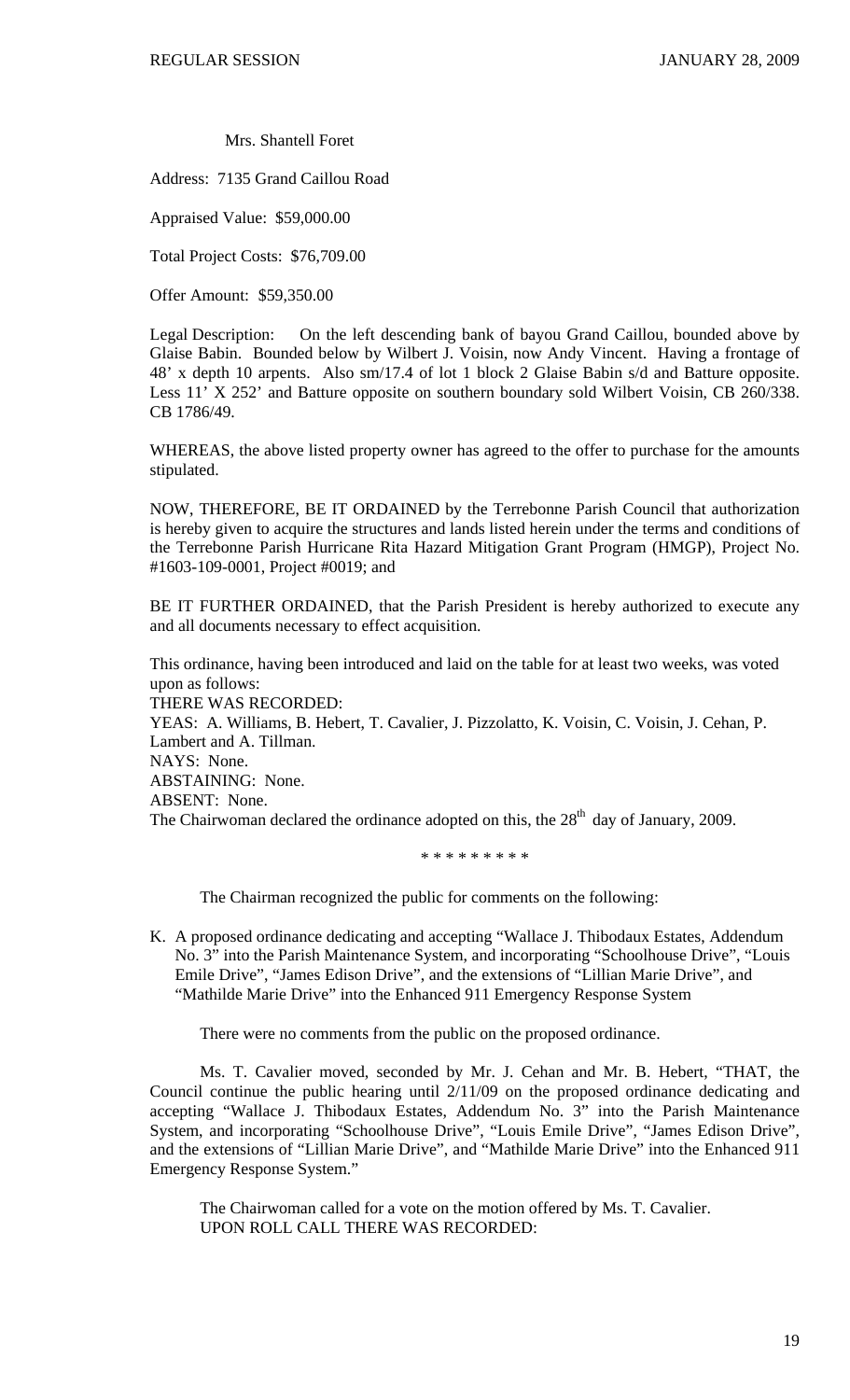YEAS: A. Williams, B. Hebert, T. Cavalier, J. Pizzolatto, K. Voisin, C. Voisin, J. Cehan, P. Lambert, and A. Tillman NAYS: None ABSENT: None The Chairwoman declared the motion adopted.

Mr. B. Hebert moved, seconded by Mr. K. Voisin, "THAT, the Council continue with the regular order of business."

 The Chairwoman called for a vote on the motion offered by Mr. B. Hebert. UPON ROLL CALL THERE WAS RECORDED: YEAS: A. Williams, B. Hebert, T. Cavalier, J. Pizzolatto, K. Voisin, C. Voisin, J. Cehan, P. Lambert, and A. Tillman NAYS: None ABSENT: None The Chairwoman declared the motion adopted.

 The Chairwoman recognized Mr. Kevin Pellegrin, Sr., Wood Street resident, who stated he lost his home for the recent hurricane and he was out of the area when Submar decided to build a concrete plant. He expressed his concerns relative to the by-products of cement getting airborne and affecting nearby residents.

 The Chairwoman recognized Mr. Alvin Bourg, Chauvin resident, who expressed his concerns relative to Grand Bois Park not being opened since the hurricanes. He stated that the sewerage plant that was put in a couple of years ago never working properly. He stated that the drainage canal needs to be cleaned out.

 Councilman P. Lambert stated that recently the roads below Robinson Canal have been shelled and he is sure the park is soon to receive limestone.

 Ms. T. Cavalier moved, seconded by Mr. K. Voisin, "THAT, the Council refer the matters needing addressing at the Grand Bois Park to the proper committee, requesting Administration direct staff to do an inspection identifying the points Mr. Alvin Bourg brought up and report to the committee."

 The Chairwoman called for a vote on the motion offered by Ms. T. Cavalier. UPON ROLL CALL THERE WAS RECORDED: YEAS: A. Williams, B. Hebert, T. Cavalier, J. Pizzolatto, K. Voisin, C. Voisin, J. Cehan, P. Lambert, and A. Tillman NAYS: None ABSENT: None The Chairwoman declared the motion adopted.

 The Chairwoman recognized Mr. Herdis Neil, Montegut resident, who thanked Parish President Claudet for his donation and other supporters to the recent 4-H Club agriculture show and sale on 1/24/09. He stated that Terrebonne Parish has 1200 children in the 4-H Club. He suggested that the LSU Extension Service needs additional personnel to provide services to the community. Mr. Neil expressed his concerns relative to the contractors cleaning the ditches being given an impossible task to clean all the ditches in the Parish when the ditches have not been maintained for many years.

 The Chairwoman recognized Mr. Reggie Bourg, Bourg resident, who presented himself as a displaced hurricane refuge from Dulac. He expressed his concerns relative to nothing being done to save the rural communities. He stated he does not want to be bought out to have to relocate and he does want an opportunity to give input in planning stages. He expressed his concerns relative to not being able to view online the schedule for TPTV programming.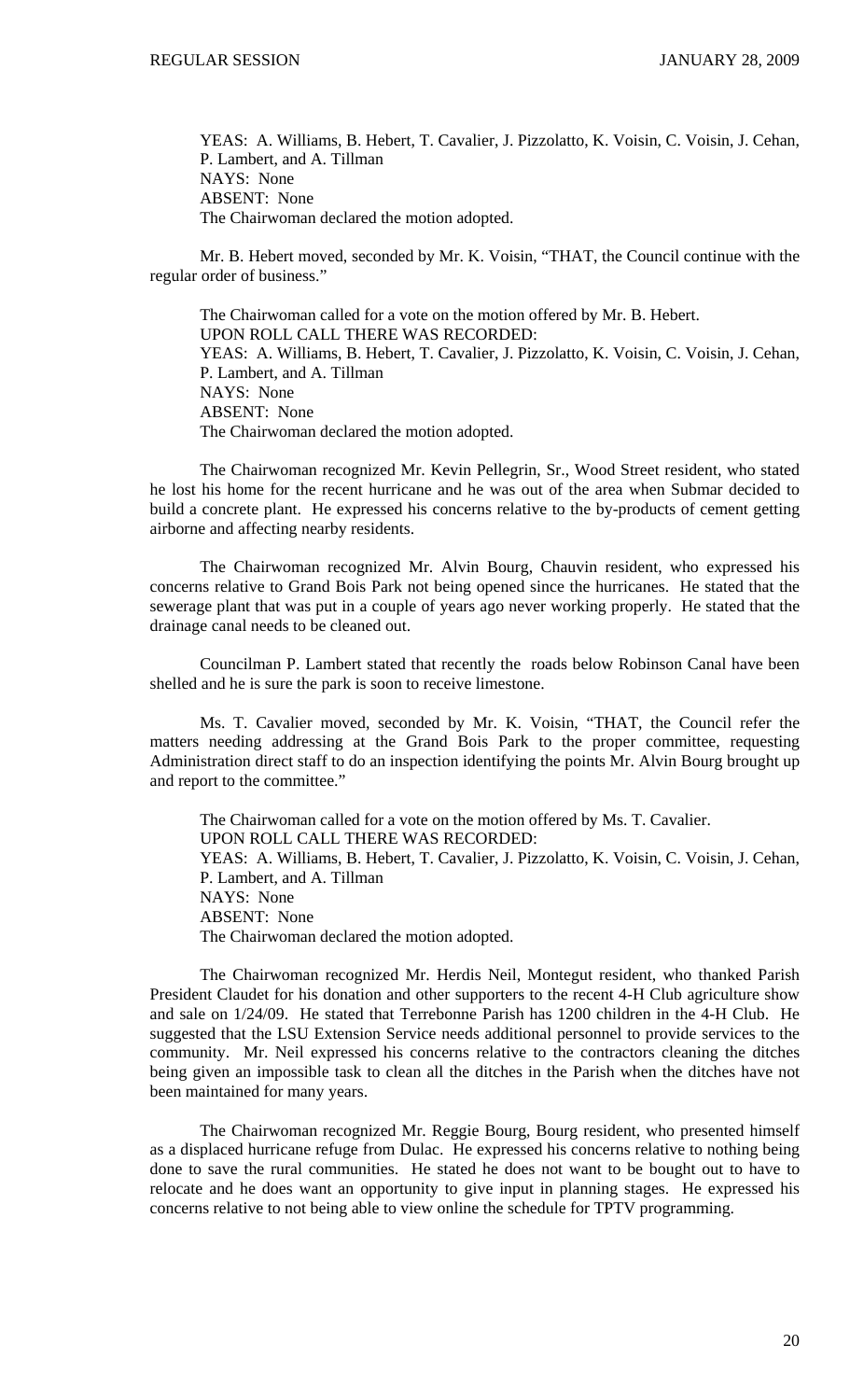The Chairwoman called for a report on the Public Services Committee meeting held on 1/26/09, whereupon the Committee Chairman, noting that ratification of the minutes calls public hearings on 2/11/09, rendered the following:

### **PUBLIC SERVICES COMMITTEE**

#### **JANUARY 26, 2009**

 The Chairman, Johnny Pizzolatto, called the Public Services Committee meeting to order at 5:30 p.m. in the Terrebonne Parish Council Meeting Room with the Invocation led by A. Tillman and the Pledge of Allegiance led by J. Pizzolatto. Upon roll call, Committee Members recorded as present were: T. Cavalier, J. Cehan, B. Hebert, P. Lambert, J. Pizzolatto, A. Tillman, K. Voisin, and A. Williams. Committee Member C. Voisin entered the proceedings at 5:38 p.m. A quorum was declared present.

 The Chairman recognized United States Army Corps of Engineers Senior Project Manager Darrell Broussard of the New Orleans District and United States Army Corps of Engineers Project Manager Sheila McCarthy of the St. Louis District who presented an update on Terrebonne Parish Non-Federal Levee Project noting that the 7-mile Levee in Dulac has been split into two projects: 1) the Orange Street (southern reach) and 2) the Susie Canal (northern reach); that both contracts have been awarded today; that the Notice to Proceed has been issued for February 4, 2009; the north contract was awarded to Southern Services and Equipment for \$3,700,000.00 and the south contract was awarded to LSCKY Joint Venture; that pre-award activity has cost \$10,000,000.00 inclusive of all engineering, plans, specifications, surveys, hydro-surveys, mitigation, soil boring, and real estate efforts; that current the project costs are roughly \$23,000,000.00; however, final costs have not been determined; that a modification to the contract will be "let" for the clearing and grubbing of the area; that every milestone of the expedited schedule for the project have been met thus far; that the Cooperative Agreement was signed on December 15, 2008; that plans and specifications were completed on December 31, 2008; that the Finding of No Significant Impact and Environmental Assessment were completed on January 15, 2009; that the Right-of-Entry has been obtained; that construction bids were received on January 23, 2009; and that a groundbreaking ceremony is tentatively being planned for February 6, 2009.

Committee Member C. Voisin entered the proceedings at this time.

 Mr. Broussard noted areas of attention highlighting: 1) Pipeline crossings in four areas; 2) Five No Work Zones; 3) Concerns regarding the existing 30" Columbia Gulf Transmission Pipeline; and 4) There will be no gaps in levee, only low spots. In response to questioning, Mr. Broussard stated that should there be additional funding remaining after the project is complete, the remaining funding could be used for other non-federal levee projects.

 Ms. McCarthy reiterated that the project schedule remains the same and that construction is anticipated for February 4, 2009. She noted that the contractors are aware that the contract specifies a 118-day time period in which to construct the levee to be completed by June 1, 2009. (NO ACTION TAKEN)

 GIS Manager Jack Gardner presented a power point presentation on the location of various derelict vessels in Parish waterways noting that a reassessment of the location of various derelict vessels was conducted after Hurricanes Gustav and Ike. Mr. Gardner continued that there are three derelict vessel removal categories; that debris from Hurricanes Gustav and Ike must be removed by the Parish at a FEMA reimbursement share of 90%; that public notices have been published in the local journal; that debris attributed to Hurricanes Katrina and Rita will be removed by FEMA at no cost to the Parish; that the contract for the removal of debris from Hurricanes Katrina and Rita was awarded during the latter part of January and notices have been placed on the derelict vessels; that all other debris removal must be done so at the Parish's expense. He then presented statistics relative to the number of derelict vessels in Parish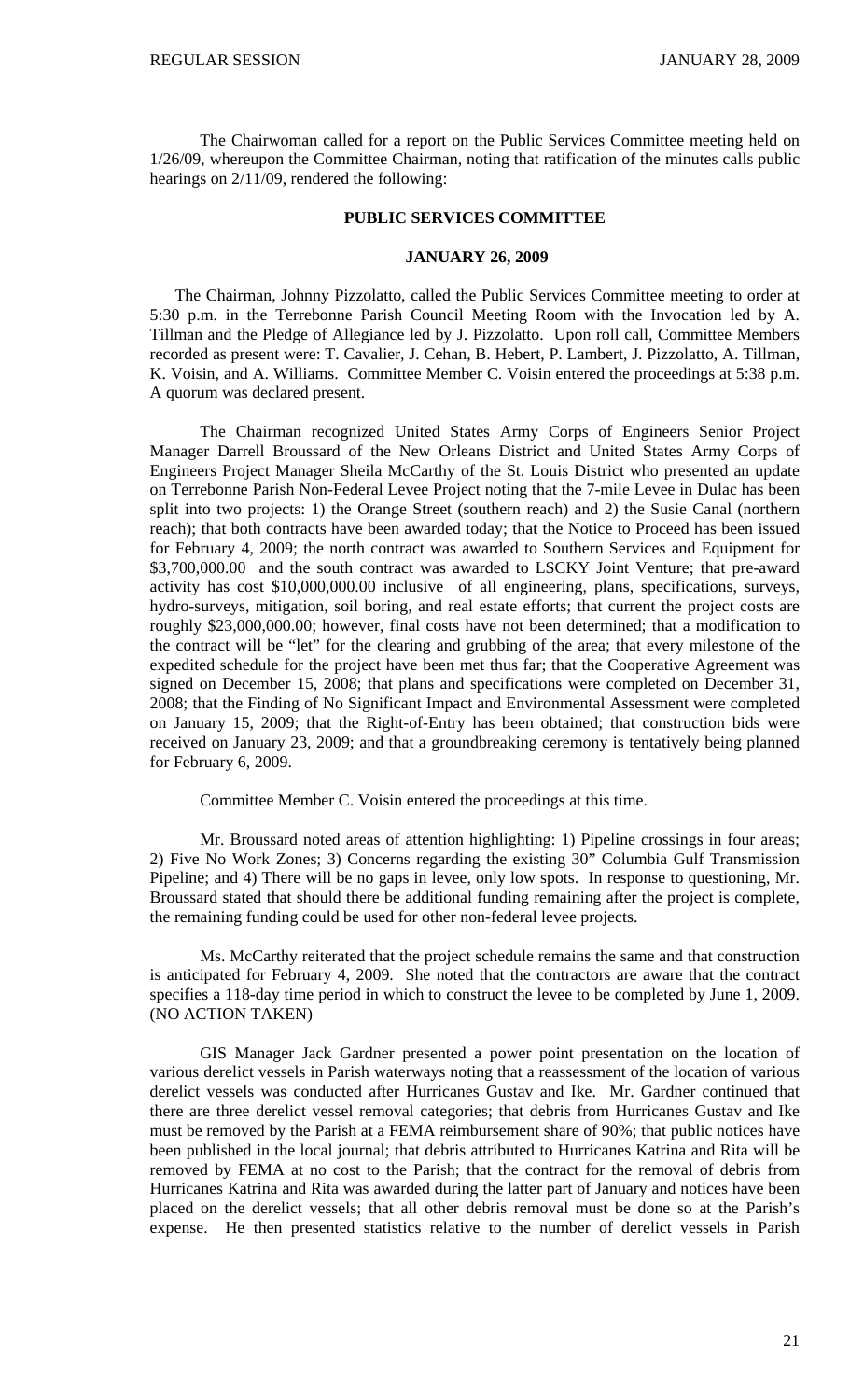waterways and noted that the derelict vessels only include those vessels that were affected as a result of the recent hurricanes.

 In response to questioning, Interim Parish Manager Patrick Gordon stated that approximately \$100,000.00 has been allocated for nuisance abatement issues and could be used to assist in removing derelict vessels. He continued that Administration is waiting for the Coast Guard to complete it's clean up so that the remaining vessels could be removed. Mr. Gordon noted problems with the enforcement of existing derelict vessel laws.

 Mr. C. Voisin moved, seconded unanimously, "THAT, the Public Services Committee request Administration to send a letter to the Federal Government, specifically the United States Coast Guard, to expeditiously remove all derelict vessels in the waterways of Terrebonne Parish."

 The Chairman called for the vote on the motion offered by Mr. C. Voisin. UPON ROLL CALL THERE WAS RECORDED: YEAS: T. Cavalier, J. Cehan, B. Hebert, P. Lambert, J. Pizzolatto, A. Tillman, C. Voisin, K. Voisin, and A. Williams. NAYS: None. ABSENT: None. The Chairman declared the motion adopted.

 Committee Member J. Pizzolatto requested that the Parish's Congressional and Legislative Delegations be sent a copy of the aforementioned letter; Interim Parish Manager Patrick Gordon noted that Administration would do so.

GIS Manager Jack Gardner stated that Governor's Office of Homeland Security and Emergency Preparedness has been consulted with respect to the derelict vessel removal process and suggested that Mr. Leo Richardson also receive a copy of the aforementioned letter.

Parish President Michel Claudet noted that Administration has engaged in discussion with the Department of Wildlife & Fisheries, the Coast Guard, and the Sheriff's Office regarding derelict vessels and noted that the owners have become very crafty in removing identification information from the vessels. (NO ACTION TAKEN)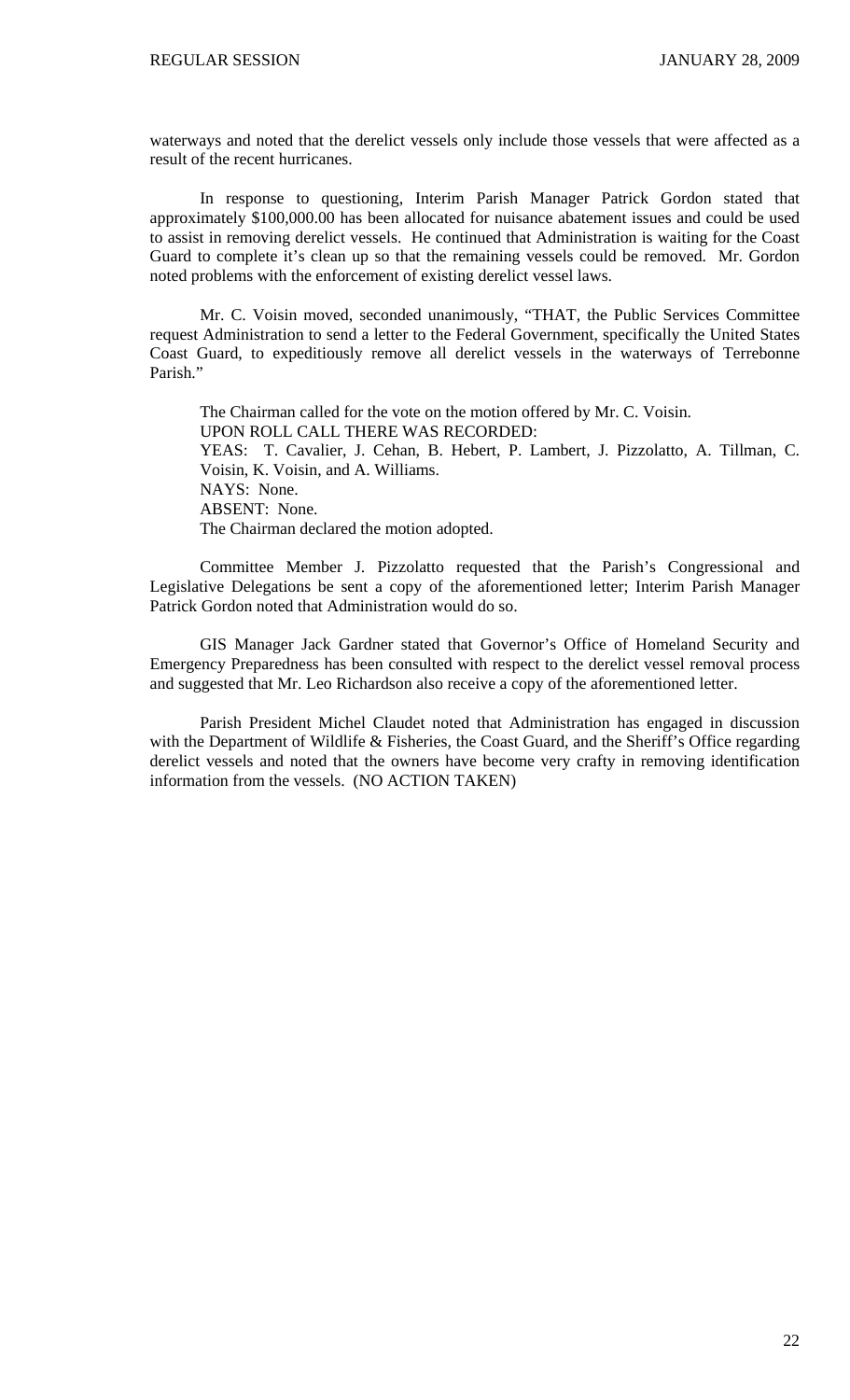OFFERED BY: Ms. A. Williams. SECONDED BY: Mr. A. Tillman and Mr. J. Pizzolatto.

# RESOLUTION NO. 09-045

A Resolution providing for the acceptance of work performed by 1-1A Drainage Improvements, Phase 8 (La 311 Box Culvert Cleanout and Trash Screen), Inc., in accordance with the Certificate of Substantial Completion for Parish Project No. 02-DRA-28, Terrebonne Parish, Louisiana.

WHEREAS, by contract dated June 12, 2008, Terrebonne Parish Consolidated Government did award a contract to Land Construction Company, Inc. for Parish Project No. 08-NRCS-40, Lashbrook Pump Station Station D-04, Terrebonne Parish, Louisiana, as will be seen by reference to said contract which is recorded under Entry No. 1298684 of the Records of Terrebonne Parish, and

WHEREAS, the work performed under the contract has been inspected by authorized representatives of Owner, Engineers and Contractor.

NOW, THEREFORE BE IT RESOLVED that the Terrebonne Parish Council (Public Services Committee), on behalf of the Terrebonne Parish Consolidated Government, does hereby accept the work performed in accordance with the contract and specifications in accordance with the Certificate of Substantial Completion, effective as of the date of recording of this resolution, and does authorize and direct the Clerk of Court and Ex-Officio Recorder of Mortgages of Terrebonne Parish to note this acceptance thereof in the margin of the inscription of said contract under Entry No. 1298684 of the Records of Terrebonne Parish, Louisiana, and

BE IT FURTHER RESOLVED that a certified copy of this resolution be recorded in the office of the Clerk of Court of Terrebonne Parish to commence a 45-day clear lien period, and

BE IT FURTHER RESOLVED that the Administration is authorized to make payment of retainage upon the presentation of a Clear Lien Certificate.

THERE WAS RECORDED:

YEAS: T. Cavalier, J. Cehan, B. Hebert, P. Lambert, J. Pizzolatto, A. Tillman, C. Voisin, K. Voisin and A. Williams. NAYS: None. ABSTAINING: None. ABSENT: None. The Chairman declared the resolution adopted on this, the  $26<sup>th</sup>$  day of January, 2009. \* \* \* \* \* \* \* \* \*

 Capital Projects Manager Al Levron stated that the original project scope included a channel excavation in the St. Louis Canal up to Parkway Circle; however, Parkway Circle was skipped due to the location of numerous utilities conflicts in the area. He continued that it was anticipated that once the flow in the channel increased, it would wash the silted area; however, after the storm, debris has clogged the channel. Mr. Levron stated that the contractor would plug the material off the top of the channel about 1 ft. deep and added that there is sufficient funding to address the matter.

OFFERED BY: Mr. B. Hebert. SECONDED BY: Ms. A. Williams and Ms. T. Cavalier.

### RESOLUTION NO. 09-046

A resolution approving Change Order No. 2 of the construction agreement with Fordice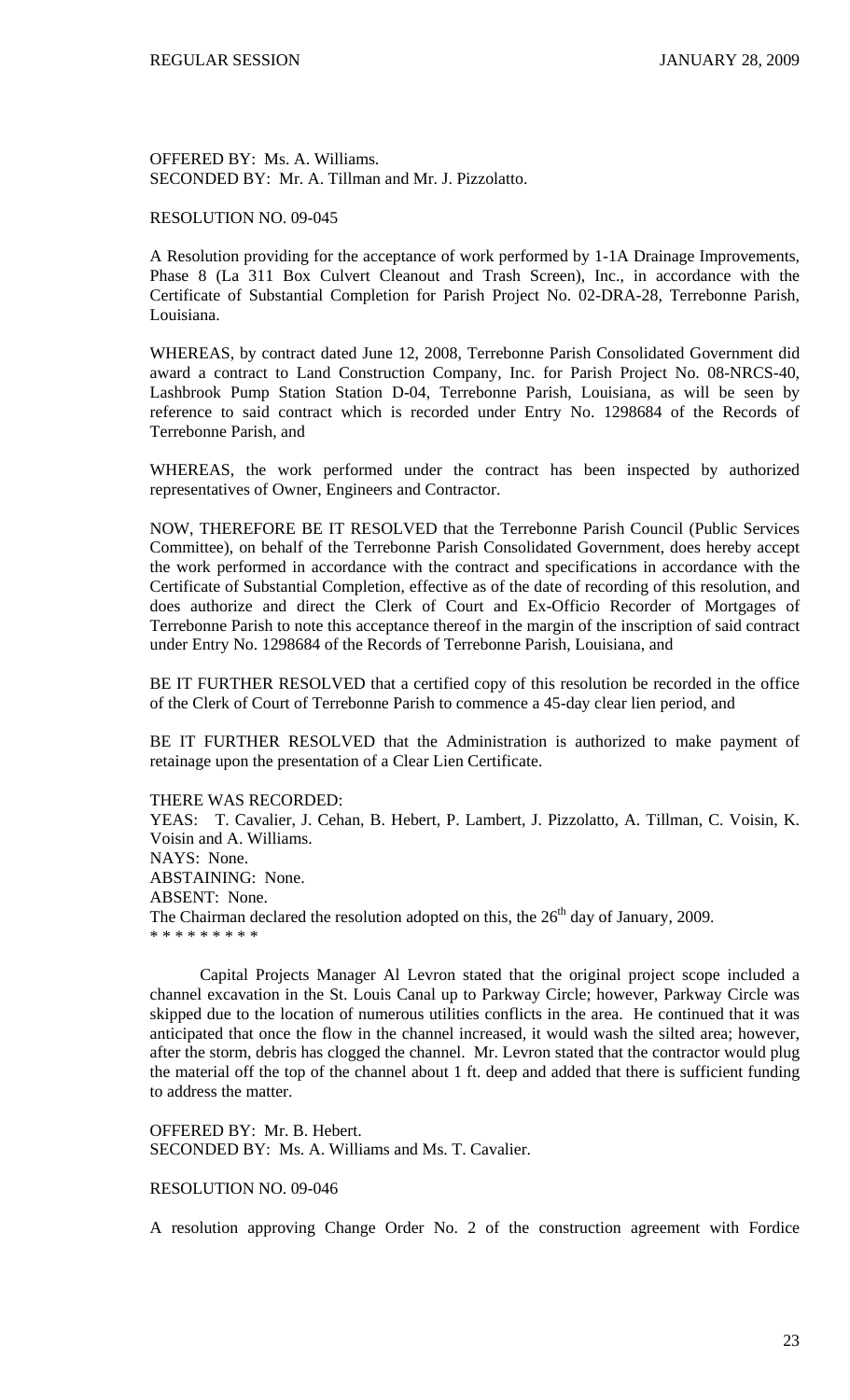Construction Company, for Parish Project No. 01-DRA-40, 1-1B Forced Drainage System Channels, Phase 2 (Six Foot Ditch at La 182 Northward to the Intersection of St. Louis Canal with CCC Ditch), Terrebonne Parish, Louisiana

WHEREAS, the Terrebonne Parish Consolidated Government entered into a construction agreement with Fordice Construction Company, for Parish Project No. 01-DRA-40, 1-1B Forced Drainage System Channels, Phase 2 (Six Foot Ditch at La 182 Northward to the Intersection of St. Louis Canal with CCC Ditch), Terrebonne Parish, Louisiana, and

WHEREAS, this change order is necessary to include the removal of debris and from the area along Parkway Circle, and

WHEREAS, this change order also includes the dressing and shaping of spoil materials along St. Louis Canal Roadway, and

WHEREAS, this change order is necessary in order to increase the contract price by \$79,200.00 to provide for these services, and

WHEREAS, the Engineer for this project, T. Baker Smith, Inc., recommends this change order, and

NOW, THEREFORE BE IT RESOLVED that the Terrebonne Parish Council (Public Services Committee), on behalf of the Terrebonne Parish Consolidated Government, does hereby approve and authorize the Parish President Michel Claudet, to execute this change order which results in a cost increase in the amount of Seventy Nine Thousand Two Hundred Dollars and No Cents (\$79,200.00), for Parish Project No. 01-DRA-40, 1-1B Forced Drainage System Channels, Phase 2, Terrebonne Parish, Louisiana.

THERE WAS RECORDED:

YEAS: T. Cavalier, J. Cehan, B. Hebert, P. Lambert, J. Pizzolatto, A. Tillman, C. Voisin, K. Voisin and A. Williams. NAYS: None. ABSTAINING: None. ABSENT: None. The Chairman declared the resolution adopted on this, the  $26<sup>th</sup>$  day of January, 2009. \* \* \* \* \* \* \* \* \*

OFFERED BY: Mr. C. Voisin. SECONDED BY: Mr. B. Hebert.

RESOLUTION NO. 09-047

A resolution informing the Louisiana Department of Environmental Quality that the Terrebonne Parish Council, on behalf of the Terrebonne Parish Consolidated Government reviewed the MWPP Environmental Audit Report and set forth the following actions necessary to maintain compliance with requirements contained in the LPDES permit:

### LPDES PERMIT NO. LA00114944 – CLINTON STREET SEWAGE PLANT

- a. Continue efforts to ensure that the treatment plant effluent is in compliance with permit limits.
- b. Continue efforts to locate and correct sources of inflow and infiltration.
- c. Continue efforts to reduce and/or eliminate sources of overflow, bypass or unpermitted discharge.
- d. Continue to monitor system users for non-compliance with Sewer Use Ordinance and initiate enforcement action, when required.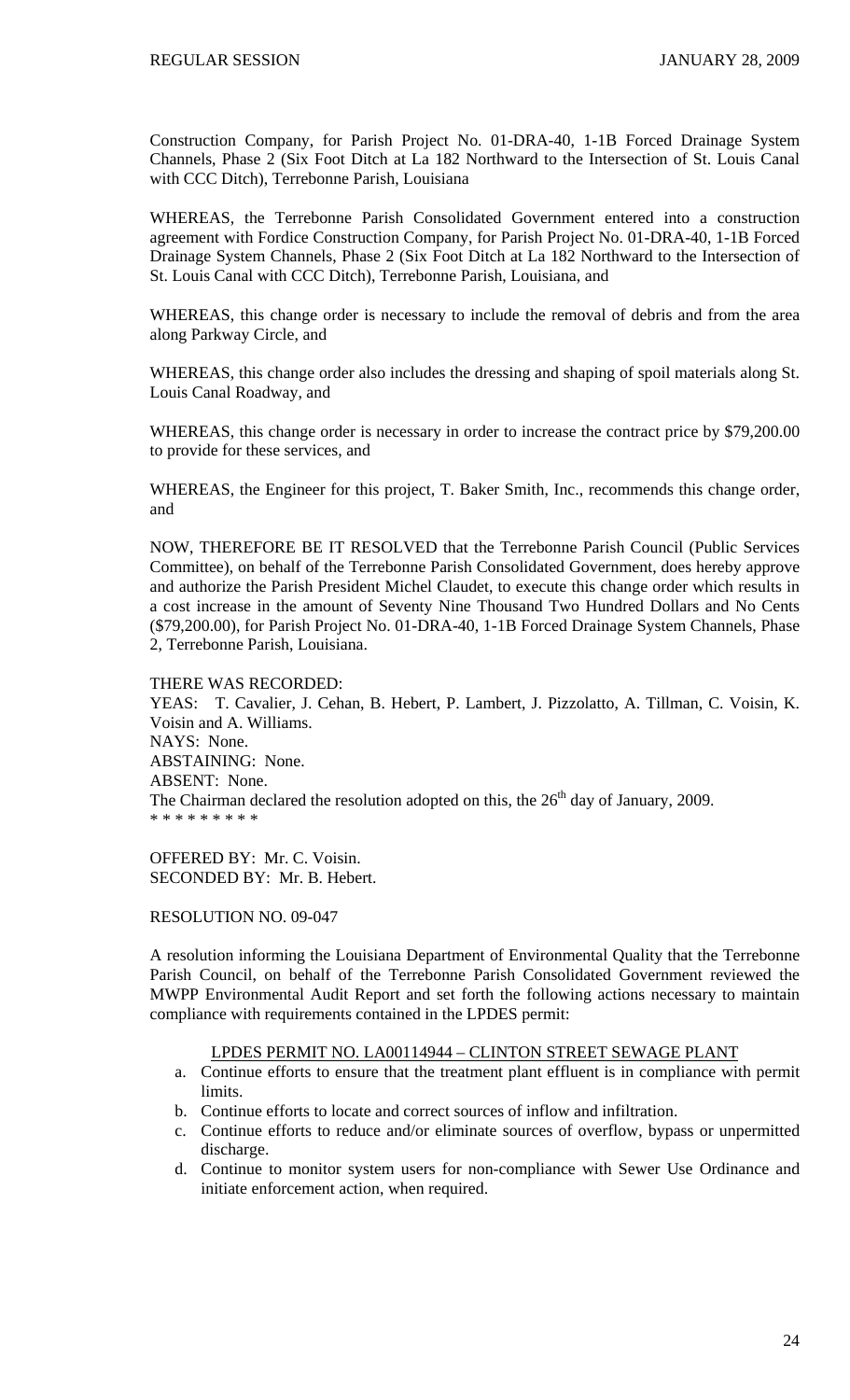NOW, THEREFORE BE IT RESOLVED, by the Terrebonne Parish Council (Public Services Committee), on behalf of the Terrebonne Parish Consolidated Government, hereby informs the Louisiana Department of Environmental Quality that it has reviewed the Municipal Water Pollution Prevention Audit Report which is attached to this resolution and set forth actions necessary to maintain compliance with requirements of the LPDES permit.

#### THERE WAS RECORDED:

YEAS: T. Cavalier, J. Cehan, B. Hebert, P. Lambert, J. Pizzolatto, A. Tillman, C. Voisin, K. Voisin and A. Williams. NAYS: None. ABSTAINING: None. ABSENT: None. The Chairman declared the resolution adopted on this, the  $26<sup>th</sup>$  day of January, 2009. \* \* \* \* \* \* \* \* \*

OFFERED BY: Ms. A. Williams. SECONDED BY: Mr. K. Voisin.

## RESOLUTION NO. 09-048

A resolution informing the Louisiana Department of Environmental Quality that the Terrebonne Parish Council, on behalf of the Terrebonne Parish Consolidated Government, reviewed the MWPP Environmental Audit Report and set forth the following actions necessary to maintain compliance with requirement contained in the LPDES permit.

## LPDES PERMIT NO. LA0040207 – NORTH WWTP

- a. Continue efforts to ensure that the treatment of plant effluent is in compliance with permit limits.
- b. Continue efforts to locate and correct sources of inflow and infiltration.
- c. Continue efforts to comply with requirements and investigate methods for beneficial use of bio-solids.
- d. Continue efforts to reduce and/or eliminate sources of overflow, bypass, or unpermitted discharge.
- e. Continue to monitor system users for non-compliance with Sewer Use Ordinance and initiate enforcement action, when required.

NOW, THEREFORE BE IT RESOLVED, by the Terrebonne Parish Council (Public Services Committee), on behalf of the Terrebonne Parish Consolidated Government, hereby informs the Louisiana Department of Environmental Quality that it has reviewed the Municipal Water Pollution Prevention Audit Report which is attached to this resolution and set forth actions necessary to maintain compliance with requirements of the LPDES permit.

#### THERE WAS RECORDED:

YEAS: T. Cavalier, J. Cehan, B. Hebert, P. Lambert, J. Pizzolatto, A. Tillman, C. Voisin, K. Voisin and A. Williams. NAYS: None. ABSTAINING: None. ABSENT: None. The Chairman declared the resolution adopted on this, the  $26<sup>th</sup>$  day of January, 2009. \* \* \* \* \* \* \* \* \*

 Mr. K. Voisin moved, seconded by Mr. C. Voisin, "THAT, the Public Services Committee introduce an ordinance to authorize the acquisition of sites and/or servitudes required for the Hollywood Road Reconstruction Project; to authorize the Parish President to execute any and all documents necessary to acquire sites and/or servitudes for said purposes; and to authorize the Parish Legal Staff to commence expropriation proceedings in the event the sites and/or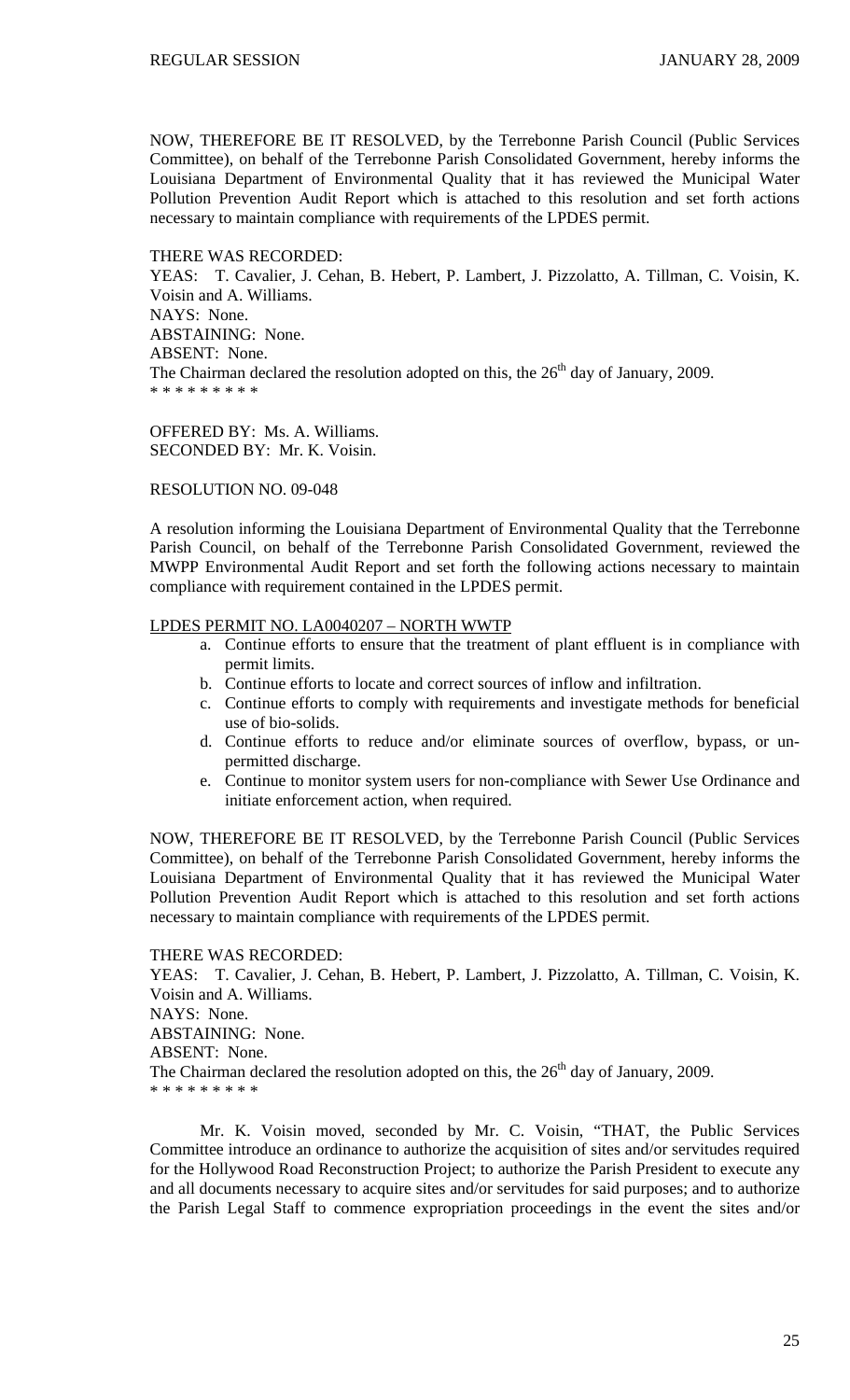servitudes cannot be obtained conventionally; and call a public hearing on said matter on February 11, 2009 at 6:30 p.m."

 The Chairman called for the vote on the motion offered by Mr. K. Voisin. UPON ROLL CALL THERE WAS RECORDED: YEAS: T. Cavalier, J. Cehan, B. Hebert, P. Lambert, J. Pizzolatto, A. Tillman, C. Voisin, K. Voisin, and A. Williams. NAYS: None. ABSENT: None. The Chairman declared the motion adopted.

OFFERED BY: Mr. B. Hebert. SECONDED BY: Mr. P. Lambert.

RESOLUTION NO. 09-049

A resolution providing Amendment No. 2 to the Purchase Order Agreement for Parish Project No. 08-NRCS-36, Hurricane Gustav Bayou Terrebonne Tree Removal Project, Terrebonne Parish, Louisiana.

WHEREAS, the Terrebonne Parish Consolidated Government entered into a Purchase Order Agreement dated September 17, 2008, with GSE Associates, Inc., for the Project entitled Parish Project No. 08-NRCS-36, Hurricane Gustav Bayou Terrebonne Tree Removal Project, and

WHEREAS, the contractor has exceeded his contract time, and

WHEREAS, various upset limits needs to be modified to include this additional days and man power due to the inability of the contractor to perform the work in accordance with his contract, and

WHEREAS, the Terrebonne Parish Consolidated Government is desirous of adding monies to the original purchase order contract, and

WHEREAS, this above work will increase the additional services section of the contract by \$41,383.45, therefore totaling \$79,222.75.

NOW, THEREFORE BE IT RESOLVED that the Terrebonne Parish Council (Public Services Committee), on behalf of the Terrebonne Parish Consolidated Government, does hereby approve this Amendment No. 2 to the Purchase Order Agreement for an increase of \$41,383.45 in Additional Services and authorizes Parish President Michel Claudet to execute this Amendment No. 2 to the Purchase Order Agreement for the Hurricane Gustav Bayou Terrebonne Tree Removal Project, Parish Project No. 08-NRCS-36, with GSE Associates, Inc., and

BE IT FURTHER RESOLVED that a certified copy of the resolution be forwarded to the Engineer, GSE Associates, Inc.

#### THERE WAS RECORDED:

YEAS: T. Cavalier, J. Cehan, B. Hebert, P. Lambert, J. Pizzolatto, A. Tillman, C. Voisin, K. Voisin and A. Williams. NAYS: None. ABSTAINING: None. ABSENT: None. The Chairman declared the resolution adopted on this, the  $26<sup>th</sup>$  day of January, 2009. \* \* \* \* \* \* \* \* \*

Committee Member K. Voisin inquired about the 18-day time delay and penalty.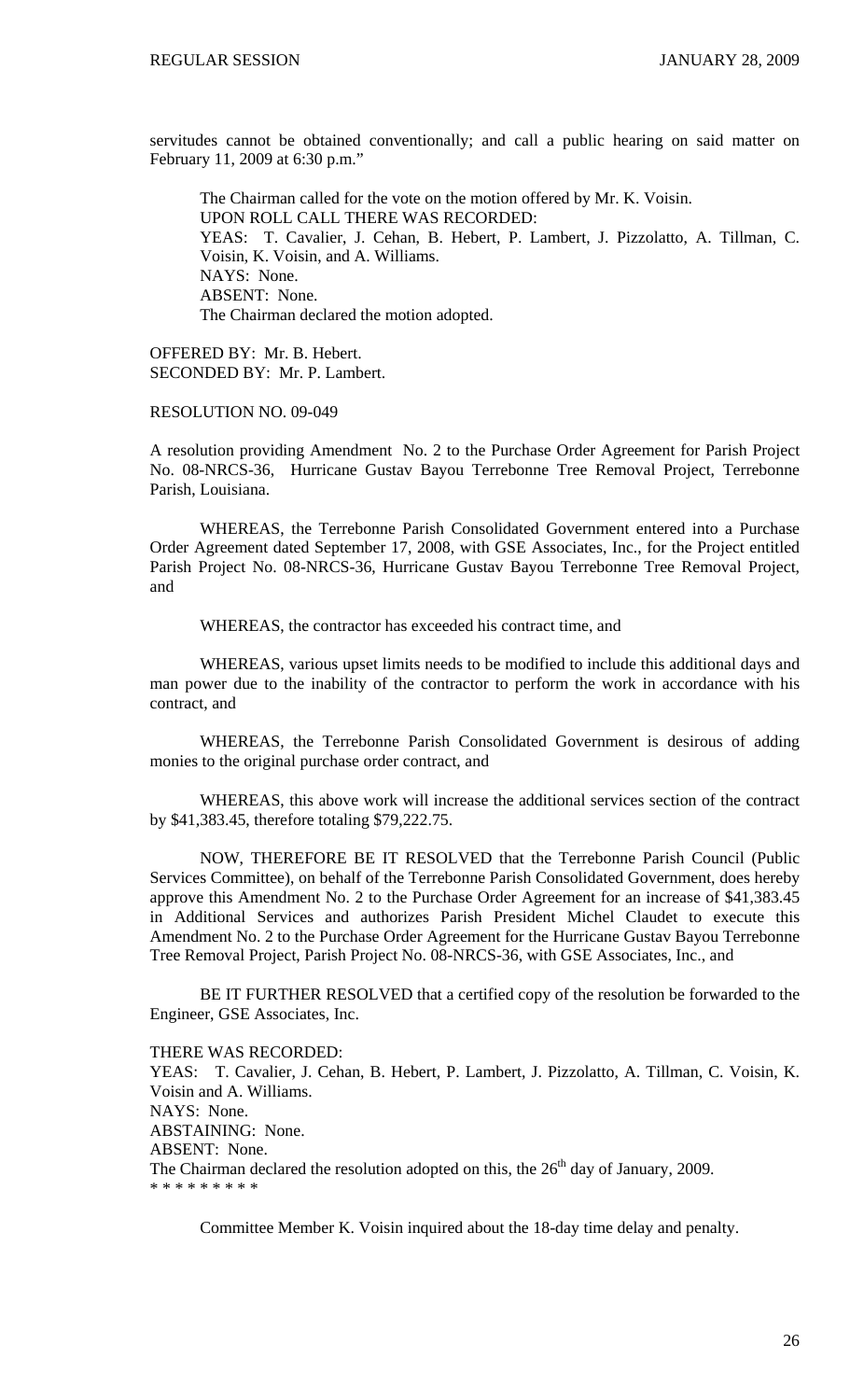In response to questioning, Mr. Phil Schexnayder of GSE Associates, Inc., stated that he doesn't know the specifics of the cost increase and noted that this amendment is being requested to cover the cost of administering the project during the extended 18-days of the contract.

 Public Works Director Greg Bush stated that the contractor has been penalized for exceeding the contractual days.

Capital Projects Manager Al Levron explained that the Home Rule Charter requires that any time the Parish Government acquires property as a form of payment, an ordinance must be adopted which provides for the Parish to negotiate standard form rights-of-way within Administration's authority. He continued that Administration intends to proceed with the acquisition of servitudes for the Bayou Terrebonne Drainage Improvement Project under LA R. S. 38:113 that governs the maintenance of natural drainage arteries. Mr. Levron stated that there is one area where additional land may be taken inclusive of the removal of oak trees along Bayou Terrebonne north of the Canterbury Apartments; that the trees have been appraised; and that Administration is negotiating compensation for the trees. In response to additional questioning, Mr. Levron noted that there is one other contract that has been negotiated by the Council for a disposal area and that DOTD must approve plans for a future grant in conjunction with this project.

 Ms. T. Cavalier moved, seconded by Mr. B. Hebert, "THAT, the Public Services Committee introduce an ordinance to authorize the acquisition of sites and/or servitudes required for the Bayou Terrebonne Drainage Improvement Project; to authorize the Parish President to execute any and all documents necessary to acquire sites and/or servitudes for said purposes; and to authorize the Parish Legal Staff to commence expropriation proceedings in the event the sites and/or servitudes cannot be obtained conventionally; and call a public hearing on said matter on February 11, 2009 at 6:30 p.m."

 The Chairman recognized Mr. Herdis Neil of Montegut, who inquired about the specific details of the project.

 Interim Parish Manager Patrick Gordon stated that Mr. Neil has the option of reviewing the project documents at the Engineering Department and may request copies of the public documents.

 The Chairman called for the vote on the motion offered by Ms. T. Cavalier. UPON ROLL CALL THERE WAS RECORDED: YEAS: T. Cavalier, J. Cehan, B. Hebert, P. Lambert, J. Pizzolatto, A. Tillman, C. Voisin, K. Voisin, and A. Williams. NAYS: None. ABSENT: None. The Chairman declared the motion adopted.

 Mr. K. Voisin moved, seconded by Mr. B. Hebert, "THAT, the Public Services Committee introduce an ordinance to authorize the acquisition of sites and/or servitudes required for the Ashland North Sewer Lift Station and Force Main Project; to authorize the Parish President to execute any and all documents necessary to acquire sites and/or servitudes for the said purposes; and to authorize the Parish Legal Staff to commence expropriation proceedings in the event the sites and/or servitudes cannot be obtained conventionally; and call a public hearing on said matter on February 11, 2009 at 6:30 p.m."

The Chairman called for the vote on the motion offered by Mr. K. Voisin. UPON ROLL CALL THERE WAS RECORDED: YEAS: T. Cavalier, J. Cehan, B. Hebert, P. Lambert, J. Pizzolatto, A. Tillman, C. Voisin, K. Voisin, and A. Williams. NAYS: None.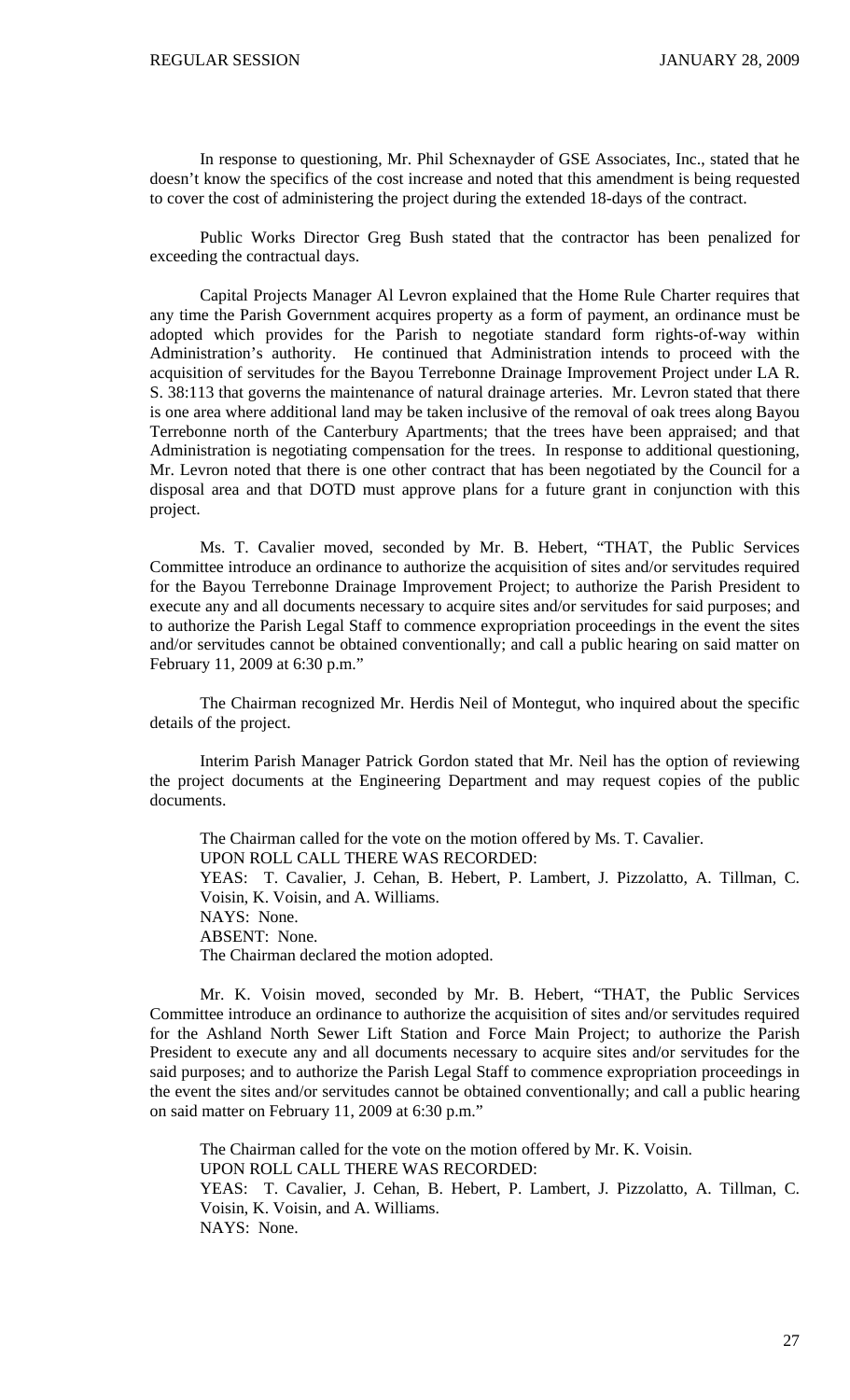ABSENT: None. The Chairman declared the motion adopted.

 Mr. K. Voisin moved, seconded by Ms. A. Williams, "THAT, the Public Services Committee introduce an ordinance to authorize the acquisition of sites and/or servitudes required for the Highway 311/Enterprise Drive Bridge Bayou Project; to authorize the Parish President to execute any and all documents necessary to acquire sites and/or servitudes for said purposes; and to authorize the Parish Legal Staff to commence expropriation proceedings in the event the sites and/or servitudes cannot be obtained conventionally; and call a public hearing on said matter on February 11, 2009 at 6:30 p.m."

The Chairman called for the vote on the motion offered by Mr. K. Voisin. UPON ROLL CALL THERE WAS RECORDED: YEAS: T. Cavalier, J. Cehan, B. Hebert, P. Lambert, J. Pizzolatto, A. Tillman, C. Voisin, K. Voisin, and A. Williams. NAYS: None. ABSENT: None. The Chairman declared the motion adopted.

 Mr. C. Voisin moved, seconded by Mr. P. Lambert, "THAT, the Public Services Committees introduce an ordinance to authorize the acquisition of sites and/or servitudes required for the Chabert Medical Center/Industrial Boulevard Levee Project; to authorize the Parish President to execute any and all documents necessary to acquire sites and/or servitudes for said purposes; and to authorize the Parish Legal Staff to commence expropriation proceedings in the event the sites and/or servitudes cannot be obtained conventionally; and call a public hearing on said matter on February 11, 2009 at 6:30 p.m."

The Chairman called for the vote on the motion offered by Mr. C. Voisin. UPON ROLL CALL THERE WAS RECORDED: YEAS: J. Cehan, B. Hebert, P. Lambert, J. Pizzolatto, A. Tillman, C. Voisin, and K. Voisin. NAYS: None. ABSENT: T. Cavalier and A. Williams. The Chairman declared the motion adopted.

OFFERED BY: Mr. C. Voisin. SECONDED BY: Mr. P. Lambert.

RESOLUTION NO. 09-050

A resolution authorizing Change Order No. 1 to the Agreement between Owner and Contractor for the Parish Project No. 07-LIB-06, Dularge Branch Library Renovations.

WHEREAS, the Terrebonne Parish Consolidated Government did enter into a contract with B.E.T. Construction, Inc., dated March 6, 2008 and recorded under Entry No. 1286361 for Parish Project No. 07-LIB-06, Dularge Branch Library Renovations, and

WHEREAS, this change order balances contract quantities to actual ones installed, and

WHEREAS, this change order is necessary to decrease the contract amount by \$22,479.00, and

WHEREAS, this change order is necessary to increase the contract time by 13 contract days, and

WHEREAS, the architect for this project Cheramie + Bruce Architects recommends this change order, and

NOW, THEREFORE BE IT RESOLVED that the Terrebonne Parish Council (Public Services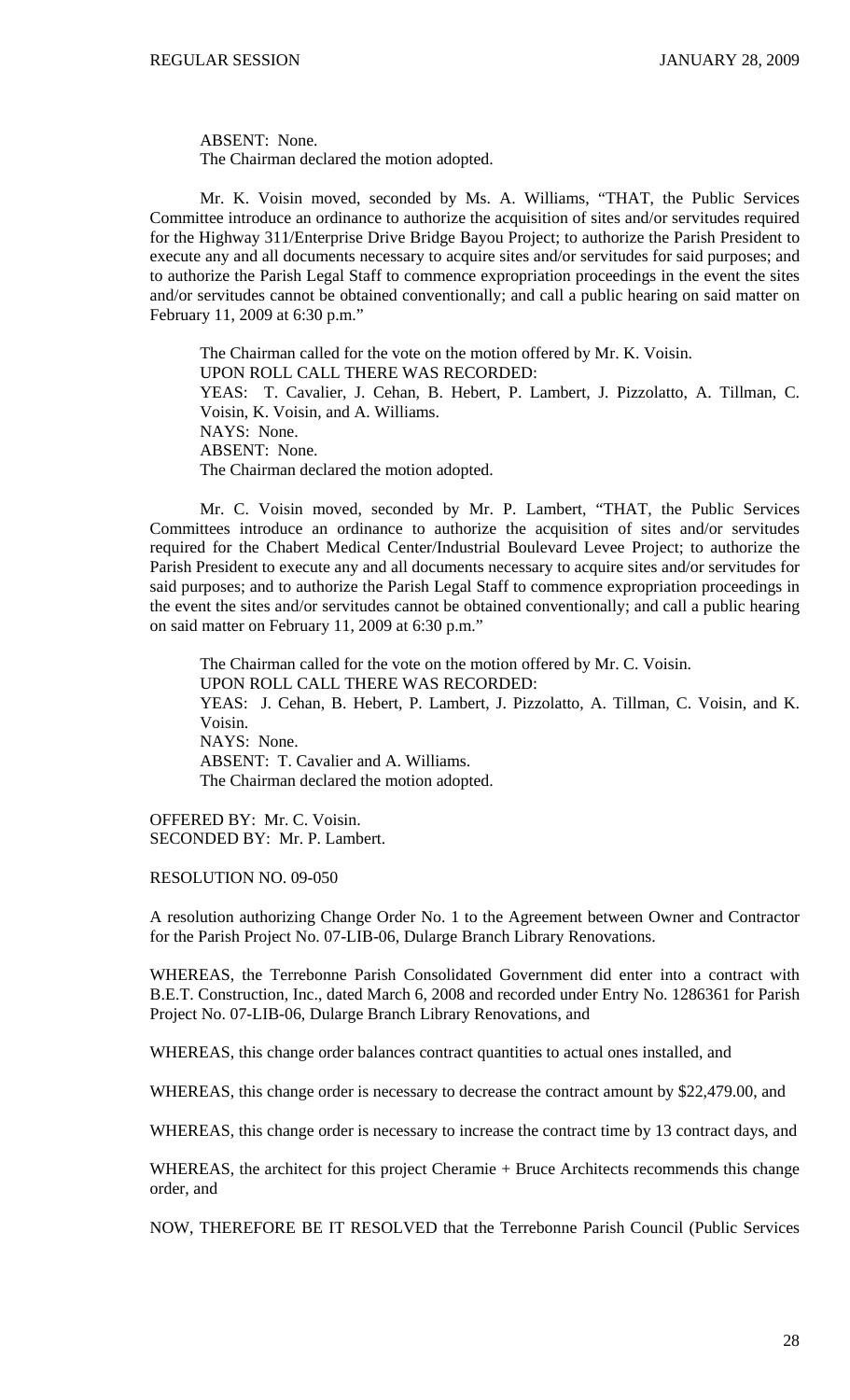Committee), on behalf of the Terrebonne Parish Consolidated Government, does hereby authorize the Parish President Michel Claudet to execute Change Order No. 1 to the Agreement between Owner and Contractor for the Dularge Branch Library Renovations; Project No. 07- LIB-06 which balances contract quantities to actual ones installed, for a decrease to the contract price of Twenty Two Thousand Four Hundred Seventy Nine Dollars and No Cents (\$22,479.00) to the original contract amount and increases the contract time by Thirteen (13) contract days, and

BE IT FURTHER RESOLVED that a certified copy of the resolution be forwarded to the Architect, Cheramie + Bruce Architects.

THERE WAS RECORDED: YEAS: J. Cehan, B. Hebert, P. Lambert, J. Pizzolatto, A. Tillman, C. Voisin and K. Voisin. NAYS: None. ABSTAINING: None. ABSENT: T. Cavalier and A. Williams. The Chairman declared the resolution adopted on this, the  $26<sup>th</sup>$  day of January, 2009. \* \* \* \* \* \* \* \* \*

OFFERED BY: Mr. C. Voisin. SECONDED BY: Mr. B. Hebert.

RESOLUTION NO. 09-051

A Resolution providing for the acceptance of work performed by Sealevel Construction, Inc., in accordance with the Certificate of Substantial Completion for Parish Project No. 07-LANE-09, Industrial Boulevard Rehabilitation Project, Terrebonne Parish, Louisiana.

WHEREAS, by contract dated March 24, 2008, Terrebonne Parish Consolidated Government did award a contract to Sealevel Construction, Inc. for Parish Project No., 07-LANE-09, Industrial Boulevard Rehabilitation Project, Terrebonne Parish, Louisiana, as will be seen by reference to said contract which is recorded under Entry No. 1292095 of the Records of Terrebonne Parish, and

WHEREAS, the work performed under the contract has been inspected by authorized representatives of Owner, Engineers and Contractor.

NOW, THEREFORE BE IT RESOLVED that the Terrebonne Parish Council (Public Services Committee), on behalf of the Terrebonne Parish Consolidated Government, does hereby accept the work performed in accordance with the contract and specifications in accordance with the Certificate of Substantial Completion, effective as of the date of recording of this resolution, and does authorize and direct the Clerk of Court and Ex-Officio Recorder of Mortgages of Terrebonne Parish to note this acceptance thereof in the margin of the inscription of said contract under Entry No. 1292095 of the Records of Terrebonne Parish, Louisiana, and

BE IT FURTHER RESOLVED that a certified copy of this resolution be recorded in the office of the Clerk of Court of Terrebonne Parish to commence a 45-day clear lien period, and

BE IT FURTHER RESOLVED that the Administration is authorized to make payment of retainage upon the presentation of a Clear Lien Certificate.

THERE WAS RECORDED: YEAS: J. Cehan, B. Hebert, P. Lambert, J. Pizzolatto, A. Tillman, C. Voisin and K. Voisin. NAYS: None. ABSTAINING: None. ABSENT: T. Cavalier and A. Williams. The Chairman declared the resolution adopted on this, the  $26<sup>th</sup>$  day of January, 2009.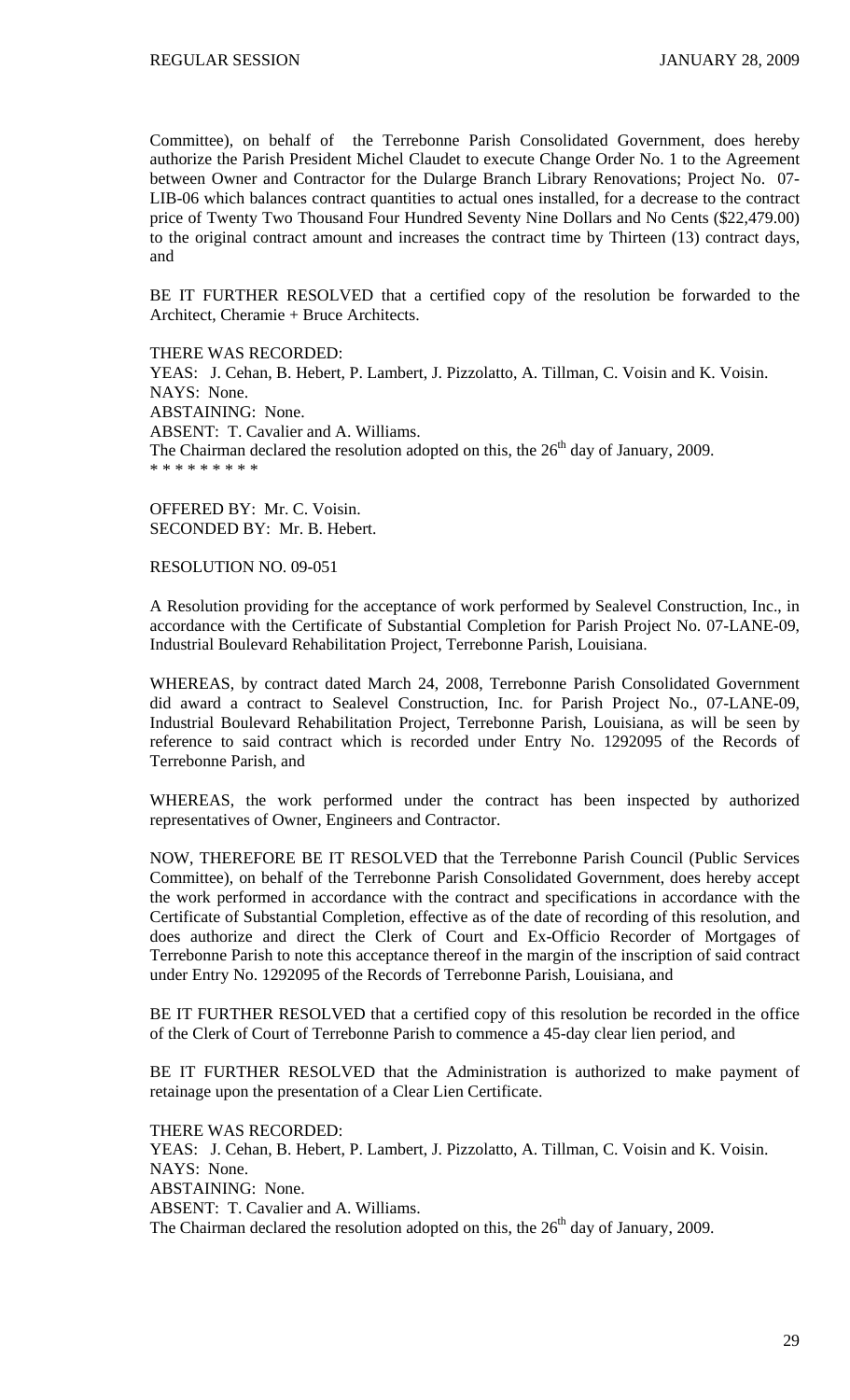\* \* \* \* \* \* \* \* \*

OFFERED BY: Mr. P. Lambert. SECONDED BY: Mr. C. Voisin.

RESOLUTION NO. 09-052

A resolution ratifying the appointment of the engineering firm of Krebs, LaSalle, LeMieux Consultants, Inc. to provide engineering services for Island Road Restoration and authorizing execution of an engineering agreement for these services.

WHEREAS, the Terrebonne Parish Consolidated Government wishes to appoint an Engineer for the permanent repairs to Island Road following Hurricanes Gustav and Ike, and

WHEREAS, the primary purpose of these services is to insure that the entire repair is done properly and expeditiously, and

WHEREAS, the engineering firm of Krebs, LaSalle, LeMieux Consultants, Inc., has been selected through the Request for Qualifications process to provide the required services for the Island Road Restoration; and

NOW, THEREFORE BE IT RESOLVED that the Terrebonne Parish Council (Public Services Committee), on behalf of the Terrebonne Parish Consolidated Government, does hereby ratify the appointment of the engineering firm of Krebs, LaSalle, LeMieux Consultants, Inc. by Terrebonne Parish President Michel Claudet for professional engineering services for the Island Road Restoration; and

BE IT FURTHER RESOLVED that the Terrebonne Parish Council, on behalf of the Terrebonne Parish Consolidated Government, does hereby authorize the execution of an engineering agreement with the engineering firm of Krebs, LaSalle, LeMieux Consultants, Inc. by Terrebonne Parish President Michel Claudet, for Island Road Restoration.

THERE WAS RECORDED:

YEAS: T. Cavalier, J. Cehan, B. Hebert, P. Lambert, A. Tillman, C. Voisin, K. Voisin and A. Williams. NAYS: J. Pizzolatto. ABSTAINING: None. ABSENT: None. The Chairman declared the resolution adopted on this, the  $26<sup>th</sup>$  day of January, 2009. \* \* \* \* \* \* \* \* \*

 Public Works Director Greg Bush explained that the aforementioned resolution is for services to permanently repair the roadway from the original width and proceed with a 404/406 Mitigation Project to prevent future damage. He noted that the cost share is supposed to be 75/25; however, when a 404/406 Mitigation Project is entered into, the Federal Government may authorize an additional 15%, and said that the cost for the project is estimated to be \$500,000.00 to \$700,000.00.

 Discussion transpired with respect to the amount of money spent on constantly repairing Island Road, offering a buyout of the residential property to permanent residents, and repairing the roadway with a permanent type overlay.

OFFERED BY: Mr. C. Voisin. SECONDED BY: Mr. A. Tillman and Mr. B. Hebert.

RESOLUTION NO. 09-053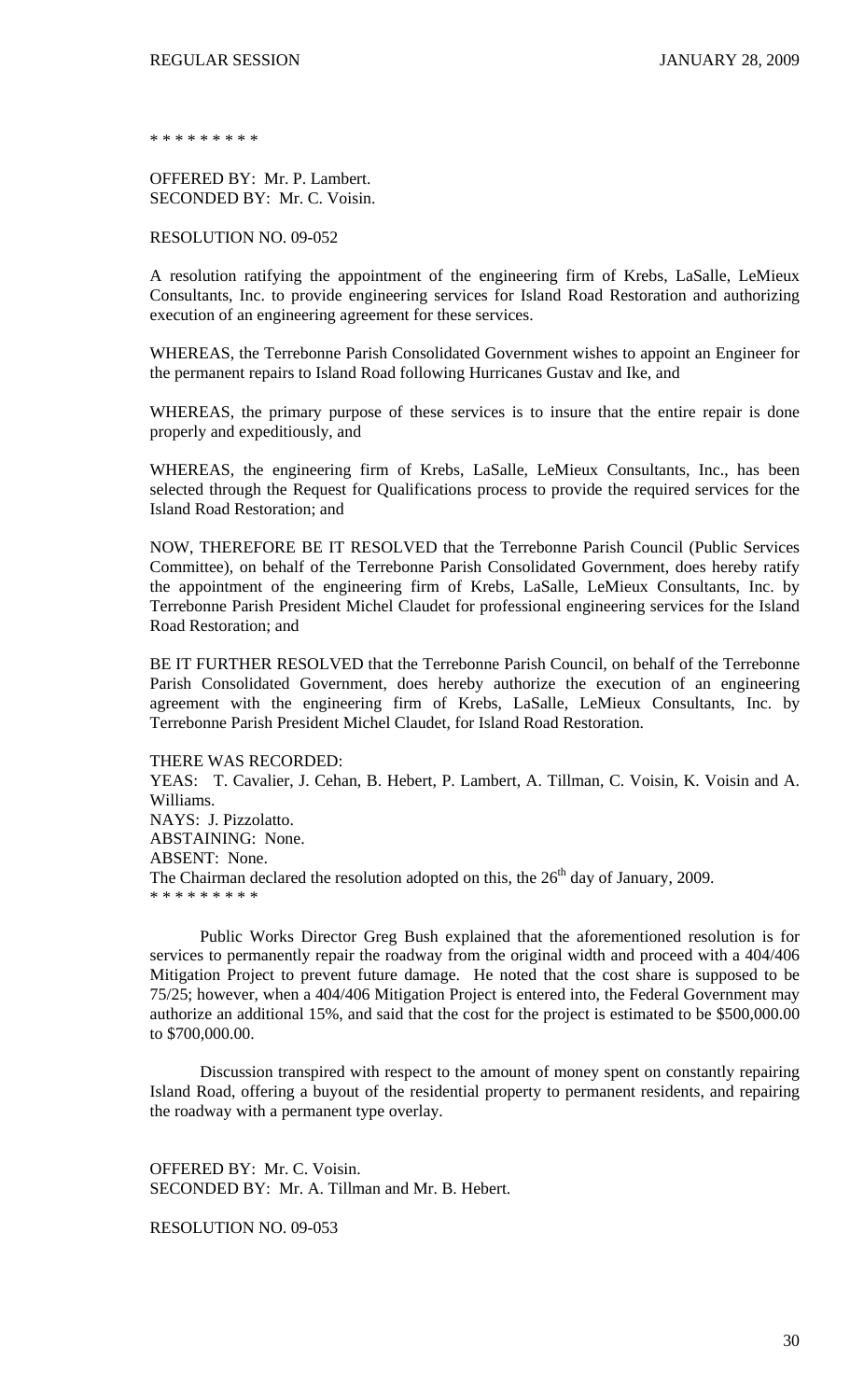A Resolution providing for the acceptance of work performed by Low Land Construction Company, Inc., in accordance with the Certificate of Substantial Completion for Parish Project No. 08-NRCS-40, Lashbrook Pump Station Station D-04, Terrebonne Parish, Louisiana.

WHEREAS, by contract dated December 4, 2008, Terrebonne Parish Consolidated Government did award a contract to Land Construction Company, Inc. for Parish Project No. 08-NRCS-40, Lashbrook Pump Station Station D-04, Terrebonne Parish, Louisiana, as will be seen by reference to said contract which is recorded under Entry No. 1311179 of the Records of Terrebonne Parish, and

WHEREAS, the work performed under the contract has been inspected by authorized representatives of Owner, Engineers and Contractor.

NOW, THEREFORE BE IT RESOLVED that the Terrebonne Parish Council (Public Services Committee), on behalf of the Terrebonne Parish Consolidated Government, does hereby accept the work performed in accordance with the contract and specifications in accordance with the Certificate of Substantial Completion, effective as of the date of recording of this resolution, and does authorize and direct the Clerk of Court and Ex-Officio Recorder of Mortgages of Terrebonne Parish to note this acceptance thereof in the margin of the inscription of said contract under Entry No. 1311179 of the Records of Terrebonne Parish, Louisiana, and

BE IT FURTHER RESOLVED that a certified copy of this resolution be recorded in the office of the Clerk of Court of Terrebonne Parish to commence a 45-day clear lien period, and

BE IT FURTHER RESOLVED that the Administration is authorized to make payment of retainage upon the presentation of a Clear Lien Certificate.

THERE WAS RECORDED: YEAS: T. Cavalier, J. Cehan, B. Hebert, P. Lambert, J. Pizzolatto, A. Tillman, C. Voisin, K. Voisin and A. Williams. NAYS: None. ABSTAINING: None. ABSENT: None. The Chairman declared the resolution adopted on this, the  $26<sup>th</sup>$  day of January, 2009. \* \* \* \* \* \* \* \* \*

OFFERED BY: Mr. K. Voisin. SECONDED BY: Mr. P. Lambert.

RESOLUTION NO. 09-054

A Resolution authorizing the execution of Change Order No. 1 (Balancing) for the Construction Agreement for Parish Project No. 05-BOAT-28, South Houma Boat Launch Improvements, Terrebonne Parish, Louisiana.

WHEREAS, the Terrebonne Parish Consolidated Government entered into a contract dated April 16, 2008, with Sealevel Construction, Inc., Recordation Number 1294068, for the South Houma Boat Launch Improvements, Parish Project No. 05-BOAT-28, Terrebonne Parish, Louisiana, and

WHEREAS, this Change Order has been recommended so as to adjust estimated quantities to final quantities used for the above referenced project, and

WHEREAS, this Change Order is necessary in order to decrease the overall contract price by \$34,325.00, and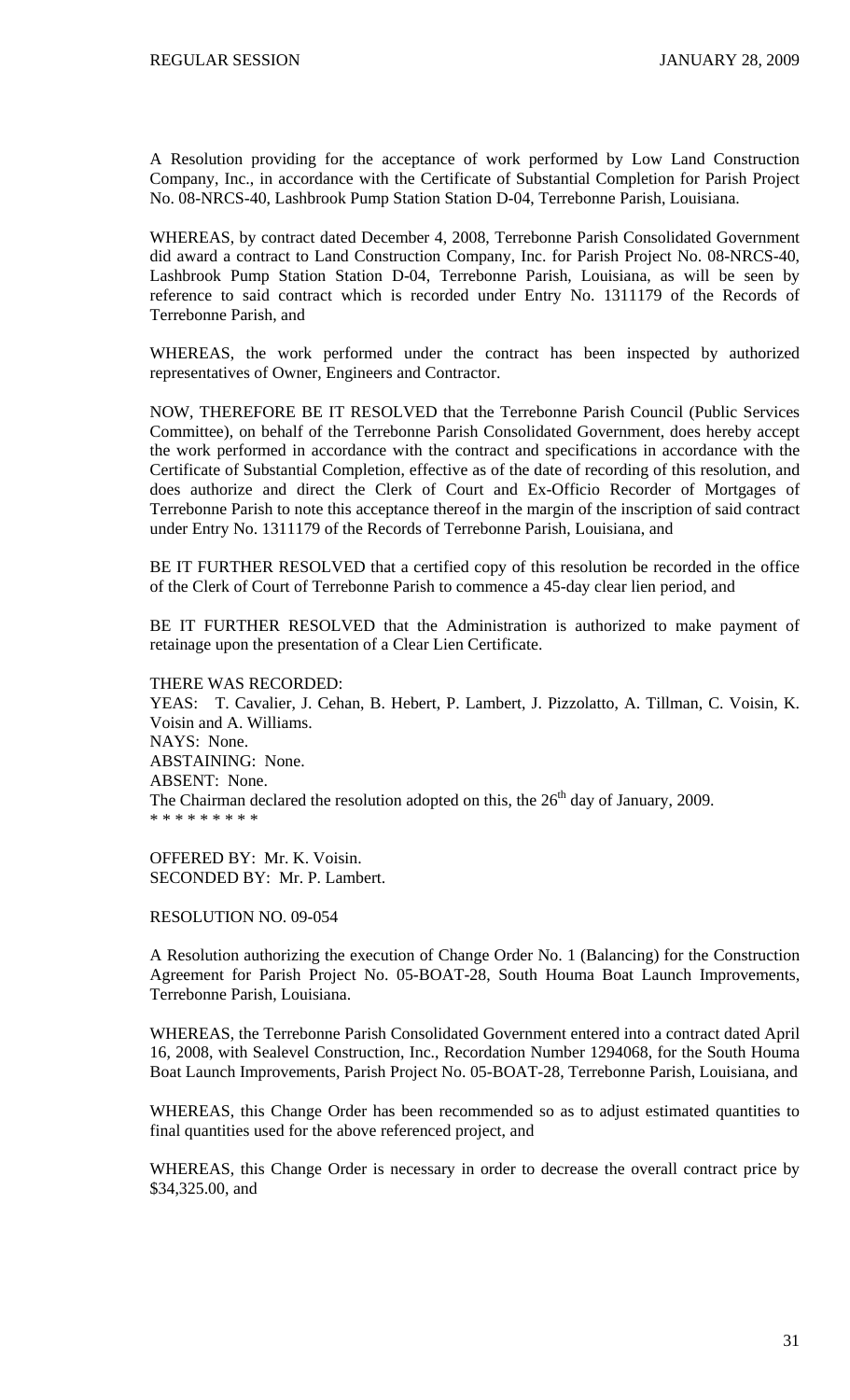WHEREAS, this Change Order No. 1 (Balancing) has been recommended by the Engineer, Milford & Associates, Inc. for this project.

NOW, THEREFORE BE IT RESOLVED that the Terrebonne Parish Council (Public Services Committee), on behalf of the Terrebonne Parish Consolidated Government, does hereby approve and authorize the execution by Terrebonne Parish President Michel Claudet of Change Order No. 1 (Balancing) to the construction agreement with Sealevel Construction, Inc. to perform construction services for the South Houma Boat Launch Improvements, Parish Project No. 05- BOAT-28, Terrebonne Parish, Louisiana for an decrease in the amount of Thirty Four Thousand Three Hundred Twenty Five Dollars and No Cents (\$34,325.00) to the contract amount, and

BE IT FURTHER RESOLVED that a certified copy of the resolution be forwarded to the Engineer, Milford & Associates, Inc.

THERE WAS RECORDED: YEAS: T. Cavalier, J. Cehan, B. Hebert, P. Lambert, J. Pizzolatto, A. Tillman, C. Voisin, K. Voisin and A. Williams. NAYS: None. ABSTAINING: None. ABSENT: None. The Chairman declared the resolution adopted on this, the  $26<sup>th</sup>$  day of January, 2009. \* \* \* \* \* \* \* \* \*

OFFERED BY: Mr. J. Pizzolatto. SECONDED BY: Mr. K. Voisin.

### RESOLUTION NO. 09-055

A Resolution providing for the acceptance of work performed by Sealevel Construction, Inc., in accordance with the Certificate of Substantial Completion for Parish Project No. 06-DRA-38, Sylvia Street Detention Basin, Terrebonne Parish, Louisiana.

WHEREAS, by contract dated August 1, 2008, Terrebonne Parish Consolidated Government did award a contract to Sealevel Construction, Inc. for Parish Project No., 06-DRA-38, Sylvia Street Detention Basin, Terrebonne Parish, Louisiana, as will be seen by reference to said contract which is recorded under Entry No. 1303219 of the Records of Terrebonne Parish, and

WHEREAS, the work performed under the contract has been inspected by authorized representatives of Owner, Engineers and Contractor.

NOW, THEREFORE BE IT RESOLVED that the Terrebonne Parish Council (Public Services Committee), on behalf of the Terrebonne Parish Consolidated Government, does hereby accept the work performed in accordance with the contract and specifications in accordance with the Certificate of Substantial Completion, effective as of the date of recording of this resolution, and does authorize and direct the Clerk of Court and Ex-Officio Recorder of Mortgages of Terrebonne Parish to note this acceptance thereof in the margin of the inscription of said contract under Entry No. 1303219 of the Records of Terrebonne Parish, Louisiana, and

BE IT FURTHER RESOLVED that a certified copy of this resolution be recorded in the office of the Clerk of Court of Terrebonne Parish to commence a 45-day clear lien period, and

BE IT FURTHER RESOLVED that the Administration is authorized to make payment of retainage upon the presentation of a Clear Lien Certificate.

#### THERE WAS RECORDED:

YEAS: T. Cavalier, J. Cehan, B. Hebert, P. Lambert, J. Pizzolatto, A. Tillman, C. Voisin, K. Voisin and A. Williams.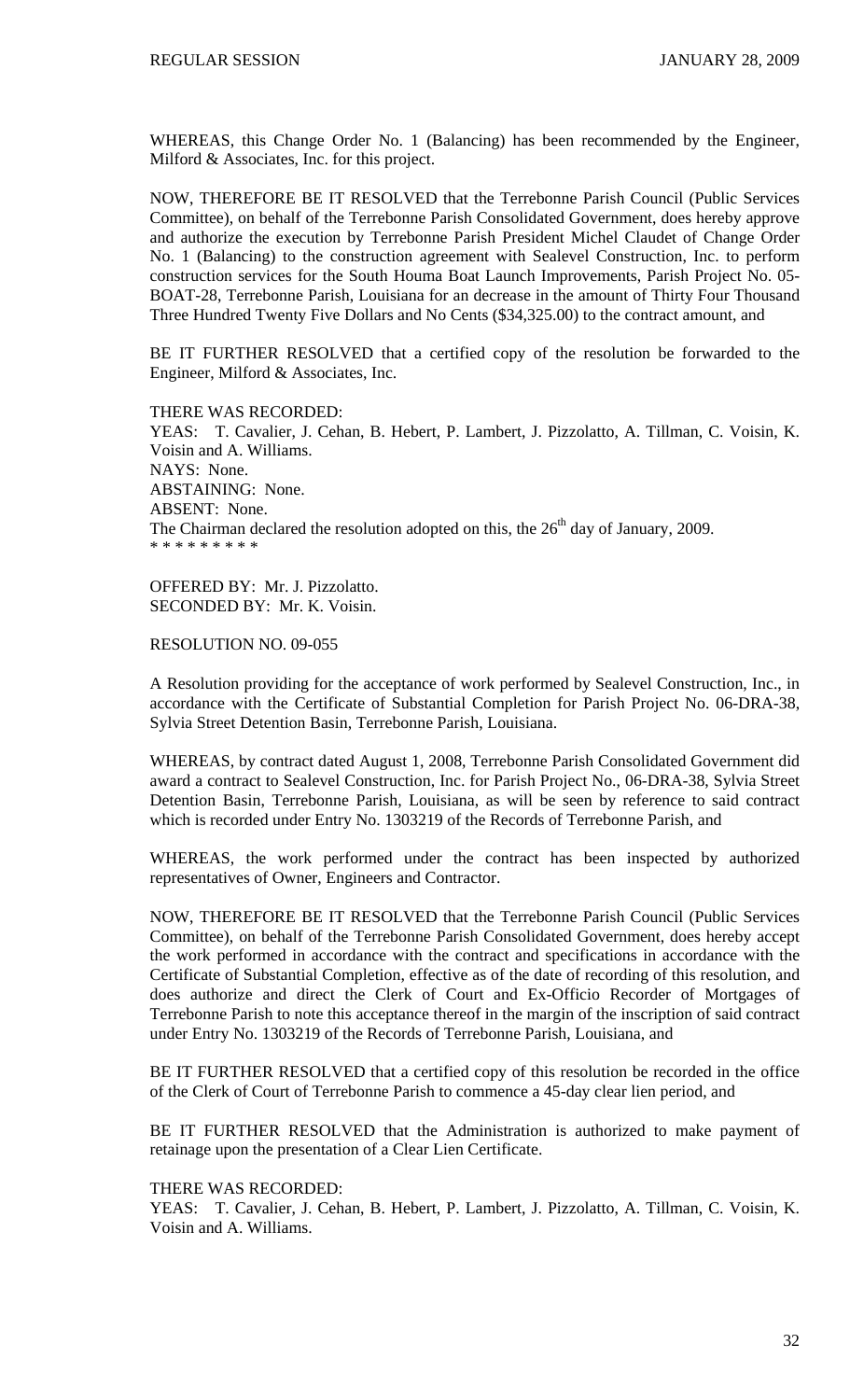NAYS: None. ABSTAINING: None. ABSENT: None. The Chairman declared the resolution adopted on this, the  $26<sup>th</sup>$  day of January, 2009. \* \* \* \* \* \* \* \* \*

 Public Works Director Greg Bush stated that a fence would be installed around the aforementioned detention pond, that the Parish will maintain the grass, and that a survey was required to determine the property boundary.

 Committee Member B. Hebert expressed his concern with respect to establishing clearly defined truck routes throughout Terrebonne Parish.

 Interim Parish Manager Patrick Gordon suggested that South Central Development & Planning Commission be commissioned to review, define, and establish "truck routes" in Terrebonne Parish.

 Mr. B. Hebert moved, seconded by Mr. C. Voisin, "THAT, the Public Services Committee direct Administration to consult with South Central Planning & Development Commission regarding reviewing, defining and establishing 'truck routes' in Terrebonne Parish."

The Chairman called for the vote on the motion offered by Mr. B. Hebert. UPON ROLL CALL THERE WAS RECORDED: YEAS: T. Cavalier, J. Cehan, B. Hebert, P. Lambert, J. Pizzolatto, A. Tillman, C. Voisin, K. Voisin, and A. Williams. NAYS: None. ABSENT: None. The Chairman declared the motion adopted.

 Committee Member B. Hebert noted hazardous conditions in Lisa Park Subdivision whereby an 18-wheeler pulled down electrical wires in the subdivision.

 Council Clerk Paul Labat explained that the maximum penalties as authorized by State law are in effect and suggested that the Sheriff's Office be contacted with respect to enforcing existing laws.

 Committee Member B. Hebert requested that the Council Clerk contact the Sheriff's Office regarding enforcement of current weight limit restrictions on streets in Lisa Park Subdivision. (NO ACTION TAKEN)

 Committee Member P. Lambert requested that Administration examine the condition of the levee at the Montegut Forced Drainage Levee from Humble Canal to the crossover levee at Point Farm.

 Public Works Director Greg Bush stated that a pictorial assessment of all Parish levees was conducted prior to hiring contractors to make spot repairs along the levee, that Administration has requested permission from the Terrebonne Levee & Conservation District to perform the assessment, and that new elevation levels will be shot to determine if there are some low areas or areas that need to be raised.

 The Chairman recognized Mr. Herdis Neil of Montegut, who noted his support of rebuilding Island Road and suggested that a permanent policy be implemented to shoot elevations on all Parish levees prior to the hurricane season.

 In response to questioning, Mr. Bush stated that Administration has the equipment to perform elevation assessments and may conduct the assessments at varying intervals. He noted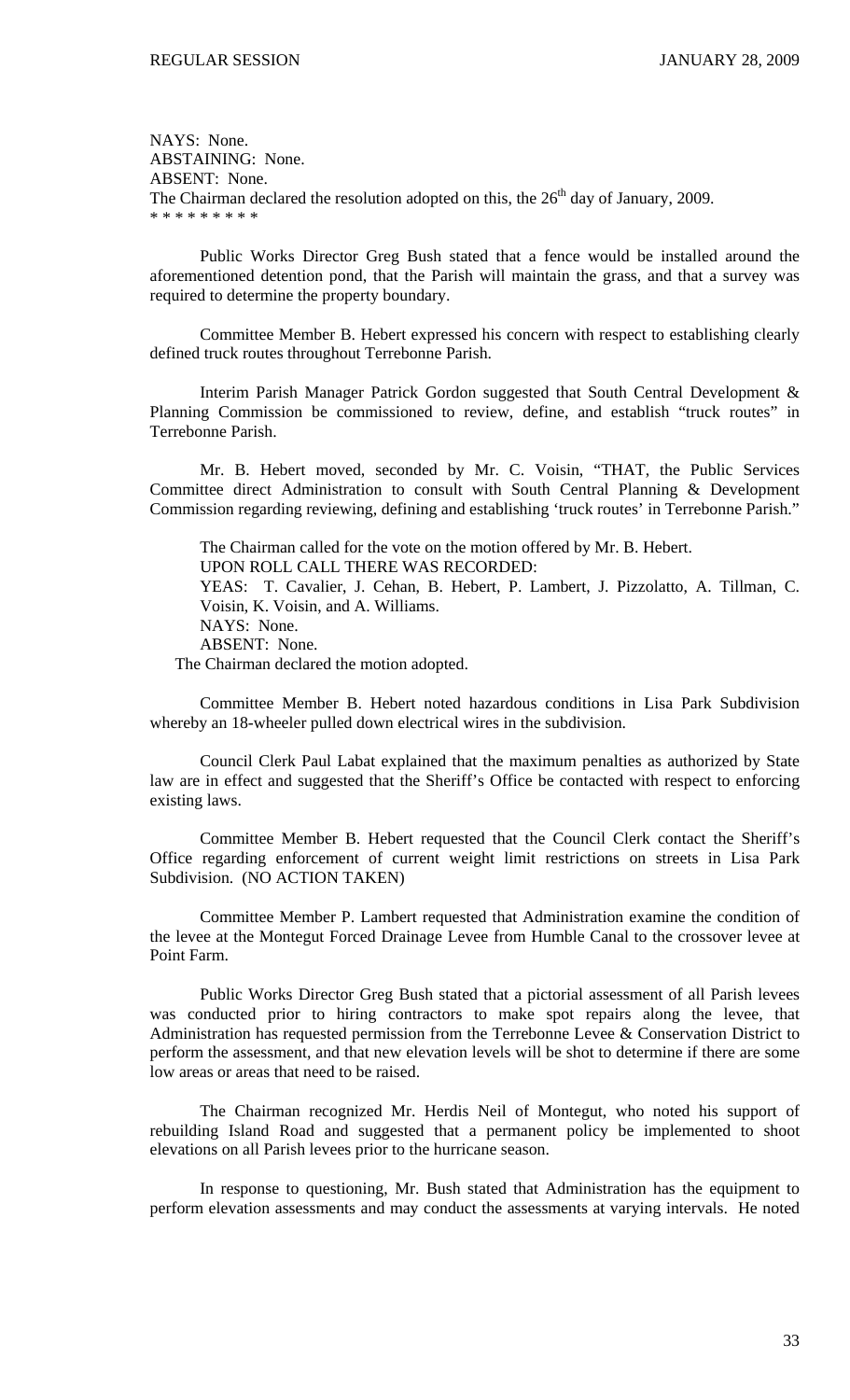that the Terrebonne Levee & Conservation District recently hired a surveyor to perform assessments for them. (NO ACTION TAKEN)

 Committee Member P. Lambert noted that Victory Street is the main thoroughfare for accessing the lower Ward 7 Levee and that the roadway has deteriorated due to heavy equipment being transported to the repair site. Mr. Lambert requested that Administration repave Victory Street utilizing commercial grade concrete.

 Public Works Director Greg Bush stated that the Parish intends to overlay the roadway utilizing 8" concrete with interior reinforcements. He continued that all Parish contracts include verbiage noting that the contractor must repair damages to any roadway which they may destroy and that the contracts may specify the types of equipment and load limits allowed. In response to questioning, Mr. Bush stated that the Terrebonne Levee & Conservation District entered into the initial contract so he would need to discuss the matter with the Legal Department with respect to requiring the contractor to repair current damage. He added that Administration has negotiated with the Levee District to assume the responsibility for all contracts pertaining to the Ward 7 levee.

 The Chairman recognized Mr. Herdis Neil of Montegut, who expressed his concern with respect to the condition of Victory Street and requested immediate action to minimize dust on the roadway.

 Mr. Bush interjected that additional limestone was placed on Victory Street to eliminate the potholes and that an emulsifier will be placed on the roadway to cut down on the dust.

 Mr. P. Lambert moved, seconded by Mr. C. Voisin, "THAT, the Public Services Committee request Administration to take the appropriate action to resurface Victory Street with commercial grade concrete."

 Mr. Bush stated that Administration would present information with respect to budgeting he aforementioned resurfacing project.

 Council Clerk Paul Labat explained that Administration couldn't go to bid for a project unless funding is budgeted and must come back to the Council if the budget amount is exceeded.

The Chairman called for the vote on the motion offered by Mr. P. Lambert.

UPON ROLL CALL THERE WAS RECORDED:

YEAS: T. Cavalier, J. Cehan, B. Hebert, P. Lambert, J. Pizzolatto, A. Tillman, C. Voisin, K. Voisin, and A. Williams.

NAYS: None.

ABSENT: None.

The Chairman declared the motion adopted.

 The Chairman announced that the request for Item No. 23 (Add-On Item: Accepting Westgate Subdivision, Addendum No. 6, Phase 2) has been withdrawn.

 Mr. J. Pizzolatto moved, seconded by Mr. A. Tillman, "THAT, there being no further business to come before the Public Services Committee, the meeting be adjourned."

 The Chairman called for the vote on the motion offered by Mr. J. Pizzolatto. UPON ROLL CALL THERE WAS RECORDED: YEAS: T. Cavalier, J. Cehan, B. Hebert, P. Lambert, J. Pizzolatto, A. Tillman, C. Voisin, K. Voisin, and A. Williams. NAYS: None. ABSENT: None. The Chairman declared the motion adopted and the meeting was adjourned at 7:11 p.m.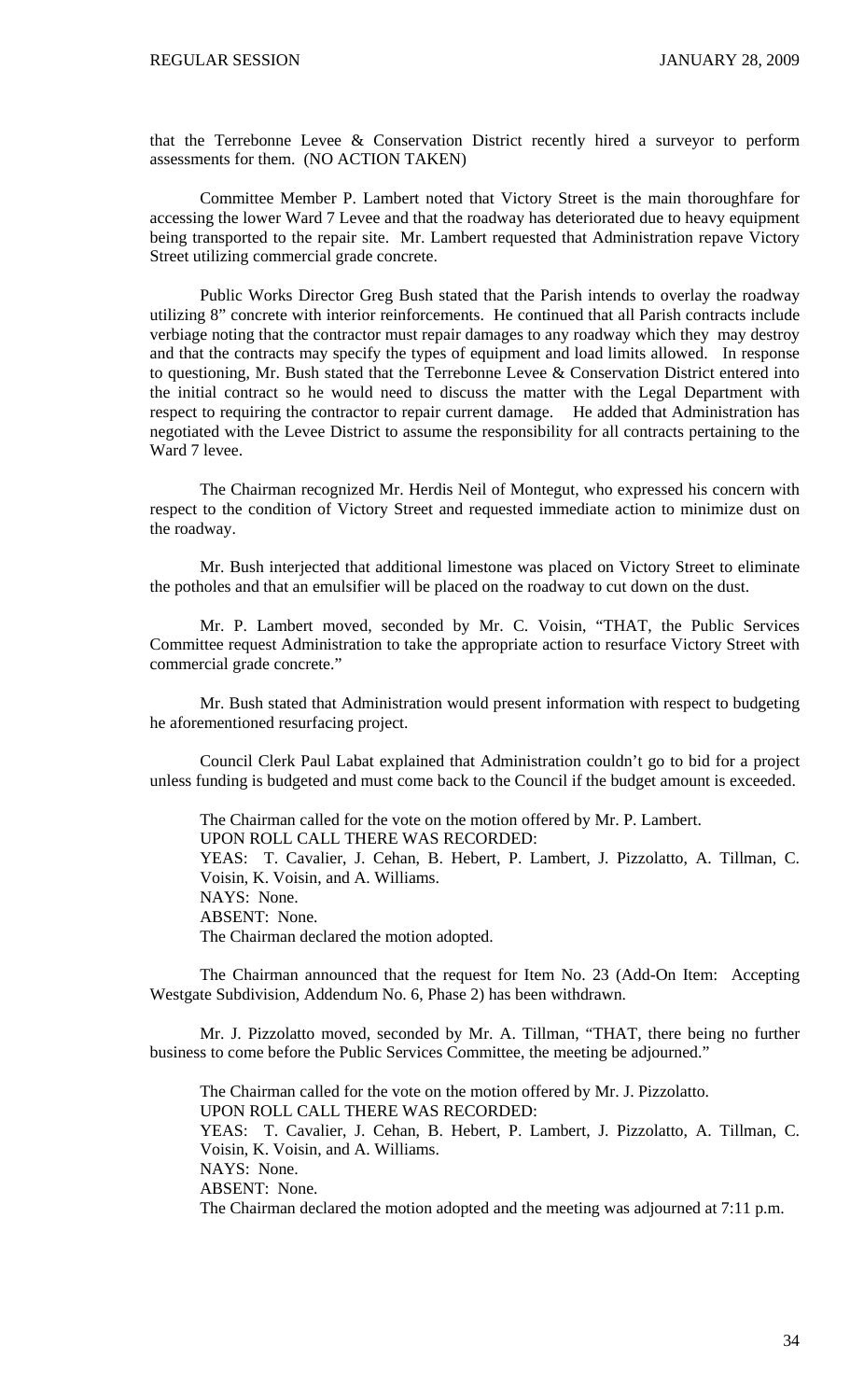Johnny Pizzolatto, Chairman

Suzette Thomas, Minute Clerk

 Mr. J. Cehan moved, seconded by Mr. J. Pizzolatto, "THAT, the Council accept and ratify the minutes of the Public Services Committee meeting held on 1/26/09."

The Chairwoman called for a vote on the motion offered by Mr. J. Cehan. UPON ROLL CALL THERE WAS RECORDED: YEAS: A. Williams, B. Hebert, T. Cavalier, J. Pizzolatto, K. Voisin, C. Voisin, J. Cehan and A. Tillman NAYS: None ABSENT: P. Lambert The Chairwoman declared the motion adopted.

 The Chairwoman called for a report on the Community Development & Planning Committee meeting held on 1/26/09, whereupon the Committee Chairman, noting that ratification of the minutes calls public hearings on 2/25/09, rendered the following:

### **COMMUNITY DEVELOPMENT & PLANNING COMMITTEE**

### **JANUARY 26, 2009**

 The Chairman, A. Tillman, called the Community Development & Planning Committee meeting to order at 7:20 p.m. in the Terrebonne Parish Council Meeting Room with the Invocation led by T. Cavalier and the Pledge of Allegiance led by P. Lambert. Upon roll call, Committee Members recorded as present were: T. Cavalier, J. Cehan, B. Hebert, P. Lambert, J. Pizzolatto, A. Tillman, C. Voisin, K. Voisin, and A. Williams. A quorum was declared present.

OFFERED BY: Mr. B. Hebert. SECONDED BY: Mr. K. Voisin.

# RESOLUTION NO. 09-056

A RESOLUTION GIVING NOTICE OF INTENT TO ADOPT AN ORDINANCE TO AMEND THE ZONING MAP OF THE PARISH OF TERREBONNE SO AS TO REZONE FROM R-1 (SINGLE-FAMILY RESIDENTIAL DISTRICT) TO C-4 (TRANSITION-COMMERCIAL DISTRICT), LOT 1, BLOCK 1, LISA PARK SUBDIVISION, 6601 WEST PARK AVENUE; HARRY H. AND ANN S. GREEN, APPLICANTS; AND CALLING A PUBLIC HEARING ON SAID MATTER FOR WEDNESDAY, FEBRUARY 25, 2009 AT 6:30 P.M.

BE IT RESOLVED by the Terrebonne Parish Council (Community Development and Planning Committee), that notice be hereby given to adopt an ordinance to amend the Zoning Map of the Parish of Terrebonne so as to rezone from R-1 (Single-Family Residential District) to C-4 (Transition-Commercial District), Lot 1, Block 1, Lisa Park Subdivision, 6601 West Park Avenue; and

BE IT FURTHER RESOLVED that a public hearing be called on said matter for Wednesday, February 25, 2009 at 6:30 p.m.

THERE WAS RECORDED: YEAS: T. Cavalier, J. Cehan, B. Hebert, P. Lambert, J. Pizzolatto, A. Tillman, C. Voisin, K. Voisin and A. Williams. NAYS: None. ABSTAINING: None. ABSENT: None. The Chairman declared the resolution adopted on this, the  $26<sup>th</sup>$  day of January, 2009.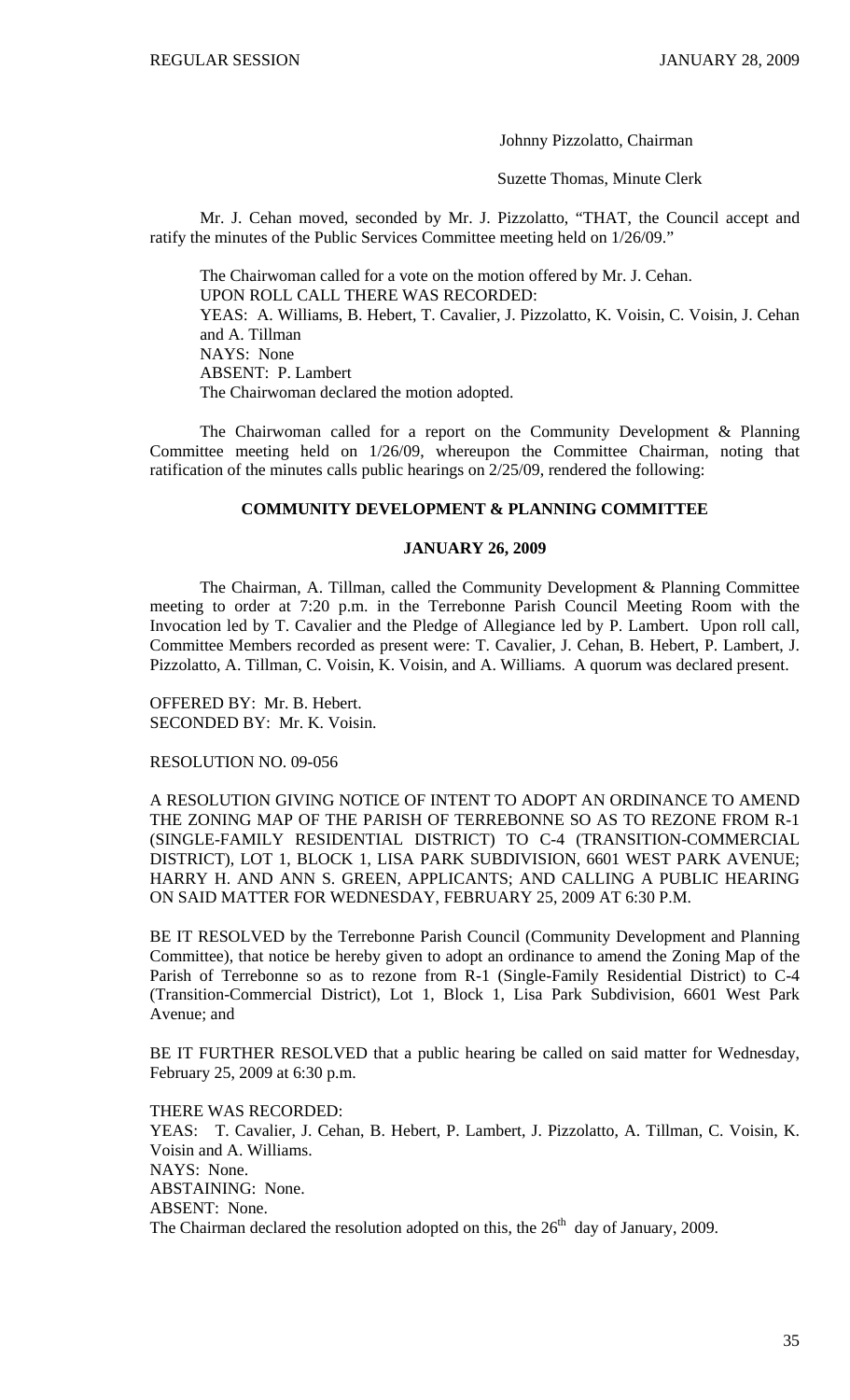\* \* \* \* \* \* \* \*

OFFERED BY: Ms. A. Williams. SECONDED BY: Mr. J. Cehan.

RESOLUTION NO. 09-057

A RESOLUTION GIVING NOTICE OF INTENT TO ADOPT AN ORDINANCE TO AMEND THE ZONING MAP OF THE PARISH OF TERREBONNE SO AS TO REZONE FROM R-2M (TWO-FAMILY RESIDENTIAL DISTRICT, HIGH DENSITY) TO C-2 (GENERAL COMMERCIAL DISTRICT), 3.232 ACRE TRACT, PROPERTY BELONGING TO DIXIE RICE AGRICULTURAL CORPORATION, INC., SECTION 101, T17S-R17E, TERREBONNE PARISH, LOUISIANA; DIXIE RICE AGRICULTURAL CORPORATION, INC., APPLICANT; AND CALLING A PUBLIC HEARING ON SAID MATTER FOR WEDNESDAY, FEBRUARY 25, 2009 AT 6:30 P.M.

BE IT RESOLVED by the Terrebonne Parish Council (Community Development and Planning Committee), that notice be hereby given to adopt an ordinance to amend the Zoning Map of the Parish of Terrebonne so as to rezone from R-2M (Two-Family Residential District, High Density) to C-2 (General Commercial District), 3.232 acre tract, property belonging to Dixie Rice Agricultural Corporation, Inc., Section 101, T17S-R17E, Terrebonne Parish, Louisiana; and

BE IT FURTHER RESOLVED that a public hearing be called on said matter for Wednesday, February 25, 2009 at 6:30 p.m.

THERE WAS RECORDED: YEAS: T. Cavalier, J. Cehan, B. Hebert, P. Lambert, J. Pizzolatto, A. Tillman, C. Voisin, K. Voisin and A. Williams. NAYS: None. ABSTAINING: None. ABSENT: None. The Chairman declared the resolution adopted on this, the  $26<sup>th</sup>$  day of January, 2009. \* \* \* \* \* \* \* \* \*

OFFERED BY: Ms. A. Williams. SECONDED BY: Mr. J. Pizzolatto.

RESOLUTION NO. 09-058

A RESOLUTION GIVING NOTICE OF INTENT TO ADOPT AN ORDINANCE TO AMEND THE ZONING MAP OF THE PARISH OF TERREBONNE SO AS TO REZONE FROM R-2M (TWO-FAMILY RESIDENTIAL DISTRICT, HIGH DENSITY) TO C-2 (GENERAL COMMERCIAL DISTRICT), TRACT A CONSISTING OF 3.621 ACRES ALONG LA HIGHWAY 311, SECTION 101, T17S-R17E, TERREBONNE PARISH, LOUISIANA; JOHN L. SAIA, APPLICANT; AND CALLING A PUBLIC HEARING ON SAID MATTER FOR WEDNESDAY, FEBRUARY 25, 2009 AT 6:30 P.M.

BE IT RESOLVED by the Terrebonne Parish Council (Community Development and Planning Committee), that notice be hereby given to adopt an ordinance to amend the Zoning Map of the Parish of Terrebonne so as to rezone from R-2M (Two-Family Residential District, High Density) to C-2 (General Commercial District), Tract A consisting of 3.621 acres along LA Highway 311, Section 101, T17S-R17E, Terrebonne Parish, Louisiana; and

BE IT FURTHER RESOLVED that a public hearing be called on said matter for Wednesday, February 25, 2009 at 6:30 p.m.

THERE WAS RECORDED: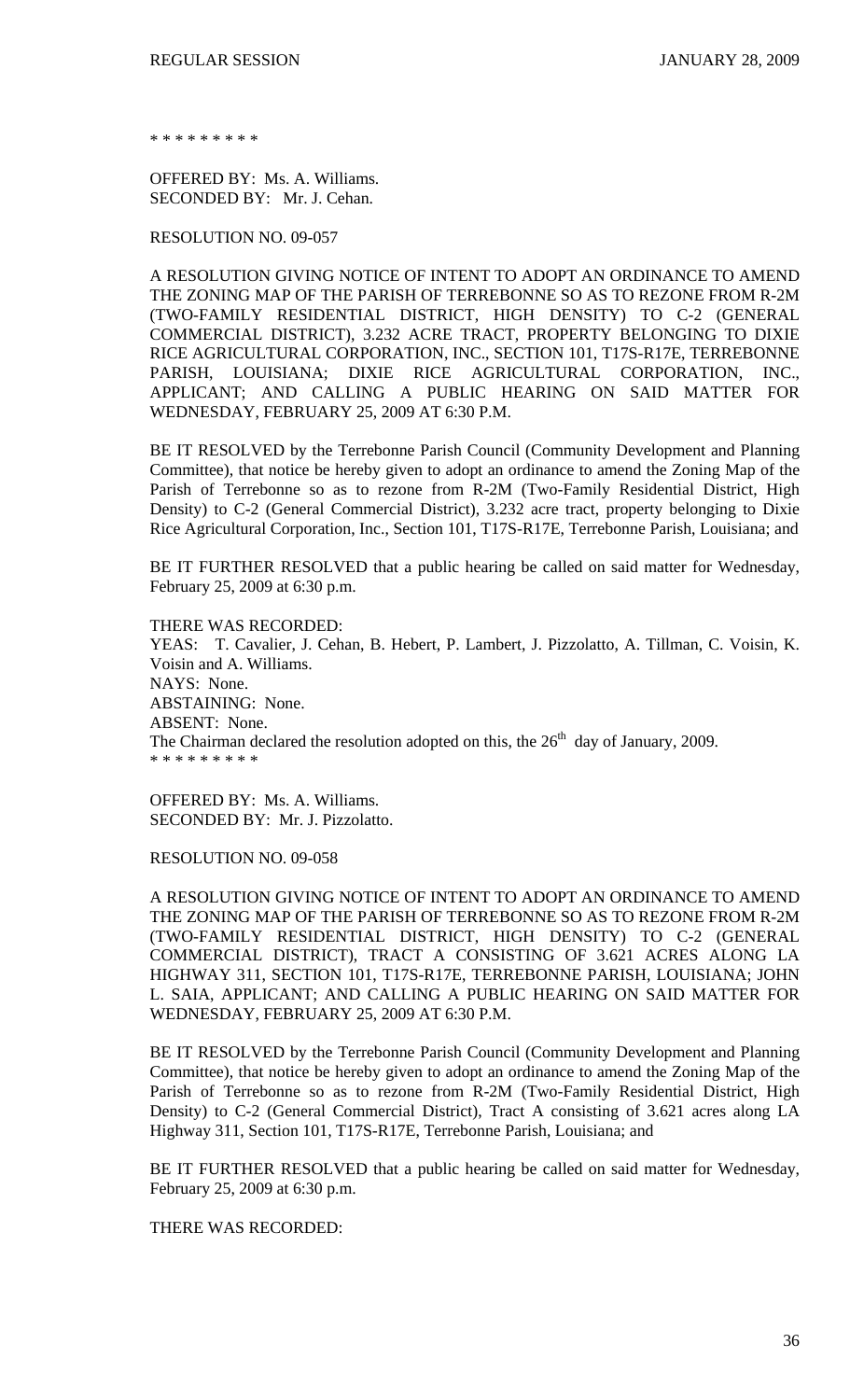YEAS: T. Cavalier, J. Cehan, B. Hebert, P. Lambert, J. Pizzolatto, A. Tillman, C. Voisin, K. Voisin and A. Williams. NAYS: None. ABSTAINING: None. ABSENT: None. The Chairman declared the resolution adopted on this, the  $26<sup>th</sup>$  day of January, 2009. \* \* \* \* \* \* \* \* \*

 Terrebonne Parish School Board representative Roger Dale DeHart explained problems associated with over crowed classrooms at various schools and the financial benefit of utilizing modular structures. He noted that all Parish ordinances have been complied with regarding the placement of modular structures and that it is more financially prudent to place modular structures at over crowded sites as opposed to the costs associated with constructing a permanent structure. Mr. DeHart requested that the School Board and the Parish work together on the issue.

 Mr. K. Voisin moved, seconded by Mr. J. Cehan, "THAT, the Community Development & Planning Committee grant Mr. DeHart two minutes to conclude his comments."

 The Chairman called for the vote on the motion offered by Mr. K. Voisin. UPON ROLL CALL THERE WAS RECORDED: YEAS: T. Cavalier, J. Cehan, B. Hebert, P. Lambert, H. Lapeyre, J. Pizzolatto, A. Tillman, C. Voisin, and A. Williams. NAYS: None. ABSENT: None. The Chairman declared the motion adopted.

 Mr. DeHart stressed the need to communicate with the School Board prior to implementing regulations regarding modular structures.

 The Chairman recognized Mr. Herdis Neil of Montegut, who noted the benefits of using modular structures in the lower areas of the Parish.

 Committee Member K. Voisin noted the concerns of constituents with respect to the safety of modular structures; stated that the proposal to prohibit future temporary structures on educational facility properties would not change existing conditions, but would regulate future portable structures as opposed to modular structures; and added that the influx of modular structures would be prohibited in residential areas because they are similar to a trailer park.

 Committee Member J. Pizzolatto cautioned the Committee about infringing upon the auspices of another governing body by mandating what it should do and suggested that the School Board be consulted regarding the matter.

 Interim Parish Manager Patrick Gordon stated that the placement of modular structures must receive approval by the Houma-Terrebonne Regional Planning Commission and comply with State Unified Construction Codes (International Building Code). He continued that some of the old portable structures may not comply with the new building codes and may be "grandfathered".

 Discussion ensued regarding mandating the action of another entity and the proposal relative to modular structures on School Board property.

 Committee Member K. Voisin requested that the matter relative to requesting the Houma-Terrebonne Regional Planning Commission to evaluate a proposal to prohibit future temporary structures on educational facility property be withdrawn from discussion. (NO ACTION TAKEN)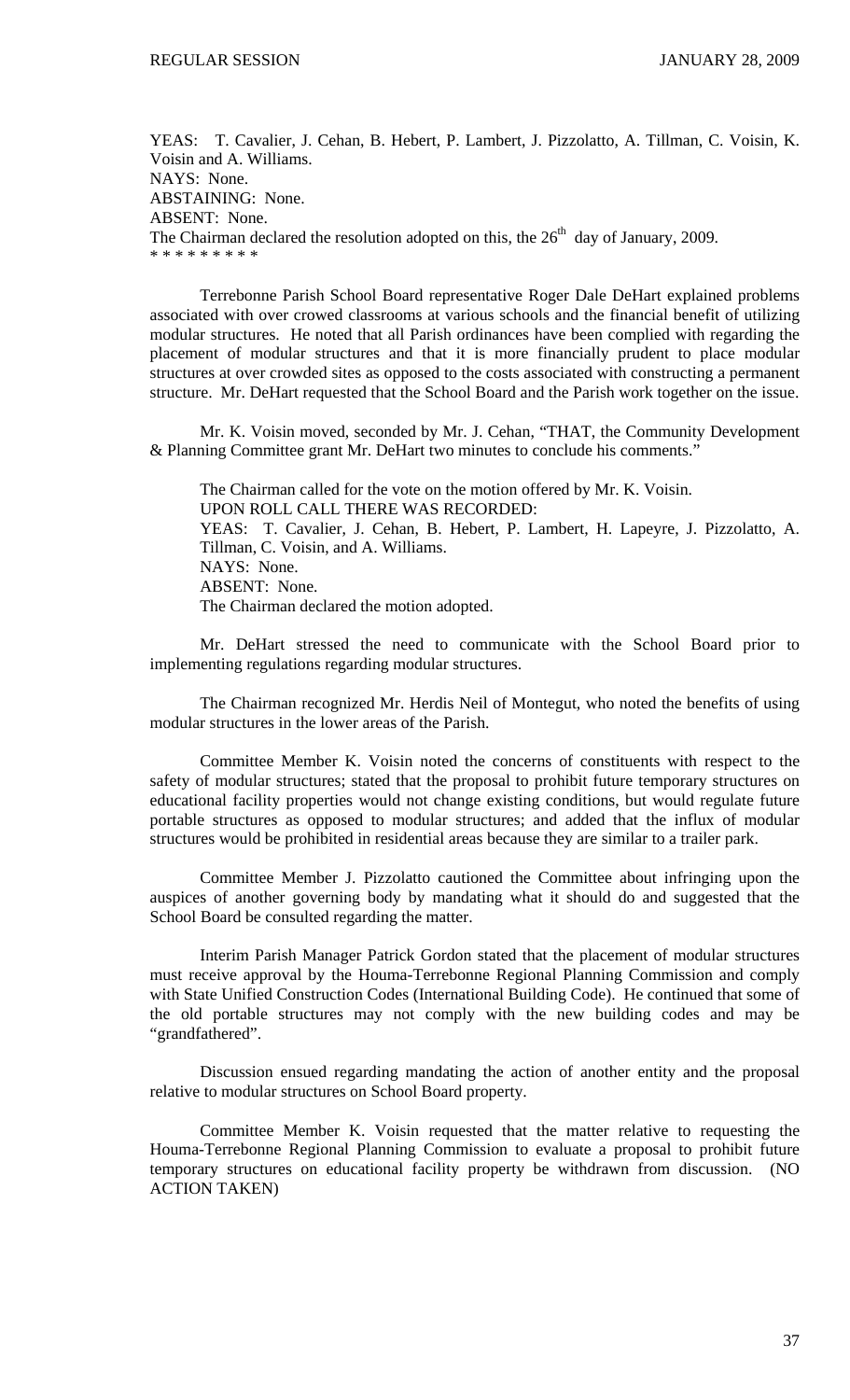Mr. C. Voisin moved, seconded by Mr. K. Voisin, "THAT, there being no further business to come before the Community Development & Planning Committee, the meeting be adjourned."

 The Chairman called for the vote on the motion offered by Mr. C. Voisin. UPON ROLL CALL THERE WAS RECORDED: YEAS: T. Cavalier, J. Cehan, B. Hebert, P. Lambert, J. Pizzolatto, A. Tillman, C. Voisin, K. Voisin, and A. Williams. NAYS: None. ABSENT: None. The Chairman declared the motion adopted and the meeting was adjourned at 8:03 p.m.

Alvin Tillman, Chairman

Suzette Thomas, Minute Clerk

Mr. A. Tillman moved, seconded by Mr. J. Pizzolatto, "THAT, the Council accept and ratify the minutes of the Community Development & Planning Committee meeting held on 1/26/09."

 The Chairwoman called for a vote on the motion offered by Mr. A. Tillman. UPON ROLL CALL THERE WAS RECORDED: YEAS: A. Williams, B. Hebert, T. Cavalier, J. Pizzolatto, K. Voisin, J. Cehan, P. Lambert, and A. Tillman NAYS: None ABSENT: C. Voisin The Chairwoman declared the motion adopted.

 The Chairwoman called for a report on the Budget & Finance Committee meeting held on 1/26/09, whereupon the Committee Chairman, noting that ratification of minutes calls public hearings on 2/11/09, rendered the following:

# **BUDGET & FINANCE COMMITTEE**

#### **JANUARY 26, 2009**

 The Chairman, Billy Hebert, called the Budget & Finance Committee meeting to order at 8:09 p.m. in the Terrebonne Parish Council Meeting Room with the Invocation led by Minute Clerk Suzette Thomas and the Pledge of Allegiance led by J. Pizzolatto. Upon roll call, Committee Members recorded as present were: T. Cavalier, J. Cehan, B. Hebert, P. Lambert, J. Pizzolatto, A. Tillman, C. Voisin, K. Voisin, and A. Williams. A quorum was declared present.

OFFERED BY: Mr. A. Tillman. SECONDED BY: Mr. J. Pizzolatto

RESOLUTION NO. 09-059

A RESOLUTION AUTHORIZING THE PARISH PRESIDENT TO NEGOTIATE AND ENTER INTO A COOPERATIVE ENDEAVOR AGREEMENT BETWEEN THE TERREBONNE PARISH CONSOLIDATED GOVERNMENT (TPCG) AND THE HAVEN, INC.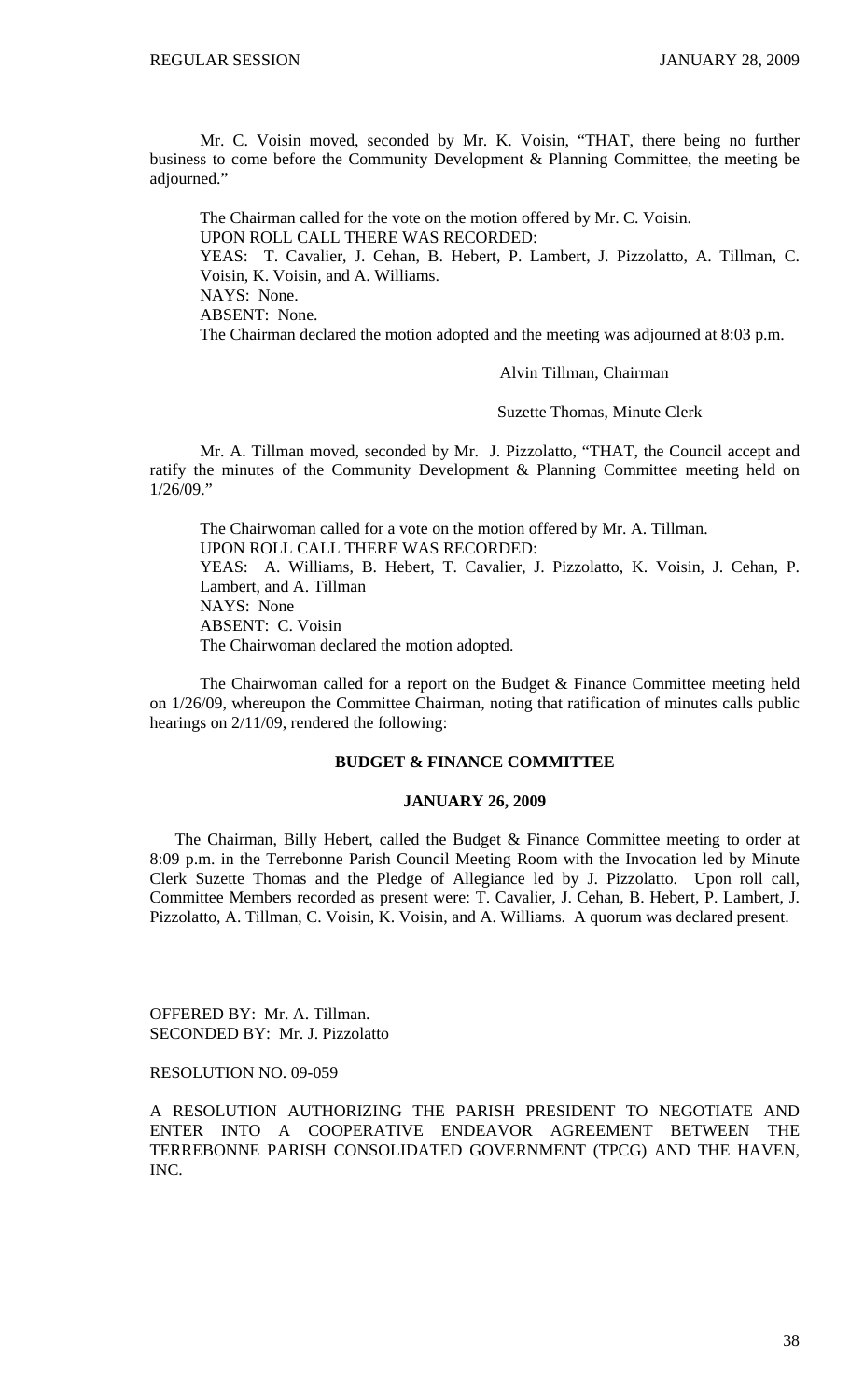WHEREAS, Article VII, Section 14 of the Louisiana Constitution authorizes the use of public funds and property "for programs of social welfare for the aid and support of the needy", and

 WHEREAS, Article VII, Section 14 of the Louisiana Constitution further provides that "[F]or a public purpose, the state and its political subdivisions or political corporations may engage in cooperative endeavors with each other, with the United States or its agencies, or with any public or private association, corporation or individual", and

 WHEREAS, THE HAVEN, INC. provides a variety of recovery skills for the survivors of domestic violence and sexual assault clients in Terrebonne Parish, and

 WHEREAS, THE HAVEN, INC. is dedicated to breaking the cycle of violence by changing attitudes and beliefs in order for all people to live free from the threat of violence, and

 WHEREAS, the office of the Attorney General has determined that victims of domestic violence are within the definition of "needy" as required by Article 7 Section 14 of the Louisiana Constitution, and

 WHEREAS, TPCG finds that partially funding the services of THE HAVEN, INC. in exchange for the recovery skills services provided to citizens within Terrebonne Parish will serve a public purpose and have a public benefit commensurate with the costs.

 NOW, THEREFORE BE IT RESOLVED by the Terrebonne Parish Council (Budget and Finance Committee), on behalf of the Terrebonne Parish Consolidated Government, that Parish President is hereby authorized to negotiate and to execute all documents necessary to effect a viable Cooperative Endeavor Agreement between TPCG and THE HAVEN, INC. containing substantially the same terms as those set out in the attached Cooperative Endeavor Agreement.

THERE WAS RECORDED:

YEAS: T. Cavalier, J. Cehan, B. Hebert, P. Lambert, J. Pizzolatto, A. Tillman, C. Voisin, K. Voisin and A. Williams. NAYS: None. ABSTAINING: None. ABSENT: None. The Chairman declared the resolution adopted on this, the  $26<sup>th</sup>$  day of January, 2009. \* \* \* \* \* \* \* \* \*

 Mr. C. Voisin moved, seconded by Mr. P. Lambert, "THAT, the Budget & Finance Committee introduce an ordinance to amend the 2009 Adopted Budget to allocate funding from the State of Louisiana Division of Administration, Office of Community Development (OCD) – Disaster Recovery Unit for Operation Boat Launch Project, and call a public hearing on said matter on Wednesday, February 11, 2009 at 6:30 p.m."

The Chairman called for the vote on the motion offered by Mr. C. Voisin. UPON ROLL CALL THERE WAS RECORDED: YEAS: T. Cavalier, J. Cehan, B. Hebert, P. Lambert, J. Pizzolatto, A. Tillman, C. Voisin, K. Voisin, and A. Williams. NAYS: None. ABSENT: None. The Chairman declared the motion adopted.

OFFERED BY: Ms. A. Williams. SECONDED BY: Mr. K. Voisin.

RESOLUTION NO. 09-060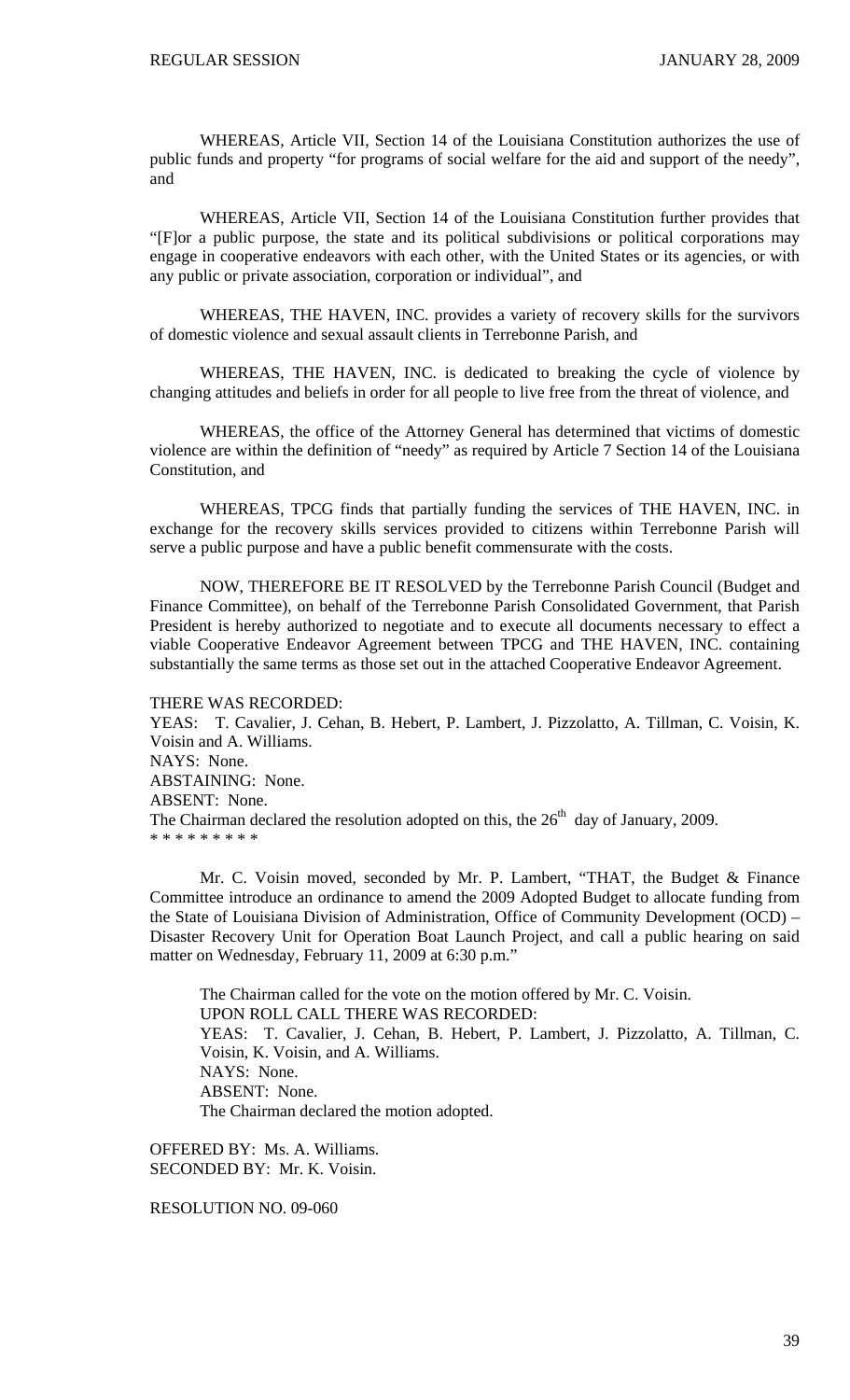A RESOLUTION AUTHORIZING THE PARISH PRESIDENT TO EXECUTE A NEW CONTRACT OF LEASE WITH V.J. CARO AND RHONDALYN CROCHET CARO AT A RENEGOTIATED RENTAL RATE FOR THE PURPOSE OF CONTINUING TO HOUSE THE LOUISIANA COOPERATIVE EXTENSION OFFICES, AND RELATED MATTERS

WHEREAS, Article I, Section 1-05 of the Terrebonne Parish Charter authorizes the Terrebonne Parish Consolidated Government to "exercise any power and perform any function necessary, requisite or proper for the management of its affairs . . ."; and

WHEREAS, TPCG currently leases certain property at 511 Roussell Street, Houma, Louisiana 70360 from Mr. and Mrs. V.J. and Rhondalyn Caro for the purpose of housing the Louisiana Cooperative Extension offices; and

WHEREAS, the current lease agreement with Mr. and Mrs. Caro, under its current monthly rental rate, terminates on February 14, 2009; and

WHEREAS, TPCG has renegotiated and desires to enter into a new lease with Mr. and Mrs. Caro, under the increased rental rate in order to continue occupying the building; and

WHEREAS, said lease will be for a term of one year commencing on the  $15<sup>th</sup>$  day of February 2009, automatically renewing annually, at a rental rate of \$2,800.00 per month; and

WHEREAS, Mr. and Mrs. Caro agree to said terms in the Contract for Lease and wish to execute the same;

WHEREAS, the Parish Council desires to authorize the Parish President to execute such Contract of Lease;

NOW, THEREFORE, BE IT RESOLVED that the Terrebonne Parish Council (Budget and Finance Committee), on behalf of the Terrebonne Parish Consolidated Government, hereby authorizes its Parish President to execute any and all documents necessary regarding this Contract of Lease with substantially the same terms as the attached documents.

## THERE WAS RECORDED:

YEAS: T. Cavalier, J. Cehan, B. Hebert, P. Lambert, J. Pizzolatto, A. Tillman, C. Voisin, K. Voisin and A. Williams. NAYS: None. ABSTAINING: None. ABSENT: None. The Chairman declared the resolution adopted on this, the  $26<sup>th</sup>$  day of January, 2009. \* \* \* \* \* \* \* \* \*

 Mr. A. Tillman moved, seconded by Ms. A. Williams, "THAT, the Budget & Finance Committee introduce an ordinance to amend the 2009 Adopted Budget for the funding from the United States Department of Housing and Urban Development (HUD) for Disaster Housing Assistance Program due to Ike and to amend the 20098 Budgeted Positions to implement this program, and call a public hearing on said matter on Wednesday, February 11, 2009 at 6:30 p.m."

The Chairman called for the vote on the motion offered by Mr. A. Tillman. UPON ROLL CALL THERE WAS RECORDED: YEAS: T. Cavalier, J. Cehan, B. Hebert, P. Lambert, J. Pizzolatto, A. Tillman, C. Voisin, K. Voisin, and A. Williams. NAYS: None. ABSENT: None. The Chairman declared the motion adopted.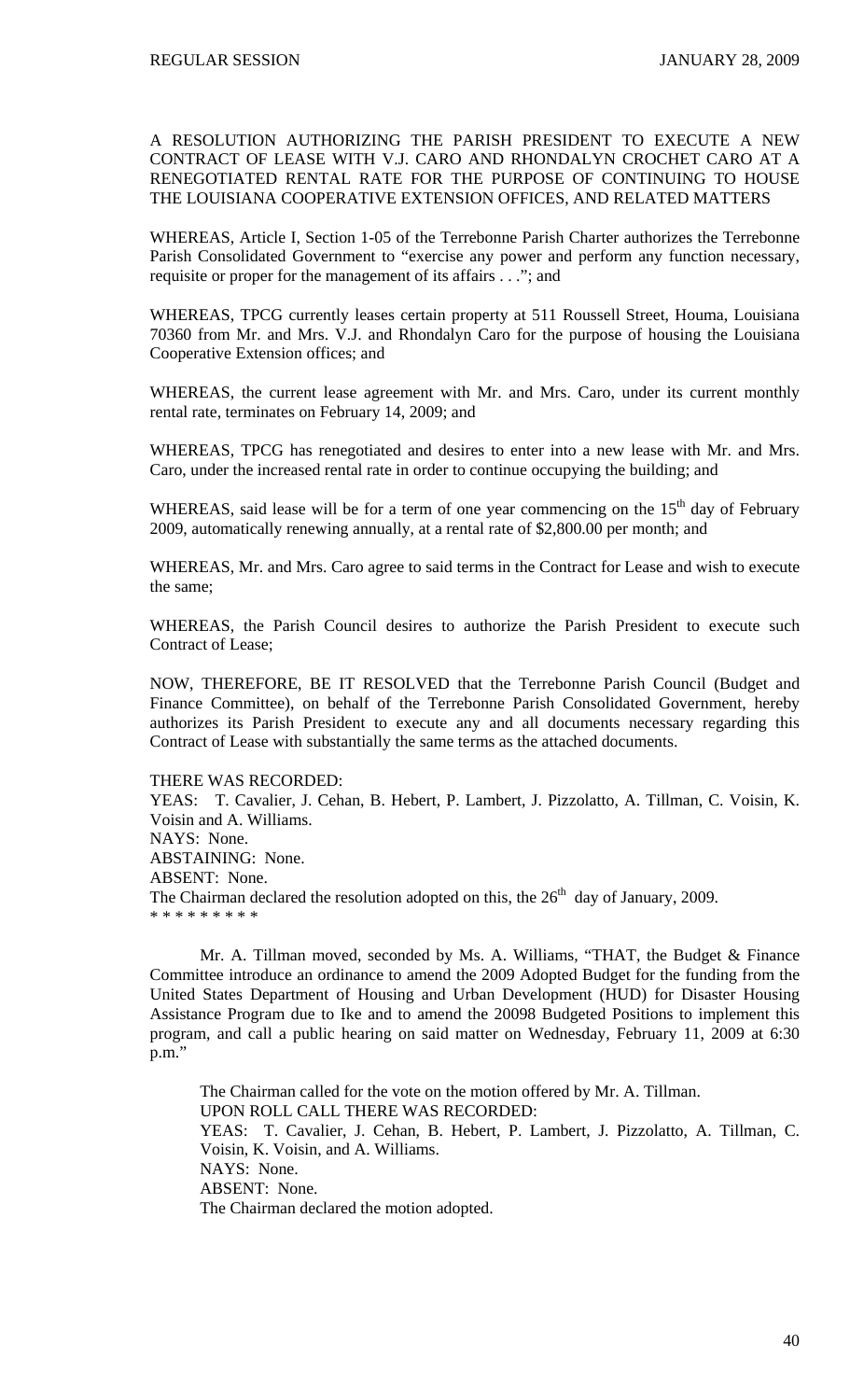OFFERED BY: Mr. C. Voisin. SECONDED BY: Mr. P. Lambert.

RESOLUTION NO. 09-061

 WHEREAS, Sections 2-111 and 4-03 of the Terrebonne Parish Code authorize the employment of special legal counsel upon approval of the Parish Council, and

 WHEREAS, Administration believes that Mr. Laddie Freeman, continues to be the best resource to handle aforementioned legal needs, and

 WHEREAS, the 2009 Adopted Budget provides for a salary of \$60,000, plus employee benefits for the services performed by a special legal counsel.

 NOW, THEREFORE BE IT RESOLVED, by the Terrebonne Parish Council (Budget and Finance Committee), on behalf of the Terrebonne Parish Consolidated Government, that Mr. Laddie Freeman continue to be retained as Special Legal Counsel on behalf of the Parish Government to handle under the terms of the contract for: 1) All criminal prosecutions before the City Court of Houma; and, 2) all matters relative to the Houma-Terrebonne Regional Planning Commission, 3) matters pertaining to condemnation proceedings on behalf of the Parish Government, and 4) and miscellaneous assistance with issues such as garnishments, etc. mutually agreed upon, and that Parish President Michel H. Claudet be authorized to sign the appropriate contract on said matter; and,

 BE IT FURTHER RESOLVED, that it is specifically understood that either party may cancel this contract at will, until the term of the contract expires on February 13, 2010, and

BE IT FURTHER RESOLVED, that Mr. Laddie Freeman be remunerated for said legal services at a rate of Sixty Thousand Dollars and No Cents (\$60,000.00) per year plus fringe benefits.

THERE WAS RECORDED:

YEAS: T. Cavalier, J. Cehan, B. Hebert, P. Lambert, J. Pizzolatto, A. Tillman, C. Voisin, K. Voisin and A. Williams. NAYS: None. ABSTAINING: None. ABSENT: None. The Chairman declared the resolution adopted on this, the  $26<sup>th</sup>$  day of January, 2009. \* \* \* \* \* \* \* \* \*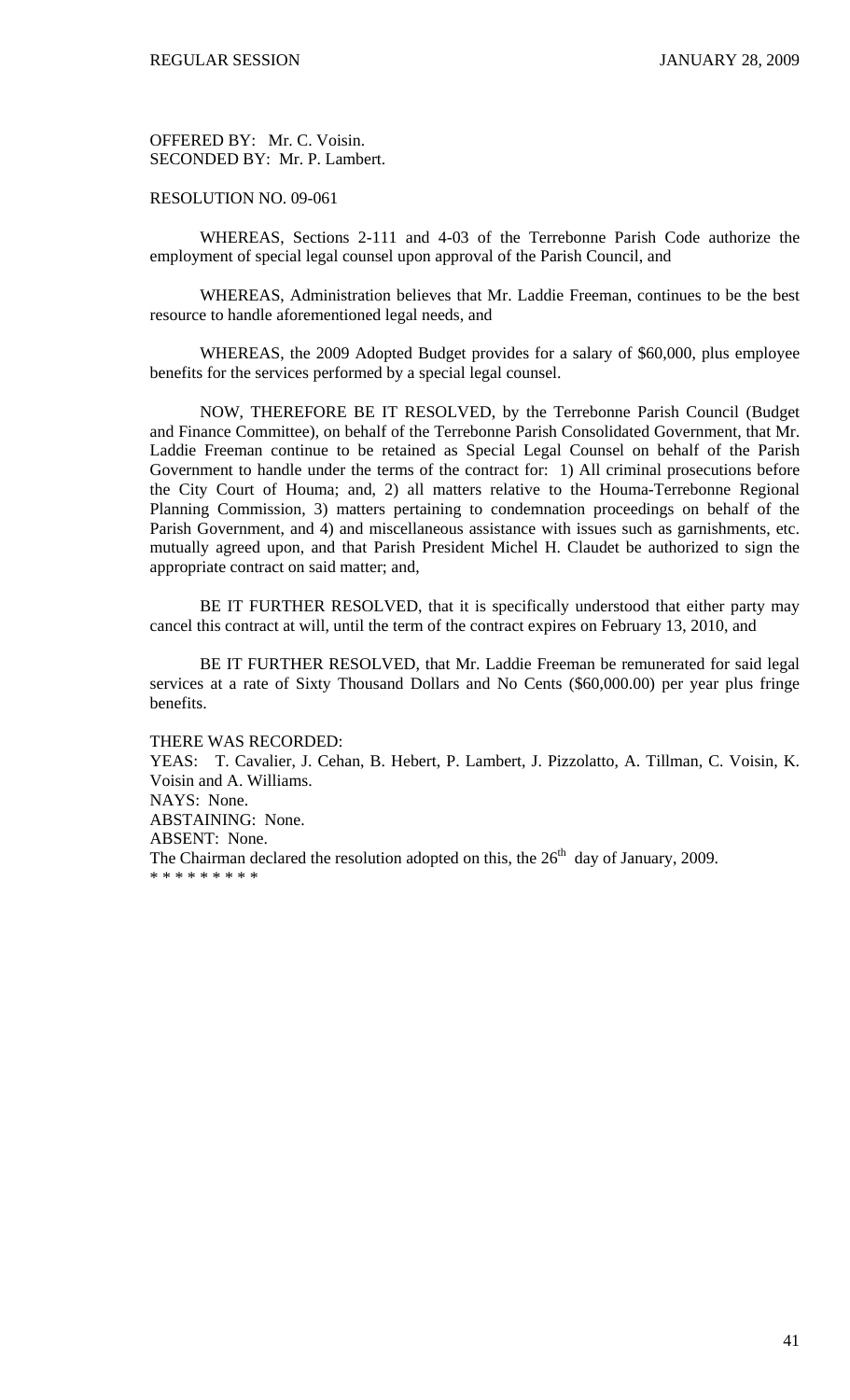OFFERED BY: Ms. A. Williams. SECONDED BY: Mr. P. Lambert.

## RESOLUTION NO. 09-062

A RESOLUTION AUTHORIZING THE PARISH PRESIDENT TO EXECUTE AN EXTENSION OF THE CONTRACT BETWEEN THE TERREBONNE PARISH CONSOLIDATED GOVERNMENT AND THE OFFICE OF YOUTH DEVELOPMENT TO HOUSE EIGHT (8) FEMALE YOUTHS BETWEEN THE AGES OF 10-21 AT THE JUVENILE DETENTION CENTER.

WHEREAS, Article VII, Section 14 of the Louisiana Constitution provides that "[F]or a public purpose, the state and its political subdivisions or political corporations may engage in cooperative endeavors with each other, with the United States or its agencies, or with any public or private association, corporation or individual", and

WHEREAS, the intensive residential treatment program is a structure behavioral treatment program which serves adolescent females who are adjudicated delinquent and placed into an intensive residential program in a professionally staffed residential environment twenty-four (24) hours per day, and

WHEREAS, the purpose of the residential service is to provide a safe and restrictive environment for those youth requiring secure residential services and to provide them with the skills necessary to re-enter society, and function as productive citizens, and

WHEREAS, the Office of Youth Development requires the housing of female youths and TPCG has the capacity to house these youths, and

WHEREAS, the number of treatment slots/units of service is approximately eight (8) female youth between the ages of 10-21 at a stipend of \$143.00 per individual, per day, and

WHEREAS, TPCG has determined that this is in the best interest and consistent with the mission of the Juvenile Detention Center to provide available slots to the OYD.

NOW, THEREFORE BE IT RESOLVED by the Terrebonne Parish Council (Budget and Finance Committee), on behalf of the Terrebonne Parish Consolidated Government, that Parish President Michel H. Claudet is hereby authorized to execute all documents necessary to effect the extension of the current contract between TPCG and the Office of Youth Development ("OYD"), containing substantially the same terms as those set out above through June 30, 2011.

#### THERE WAS RECORDED:

YEAS: T. Cavalier, J. Cehan, B. Hebert, P. Lambert, J. Pizzolatto, A. Tillman, C. Voisin, K. Voisin and A. Williams. NAYS: None. ABSTAINING: None. ABSENT: None. The Chairman declared the resolution adopted on this, the  $26<sup>th</sup>$  day of January, 2009. \* \* \* \* \* \* \* \* \*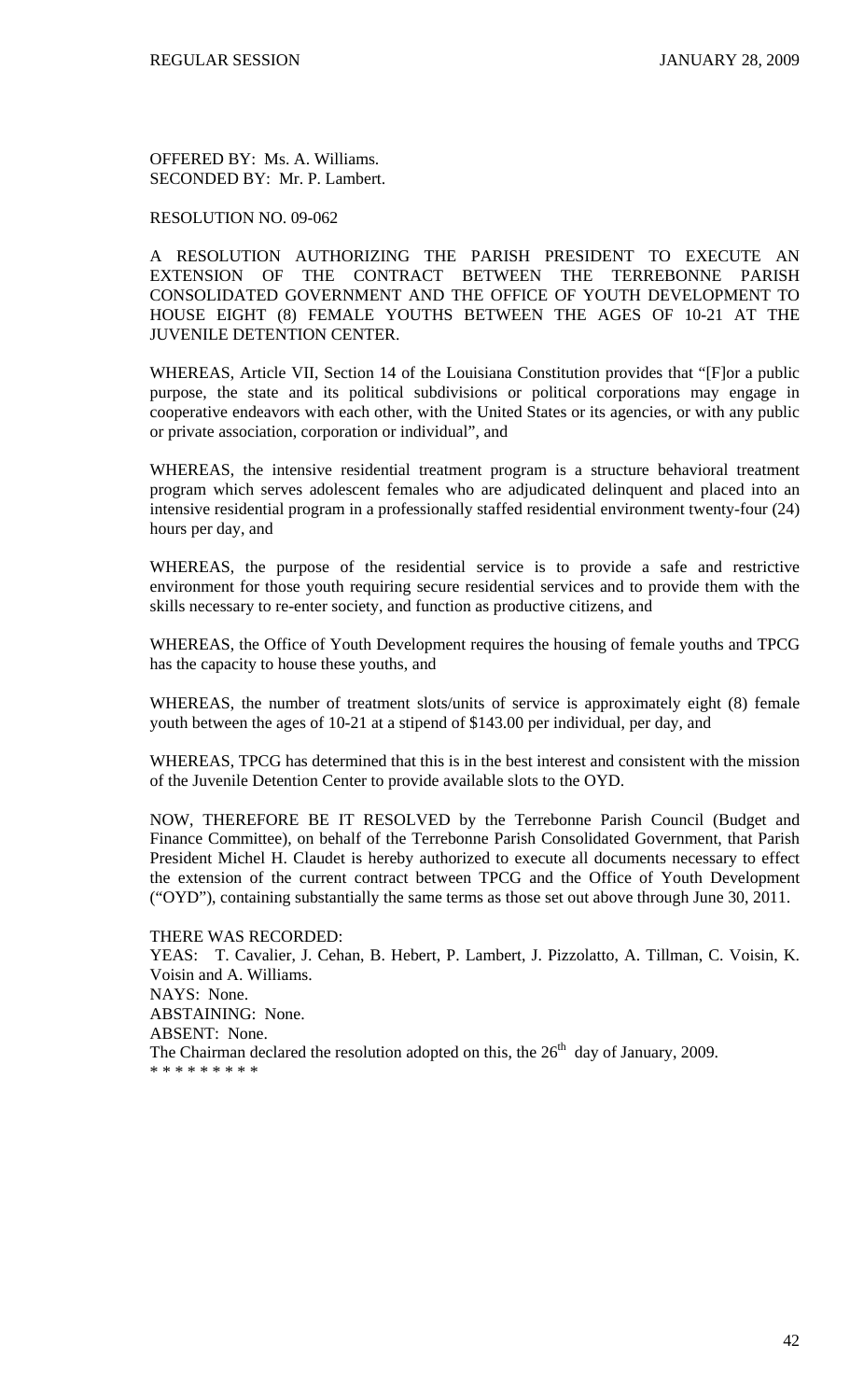OFFERED BY: Ms. A. Williams. SECONDED BY: Mr. C. Voisin.

### RESOLUTION NO. 09-063

 WHEREAS, prices were obtained through the Louisiana State Commodity Catalog by the Terrebonne Parish Consolidated Government for the purpose of purchasing computers and software for the Department of Public Works Drainage Division under State Contract #403834, and

 WHEREAS, after careful review by Gregory Bush, Public Works Director and Neal Prejean, Information Systems Manager it has been determined that the total price of Thirty Thousand, Four Hundred Fifty-six Dollars and Sixty-six Cents (\$30,456.66) from Dell Marketing LP for the purchase of computers and software should be accepted as per the State Purchasing Contract Catalog, and

 WHEREAS, the Parish Finance Department has verified that funds are budgeted and available in the 2009 Account Number 665-351-8929-83 for the purchase of the aforementioned computer equipment, and

 WHEREAS, the Parish Administration has recommended the acceptance of the price for the aforementioned computer equipment purchase at a total cost of Thirty Thousand, Four Hundred Fifty-six Dollars and Sixty-six Cents (\$30,456.66) for computers with software as per the attached State Purchasing Contract Catalog.

 NOW, THEREFORE BE IT RESOLVED by the Terrebonne Parish Council (Budget and Finance Committee), on behalf of the Terrebonne Parish Consolidated Government, that the recommendation of the Parish Administration be approved and that the purchase of the computer equipment be accepted as per the attached forms.

#### THERE WAS RECORDED:

YEAS: T. Cavalier, J. Cehan, B. Hebert, P. Lambert, J. Pizzolatto, A. Tillman, C. Voisin, K. Voisin and A. Williams. NAYS: None. ABSTAINING: None. ABSENT: None. The Chairman declared the resolution adopted on this, the  $26<sup>th</sup>$  day of January, 2009. \* \* \* \* \* \* \* \* \*

OFFERED BY: Mr. P. Lambert. SECONDED BY: Mr. C. Voisin.

## RESOLUTION NO. 09-064

 WHEREAS, prices were obtained through the Louisiana State Commodity Catalog by the Terrebonne Parish Consolidated Government for the purpose of purchasing one (1) new and unused Crawler Dozer (John Deere Model 450J) with attachments for the Department of Public Works Drainage Division under State Contract #407590, and

 WHEREAS, after careful review by the Parish Administration it has been determined that the total price of Eighty Two Thousand, Ninety-four Dollars and Fourteen Cents (\$82,094.14) from Doggett Machinery Services for the purchase of one (1) new and unused Crawler Dozer (John Deere Model 450J) should be accepted as per the State Contract Catalog, and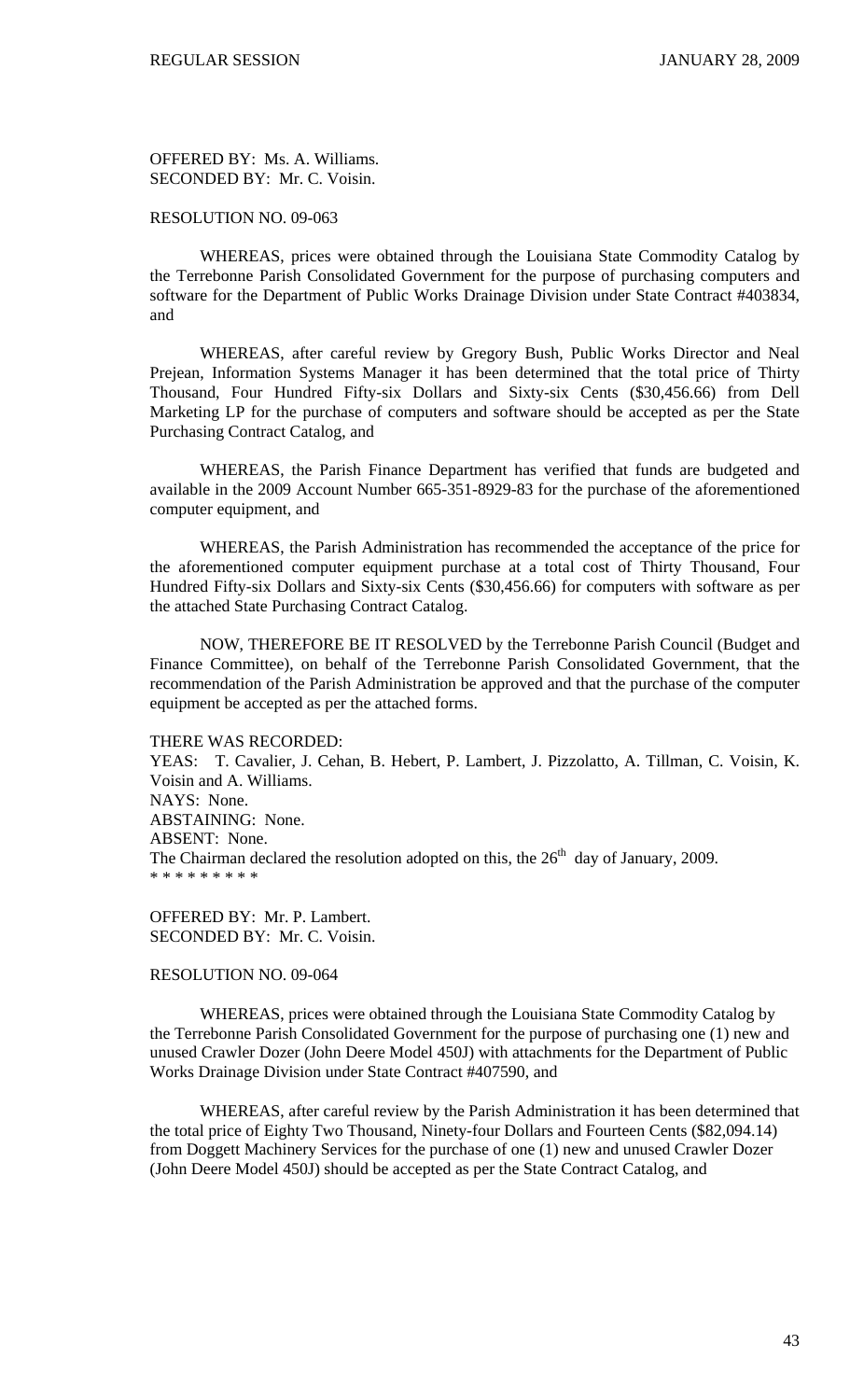WHEREAS, the Parish Finance Department has verified that funds are budgeted and available in the 2009 Account Number 252-351-8915-06 for the purchase of the aforementioned equipment, and

 WHEREAS, the Parish Administration has recommended the acceptance of the price for the aforementioned equipment purchase at a total cost of Eighty Two Thousand, Ninety-four Dollars and Fourteen Cents (\$82,094.14) as per the attached State Purchasing Contract Catalog.

 NOW, THEREFORE BE IT RESOLVED by the Terrebonne Parish Council (Budget and Finance Committee), on behalf of the Terrebonne Parish Consolidated Government, that the recommendation of the Parish Administration be approved and that the purchase of the equipment be accepted as per the attached forms.

THERE WAS RECORDED: YEAS: T. Cavalier, J. Cehan, B. Hebert, P. Lambert, J. Pizzolatto, A. Tillman, C. Voisin, K. Voisin and A. Williams. NAYS: None. ABSTAINING: None. ABSENT: None. The Chairman declared the resolution adopted on this, the  $26<sup>th</sup>$  day of January, 2009. \* \* \* \* \* \* \* \* \*

OFFERED BY: Mr. C. Voisin. SECONDED BY: Mr. J. Cehan.

RESOLUTION NO. 09-065

A RESOLUTION AUTHORIZING THE PARISH PRESIDENT TO EXECUTE A COOPERATIVE ENDEAVOR AGREEMENT BY AND BETWEEN TERREBONNE PARISH CONSOLIDATED GOVERNMENT ("TPCG") AND TERREBONNE PARISH PORT COMMISSION ("TPC")

WHEREAS, TPCG is desirous of working in partnership toward accomplishing TPC's mission of being a powerful catalyst of parishwide economic growth and a hub of trade-related activity by developing diversified and competitive Oil & Gas Service Port and conducting maritimerelated activities in a profitable, safe and environmentally responsible manner; and,

WHEREAS, TPCG is authorized to provide for economic and industrial development within Terrebonne Parish; and

WHEREAS, TPCG and TPC further desire that a cooperative endeavor be formed by and between themselves as a demonstration of their common interest in the accomplishment of said missions as well as providing adequate funding for this mission in the parish; and,

WHEREAS, TPCG believes that entering into this Cooperative Endeavor Agreement with TPC to provide partial funding of TPC operations for economic growth and trade-related activities for the parish and region in accordance with the mission of TPC will serve a public purpose and have a public benefit commensurate with the costs,

NOW, THEREFORE, BE IT RESOLVED, by the Terrebonne Parish Council (Budget and Finance Committee), on behalf of the Terrebonne Parish Consolidated Government that the Parish President Michel H. Claudet, be and hereby is authorized to execute the cooperative endeavor agreement between the Terrebonne Parish Consolidated Government and Terrebonne Port Commission for 2009.

THERE WAS RECORDED: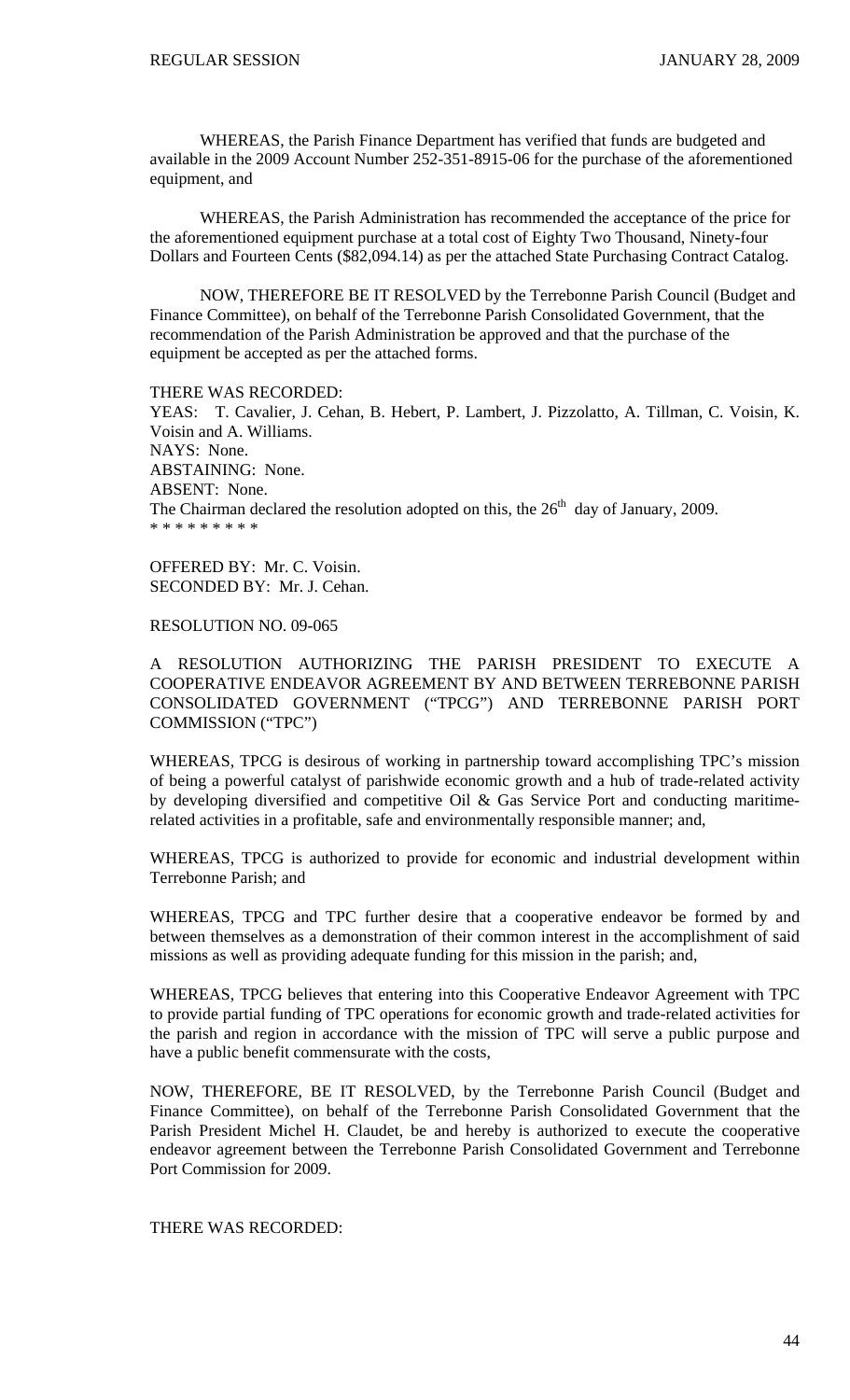YEAS: T. Cavalier, J. Cehan, B. Hebert, P. Lambert, J. Pizzolatto, A. Tillman, C. Voisin, K. Voisin and A. Williams. NAYS: None. ABSTAINING: None. ABSENT: None. The Chairman declared the resolution adopted on this, the  $26<sup>th</sup>$  day of January, 2009. \* \* \* \* \* \* \* \* \*

 Mr. J. Pizzolatto moved, seconded by Mr. J. Cehan, "THAT, there being no further business to come before the Budget & Finance Committee, the meeting be adjourned."

 The Chairman called for the vote on the motion offered by Mr. J. Pizzolatto. UPON ROLL CALL THERE WAS RECORDED: YEAS: T. Cavalier, J. Cehan, B. Hebert, P. Lambert, J. Pizzolatto, A. Tillman, C. Voisin, K. Voisin, and A. Williams. NAYS: None. ABSENT: None. The Chairman declared the motion adopted and the meeting was adjourned at 8:13 p.m.

# Billy Hebert, Chairman

#### Suzette Thomas, Minute Clerk

 Mr. B. Hebert moved, seconded by Mr. A. Tillman, "THAT, the Council accept and ratify the minutes of the Budget & Finance Committee meeting held on 1/26/09."

 The Chairwoman called for a vote on the motion offered by Mr. B. Hebert. UPON ROLL CALL THERE WAS RECORDED: YEAS: A. Williams, B. Hebert, T. Cavalier, J. Pizzolatto, K. Voisin, C. Voisin, J. Cehan, P. Lambert, and A. Tillman NAYS: None ABSENT: None The Chairwoman declared the motion adopted.

 The Chairwoman called for a report on the Policy, Procedure, & Legal Committee meeting held on 1/26/09, whereupon the Committee Chairman rendered the following:

## **POLICY, PROCEDURE, & LEGAL COMMITTEE**

#### **JANUARY 26, 2009**

 The Chairman, Clayton J. Voisin, called the Policy, Procedure, & Legal Committee meeting to order at 8:18 p.m. in the Terrebonne Parish Council Meeting Room with the Invocation led by K. Voisin and the Pledge of Allegiance led by J. Cehan. Upon roll call, Committee Members recorded as present were: T. Cavalier, J. Cehan, B. Hebert, P. Lambert, J. Pizzolatto, A. Tillman, C. Voisin, K. Voisin, and A. Williams. A quorum was declared present.

 Mr. P. Lambert moved, seconded by Ms. A. Williams, "THAT, the Policy, Procedure, & Legal Committee concur with the recommendation of Administration to waive rental fees for use of the Houma-Terrebonne Civic Center for a Louisiana Recovery Authority Resource Fair, in conjunction with FEMA, on February 3, 2009 to educate local officials, municipalities, and others about funding sources and grants."

 Council Clerk Paul Labat noted that the actual date of the Resource Fair may be changed although the event would remain the same.

The Chairman called for the vote on the motion offered by Mr. P. Lambert.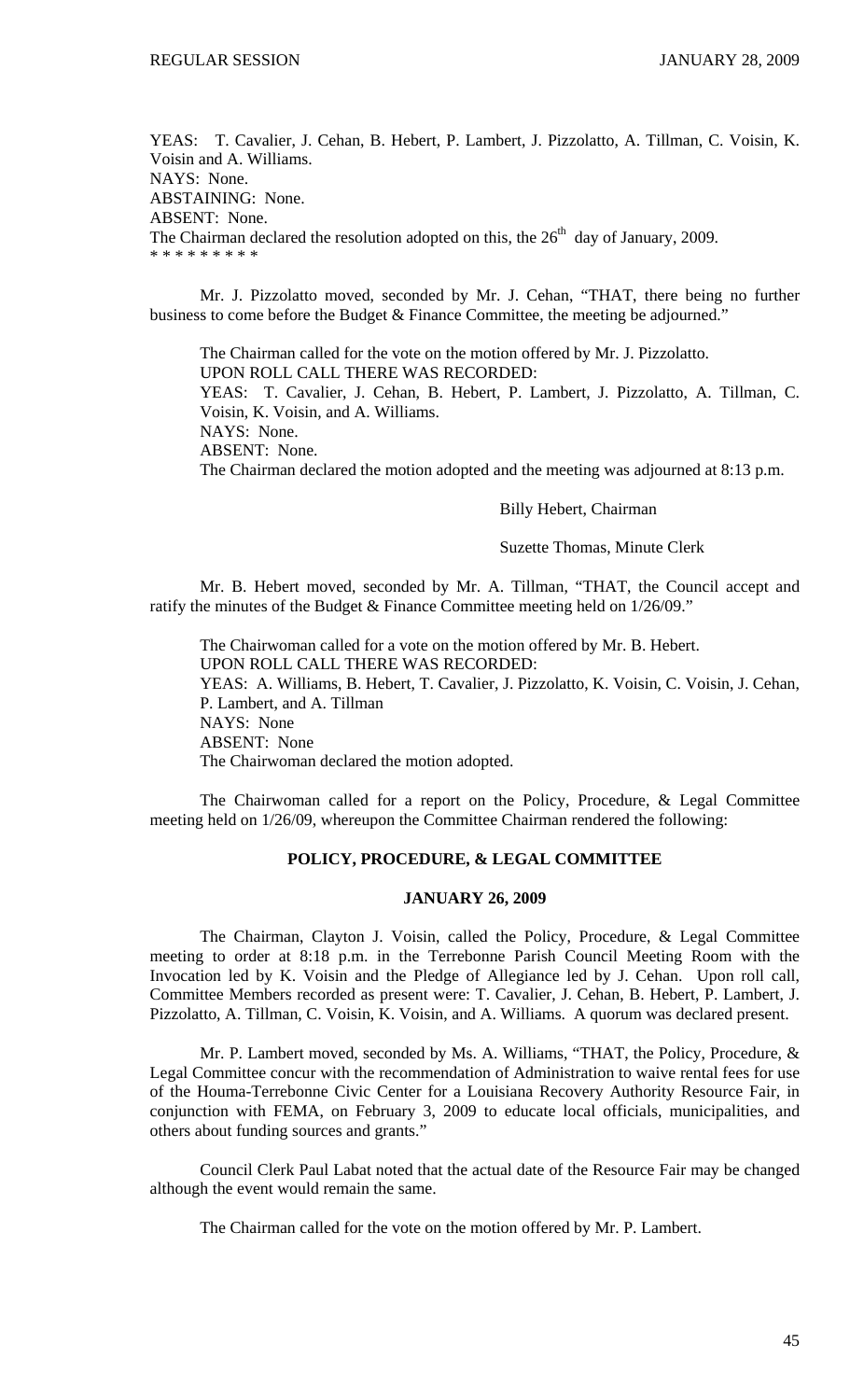UPON ROLL CALL THERE WAS RECORDED: YEAS: T. Cavalier, J. Cehan, B. Hebert, P. Lambert, J. Pizzolatto, A. Tillman, C. Voisin, K. Voisin, and A. Williams. NAYS: None. ABSENT: None. The Chairman declared the motion adopted.

 Judge Johnny Walker, District B, noted limited juror, plaintiff, defendant, and witness facilities that pose a problem when multiple cases are scheduled on the same date. He continued that by law, the judge can not talk to jurors about pending cases and that procedural policies are that 1) the Clerk of Court calls the roll of potential jurors, 2) Child support cases are separated from jurors, and 3) the Sheriff's Office provides security for the pending cases. Judge Walker noted A/C and heating problems, leaks in the building, holes in the floor, and other mechanical problems in the Court House Annex Building.

 Mr. K. Voisin moved, seconded by Mr. B. Hebert, "THAT, the Policy, Procedure, & Legal Committee grant Judge Walker two minutes to conclude his comments."

 The Chairman called for the vote on the motion offered by Mr. K. Voisin. UPON ROLL CALL THERE WAS RECORDED: YEAS: T. Cavalier, J. Cehan, B. Hebert, P. Lambert, J. Pizzolatto, A. Tillman, C. Voisin, K. Voisin, and A. Williams. NAYS: None. ABSENT: None. The Chairman declared the motion adopted.

 Judge Walker noted that the judicial body was not informed of any problems with respect to juror conditions and security, that previous Administrations have not acted upon requests to repair the Jury Selection Room and security concerns, and that another potential problem may arise if renovations are undertaken.

 Committee Member T. Cavalier expressed concerns with respect to security issues in that jurors are being intermingled with those persons attending Child Support hearings which may not be entirely civil; requested that Administration address the A/C and heating issues; that some form of written communication be given to jurors with respect to the jury process; that bailiffs be appropriately trained to monitor jurors; and that consideration be given to providing a television in the Jury Room.

 Judge Walker interjected that the Judges would hold a meeting on Wednesday to discuss various issues although the above issues may not be addressed at that time. He welcomed the possibility of setting up a meeting with Administration to discuss the issues further.

 Parish President Michel Claudet stated that Administration previously met with local Judges prior to Hurricanes Gustav and Ike regarding the jury selection room and security, but that no resolution was reached at that time due to the pending change in the Sheriff's Office Administration.

 Government Facilities Manager David Drury explained that when the call was received on Monday regarding the temperature in the Jury Selection Room, personnel manually adjusted the temperature valve. He noted that on Tuesday, the mechanical components were still not working properly and that the chill water and hot water components have since been replaced. Mr. Drury stated that there is no daily on-site supervisor or janitor in the building.

 Ms. T. Cavalier moved, seconded by Mr. K. Voisin, "THAT, the Policy, Procedure, & Legal Committee request Administration to meet with the Judges and Judicial personnel regarding security, A/C, heating, mechanical, better communication, and juror separation issues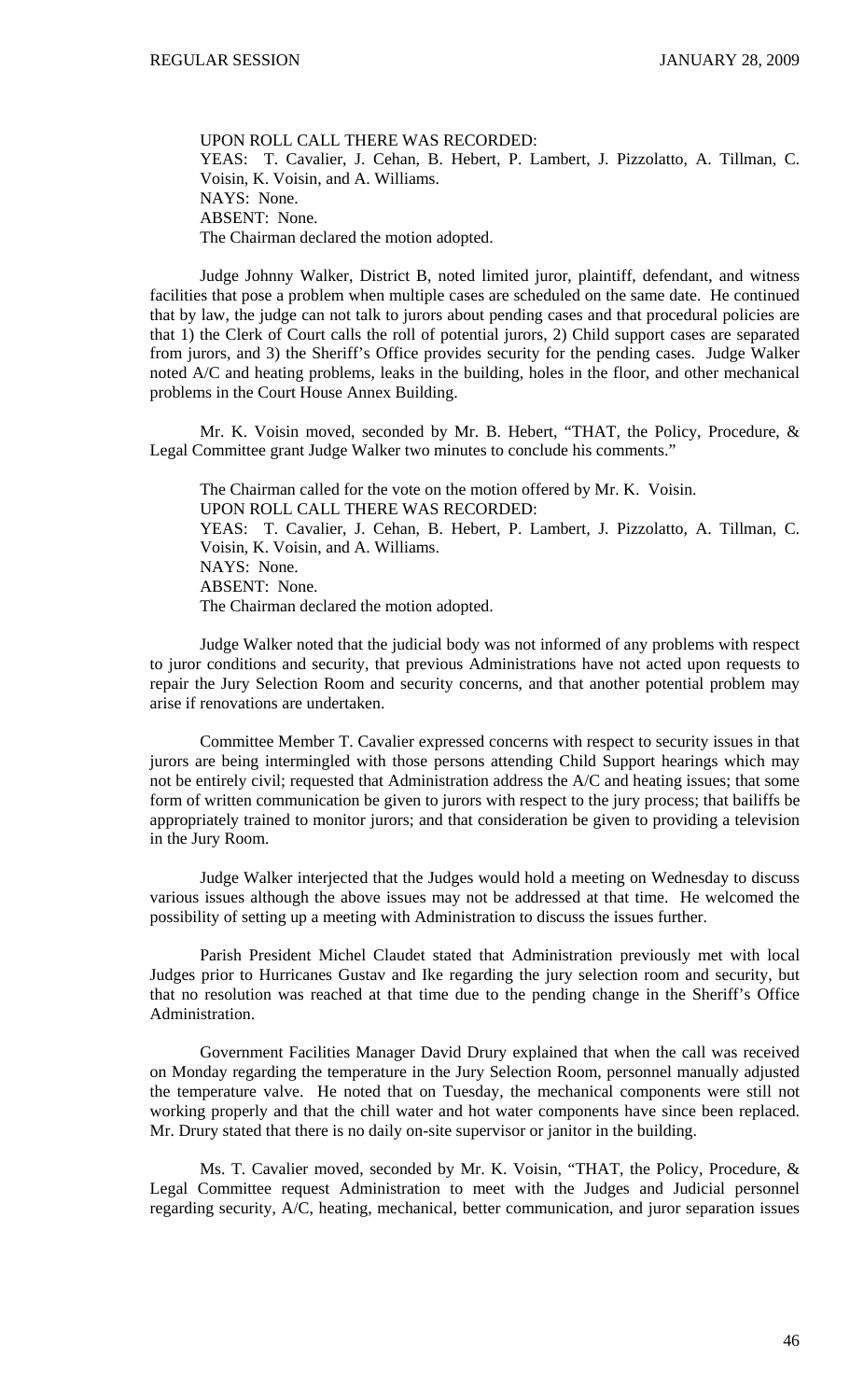as well as consideration of placing a television in the Jury Selection Room; and, that Administration submit a recommendation in 60 days."

 The Chairman called for the vote on the motion offered by Ms. T. Cavalier. UPON ROLL CALL THERE WAS RECORDED: YEAS: T. Cavalier, J. Cehan, B. Hebert, P. Lambert, J. Pizzolatto, A. Tillman, C. Voisin, K. Voisin, and A. Williams. NAYS: None. ABSENT: None. The Chairman declared the motion adopted.

 In response to questioning from Committee Member A. Williams, Parish Attorney Courtney Alcock stated that acceptance of additional physicians in the Parish "In-network" health care plan is determined by the Parish's PPO provider and that the Council doesn't vote on individual providers or facilities.

 Ms. A. Williams moved, seconded by Mr. B. Hebert, "THAT, the Policy, Procedure, & Legal Committee refer the matter relative to Physicians Medical Center's request to be accepted as an 'In-network' health care provider for Parish employees to Administration for consideration and that a response be provided to Physicians Medical Center within two weeks." (\*\*MOTION ADOPTED AFTER LENGTHY DISCUSSION)

 Parish President Michel Claudet stated that Administration should be able to provide a definitive answer regarding the matter no later than February 15, 2009 and requested that Physicians Medical Center provide Administration with a copy of the legal opinion that they have received for consideration in the deliberation of the matter.

 Dr. Keith Kellum of Physicians Medical Center noted that Parish employees should have a choice in which facility they select for services, that there is some discrepancy in patients being penalized for utilizing local services at Physicians Medical Center as opposed to going to Terrebonne General, Thibodaux Regional Hospital, or Oschner/St. Anne Hospital. He inquired about any objections to Physicians Medical Center being a part of the network.

 President Claudet reiterated that Administration would review all issues after the legal opinion has been received and that a response would be received by February 15, 2009.

 Dr. James Donnell of Physicians Medical Center stated that Physicians Medical Center has operated for 10-years; that, in his opinion, it is a top medical facility; and that there is no written legal opinion although an attorney indicated that there are grounds for a legal suit. Dr. Donnell then insinuated that there might be some inappropriate negotiations and unethical actions transpiring with respect to denying Physicians Medical Center.

 Upon questioning, Physicians Medical Center Administrator Connie Martin explained the "in-network" as opposed to "out-of-network" cost percentages and noted that laboratory procedures are outsourced, but included in the patient fees.

 \*\*The Chairman called for the vote on the motion offered by Ms. A. Williams. UPON ROLL CALL THERE WAS RECORDED: YEAS: T. Cavalier, J. Cehan, B. Hebert, P. Lambert, J. Pizzolatto, A. Tillman, C. Voisin, K. Voisin, and A. Williams. NAYS: None. ABSENT: None. The Chairman declared the motion adopted.

The Chairman relinquished the Chair to the Vice Chairman.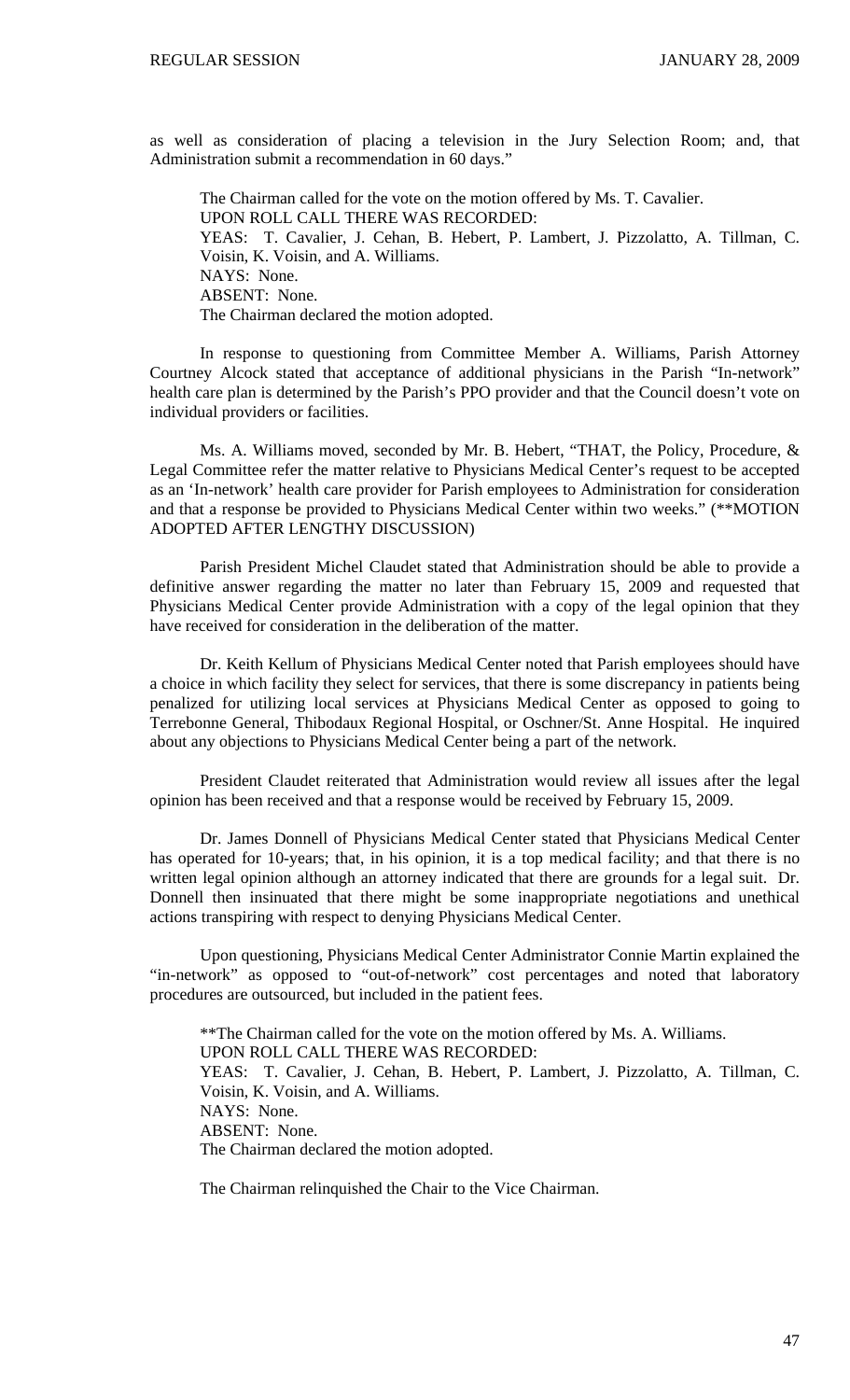In response to questioning, Terrebonne Economic Development Authority Chief Executive Officer Michael Ferdinand stated that in August, representatives of K Partners indicated that the ground breaking for the Civic Center Hotel would transpire by November and that the parking lot would be in place by that time. He continued that as a result of Hurricanes Gustav and Ike, problems arose with respect to K Partners' primary lender, which has since been replaced by a secondary primary lender. Mr. Ferdinand noted that the secondary primary lender evaluated the site and community in November; that the secondary primary lender is proceeding with the plans; that the project has received Fire Marshall approval; that subcontractors are being interviewed; and that mezzanine financing is being considered. Upon additional questioning, Mr. Ferdinand explained that IBC replaced the special financing lender; that after the hurricanes, very little information was being submitted regarding the status of Terrebonne Parish; and that K Partners has ten months from the Act of Sale to commence construction without violating the agreement.

 Parish Attorney Courtney Alcock stated that the agreement stipulates that construction must transpire within ten months. (NO ACTION TAKEN)

 Ms. Linda Cobb of the Waters Consulting Group presented a power point presentation on a current study of the Terrebonne Parish compensation and classification plan inclusive of recommendations to implement the plan.

 Discussion transpired with respect to tenured employees not reaching the median salary range; to variances in salaries for employees conducting the same job functions; and to supervisory preferences in granting salary increases.

 Committee Member T. Cavalier requested that the Parish President and Human Resources/Risk Management Director meet to review the salaries of those employees who have five or more years of tenure to determine those who have not reached the current salary median and resolve those salary disparities prior to implementation of the new study.

 Chief Finance Officer Jamie Elfert stated that Administration would provide the Council Clerk with an employee salary listing by Department.

 Ms. Cobb suggested implementing the plan via yearly steps as recommended in the proposed study. She noted that Human Resources/Risk Management Director Dana Ortego would provide the Council with the benefit report and the proposed pay structures.

 Committee Member A. Tillman requested that Administration also provide information with respect to the amount of money spent on training employees who then leave after receiving training.

 In response to questioning, Mrs. Elfert noted that in the new study, there are several job descriptions that have been changed to generic descriptions. She noted that she would provide information with respect to the classification of the Weed  $\&$  Seed Director and the Community Problem Solver. (NO ACTION TAKEN)

 Mr. J. Pizzolatto moved, seconded by Mr. K. Voisin, "THAT, there being no further business to come before the Policy, Procedure, & Legal Committee, the meeting be adjourned."

 The Chairman called for the vote on the motion offered by Mr. J. Pizzolatto. UPON ROLL CALL THERE WAS RECORDED: YEAS: T. Cavalier, J. Cehan, B. Hebert, P. Lambert, J. Pizzolatto, A. Tillman, C. Voisin, K. Voisin, and A. Williams. NAYS: None. ABSENT: None. The Chairman declared the motion adopted and the meeting was adjourned at 10: 15 p.m.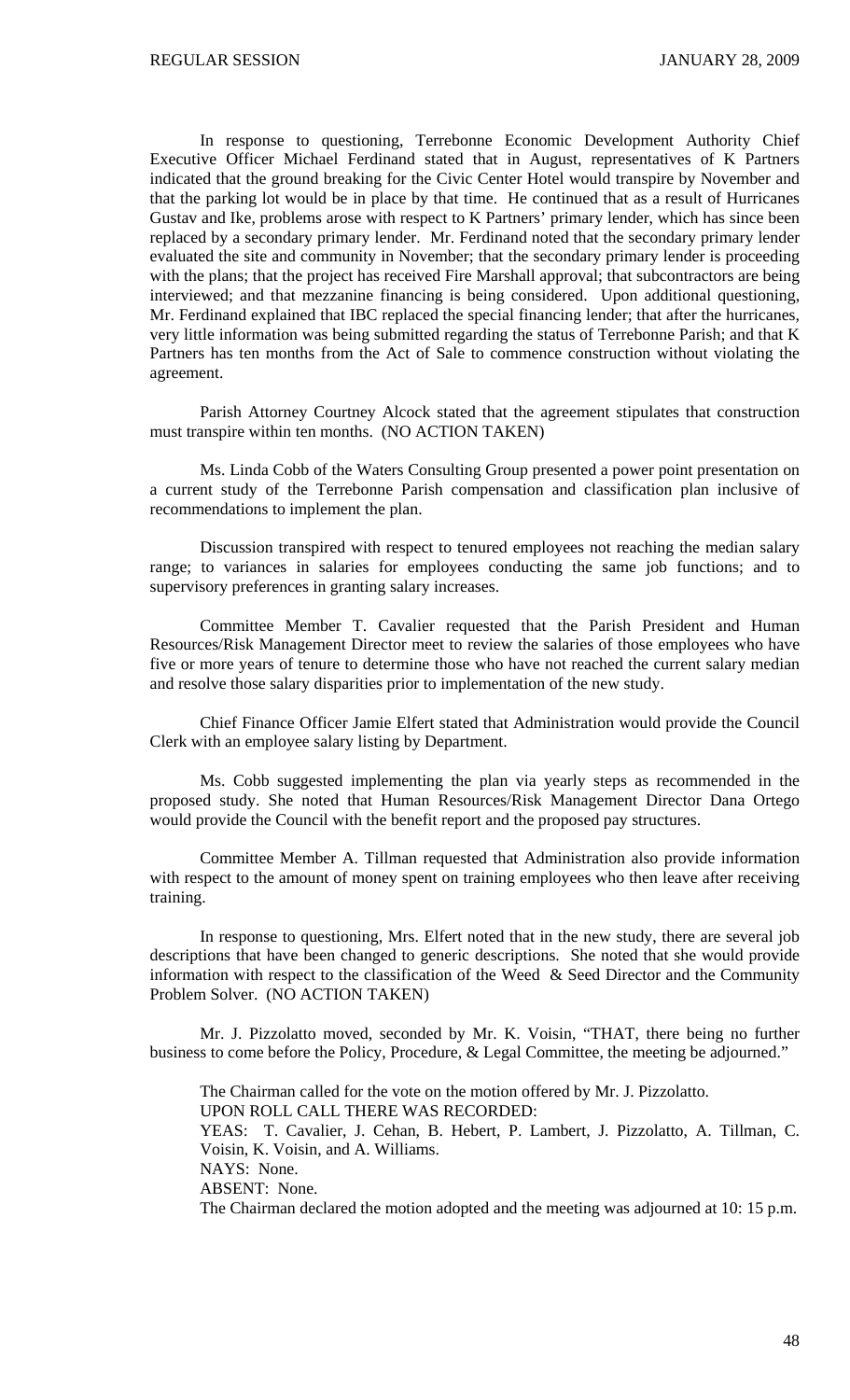Clayton J. Voisin, Chairman

Suzette Thomas, Minute Clerk

 Mr. C. Voisin, seconded by Mr. P. Lambert ands Mr. B. Hebert, "THAT, the Council accept and ratify the minutes of the Policy, Procedure, & Legal Committee meeting held on 1/26/09."

 The Chairwoman called for a vote on the motion offered by Mr. C Voisin. UPON ROLL CALL THERE WAS RECORDED: YEAS: A. Williams, B. Hebert, T. Cavalier, J. Pizzolatto, K. Voisin, C. Voisin, J. Cehan, P. Lambert, and A. Tillman NAYS: None ABSENT: None The Chairwoman declared the motion adopted.

 Mr. B. Hebert moved, seconded by Mr. J. Cehan, "THAT, the Council approve the following street light list:

INSTALL ONE (1) 150 w HPS STREET LIGHT ON EXISTING POLE ON GAUDET DR. –  $2^{ND}$  TO LAST POLE ON THE STREET; RLD #5; ENTERGY; P. LAMBERT (873-6755); ROAD LIGHT DISTRICT NO. 9; SLECA; (HAROLD LAPEYRE); KEVIN VOISIN."

The Chairman called for a vote on the motion offered by Mr. B. Hebert. UPON ROLL CALL THERE WAS RECORDED: YEAS: A. Williams, B. Hebert, T. Cavalier, J. Pizzolatto, K. Voisin, C. Voisin, J. Cehan, P. Lambert, and A. Tillman NAYS: None ABSENT: None The Chairwoman declared the motion adopted.

 Ms. T. Cavalier moved, seconded by Mr. B. Hebert, "THAT, the Council keep nominations open for the expiring term of Mr. Robert LeBouef on the Bayou Blue Fire Protection District Board on 1/31/09."

 The Chairwoman called for a vote on the motion offered by Ms. T. Cavalier. UPON ROLL CALL THERE WAS RECORDED: YEAS: A. Williams, B. Hebert, T. Cavalier, J. Pizzolatto, K. Voisin, C. Voisin, J. Cehan, P. Lambert, and A. Tillman NAYS: None ABSENT: None The Chairwoman declared the motion adopted.

Mr. B. Hebert moved, seconded by Mr. K. Voisin, "THAT, the Council nominate Mr. Lionel Falgout, Mr. Roy Breaux, and Mr. Robert Chauvin, Jr. to the expiring term on 1/31/09, that nominations be closed, and that a voice vote of the Council be taken to determine who will fill the position."

 The Chairwoman called for a vote on the motion offered by Mr. B. Hebert. UPON ROLL CALL THERE WAS RECORDED: YEAS: A. Williams, B. Hebert, T. Cavalier, J. Pizzolatto, K. Voisin, C. Voisin, J. Cehan, P. Lambert, and A. Tillman NAYS: None ABSENT: None The Chairwoman declared the motion adopted.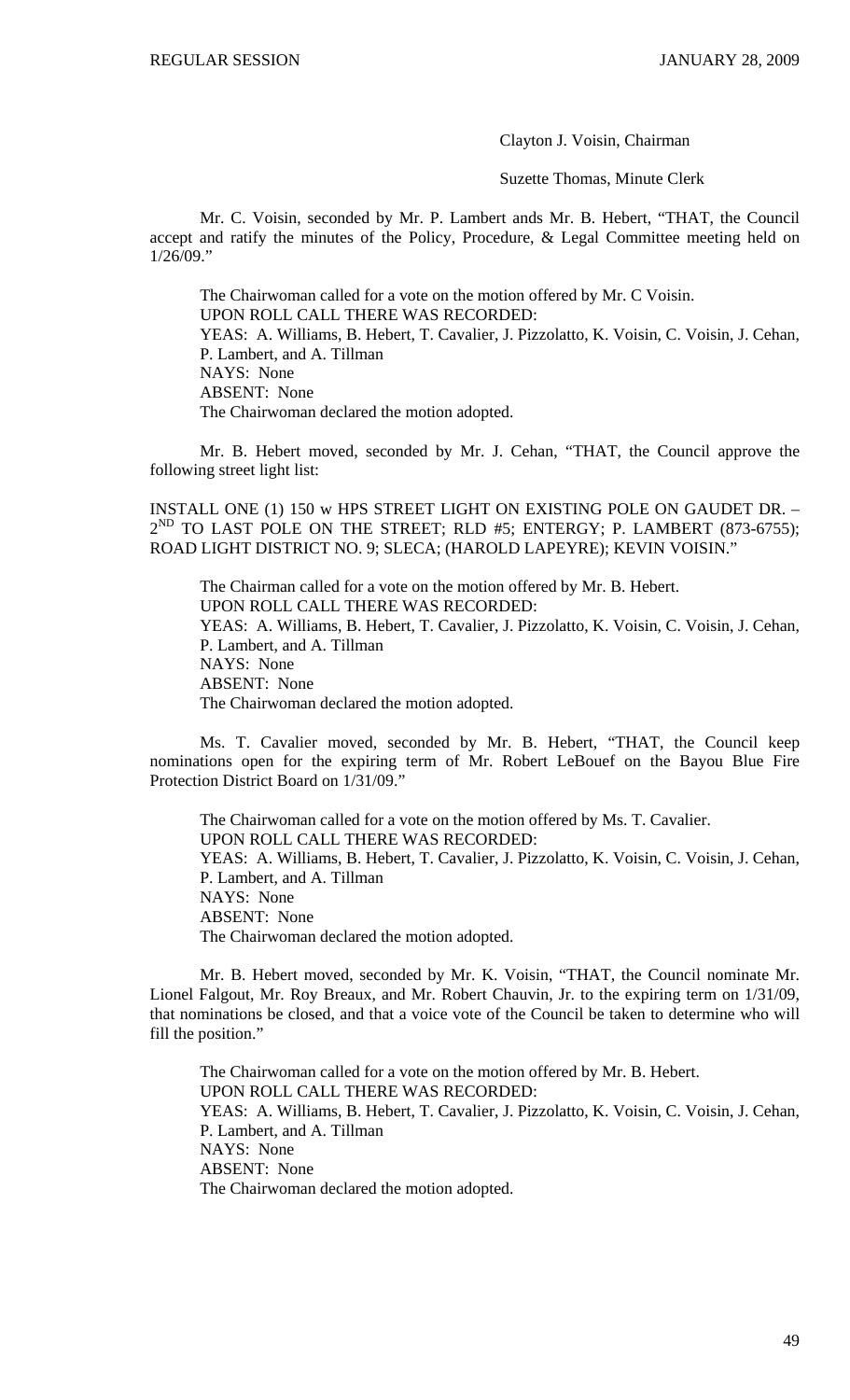The Chairwoman called for a voice vote of the Council, whereupon the following was recorded:

## ROY BREAUX

A. Williams B. Hebert J. Pizzolatto K. Voisin C. Voisin J. Cehan A. Tillman

## ROBERT CHAUVIN, JR.

T. Cavalier

P. Lambert

## LIONEL FALGOUT

 The Chairwoman stated as per the aforementioned results, Mr. Roy Breaux is reappointed to another term On the Bayou Cane Fire Protection District Board.

 The Chairwoman acknowledged Mr. Roy Breaux, who was in the audience, and he thanked the Council for the appointment.

Mr. K. Voisin moved, seconded by Mr. J. Cehan, "THAT, the Council postpone appointment to the Fire District No. 8 Board for thirty days."

 The Chairwoman called for a vote on the motion offered by Mr. K. Voisin. UPON ROLL CALL THERE WAS RECORDED: YEAS: A. Williams, B. Hebert, T. Cavalier, J. Pizzolatto, K. Voisin, C. Voisin, J. Cehan, P. Lambert, and A. Tillman NAYS: None ABSENT: None The Chairwoman declared the motion adopted.

Mr. C. Voisin moved, seconded by Mr. A. Tillman, "THAT, the Council keep nominations open for the expiring terms of the late Mr. Willie Bonvillain and Mr. Roland P. Aucoin on 1/31/09."

 The Chairwoman called for a vote on the motion offered by Mr. C. Voisin. UPON ROLL CALL THERE WAS RECORDED: YEAS: A. Williams, B. Hebert, T. Cavalier, J. Pizzolatto, K. Voisin, C. Voisin, J. Cehan, P. Lambert, and A. Tillman NAYS: None ABSENT: None The Chairwoman declared the motion adopted.

Mr. C. Voisin moved, seconded by Mr. A. Tillman, "THAT, the Council reappoint Mr. Floyd Trahan and Mr. Brad Blanchard to another term on the Fire District No. 9 Board, effective 1/31/09."

 The Chairwoman called for a vote on the motion offered by Mr. C. Voisin. UPON ROLL CALL THERE WAS RECORDED: YEAS: A. Williams, B. Hebert, T. Cavalier, J. Pizzolatto, K. Voisin, C. Voisin, J. Cehan, P. Lambert, and A. Tillman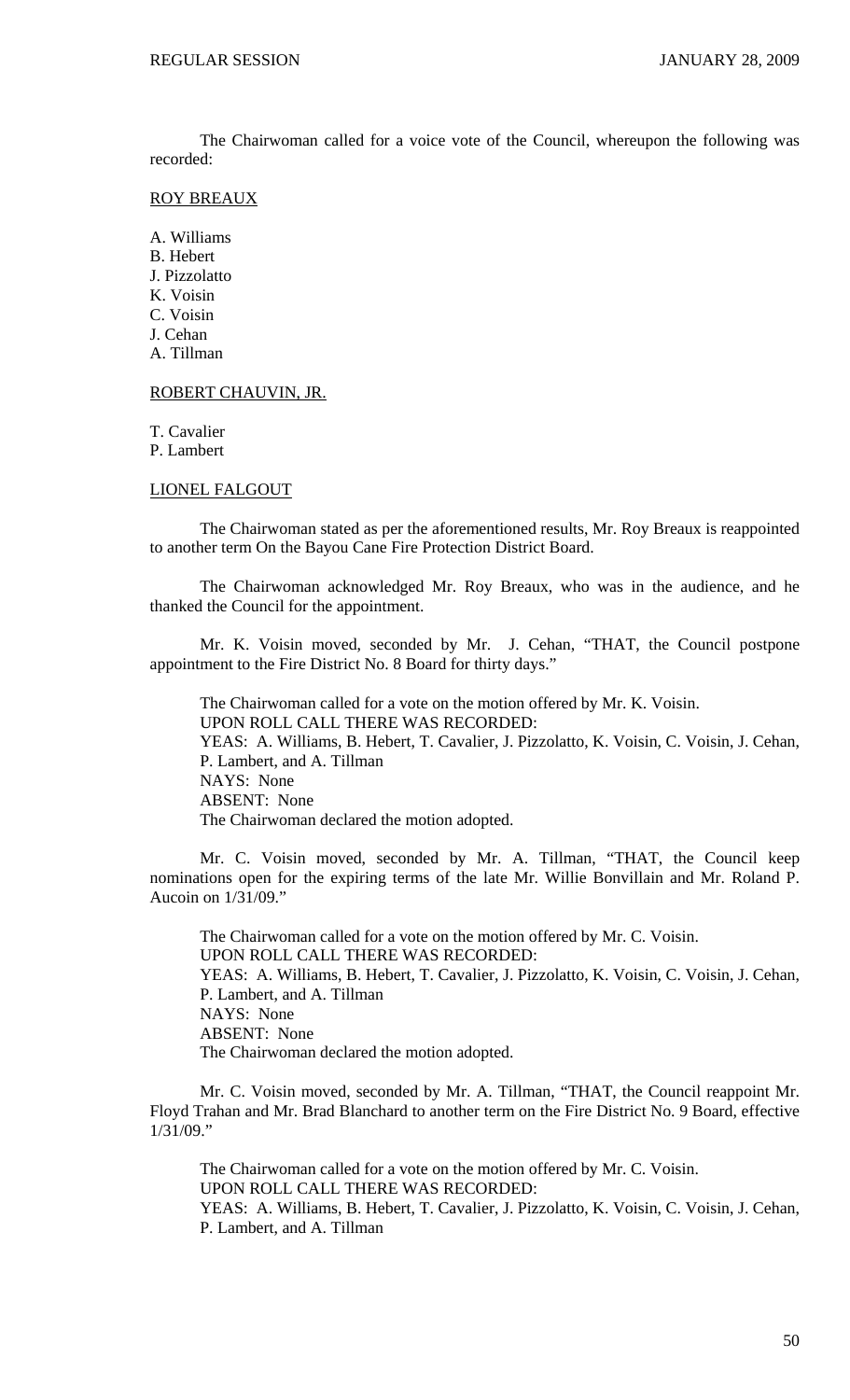NAYS: None ABSENT: None The Chairwoman declared the motion adopted.

 Ms. T. Cavalier moved, seconded by Mr. J. Cehan, "THAT, the Council reappoint Ms. Trudy Franks to another term on the South Central Human Service Authority."

 The Chairwoman called for a vote on the motion offered by Ms. T. Cavalier. UPON ROLL CALL THERE WAS RECORDED: YEAS: A. Williams, B. Hebert, T. Cavalier, J. Pizzolatto, K. Voisin, C. Voisin, J. Cehan, P. Lambert, and A. Tillman NAYS: None ABSENT: None The Chairwoman declared the motion adopted.

 Ms. T. Cavalier moved, seconded by Mr. K. Voisin, "THAT, the Council appoint Ms. Kristi Songe to the Terrebonne Parish Women's Commission."

 The Chairwoman called for a vote on the motion offered by Ms. T. Cavalier. UPON ROLL CALL THERE WAS RECORDED: YEAS: A. Williams, B. Hebert, T. Cavalier, J. Pizzolatto, K. Voisin, C. Voisin, J. Cehan, P. Lambert, and A. Tillman NAYS: None ABSENT: None The Chairwoman declared the motion adopted.

 Mr. K. Voisin moved, seconded by Mr. J. Pizzolatto, "THAT, the Council keep nominations open until 2/11/08 for the vacancy on the Houma Municipal Civil Service Board, representing the Houma Police Department, to replace Sgt. Daniel Belanger, who resigned."

 The Chairwoman called for a vote on the motion offered by Mr. K. Voisin. UPON ROLL CALL THERE WAS RECORDED: YEAS: B. Hebert, T. Cavalier, J. Pizzolatto, K. Voisin, C. Voisin, J. Cehan, P. Lambert, and A. Tillman NAYS: None ABSENT: None NAYS: A. Williams The Chairwoman declared the motion adopted.

 Mr. C. Voisin moved, seconded by Mr. A. Tillman, "THAT, the Council nominate Mr. Danny Theriot, Mr. Danny Constant, and Mr. Silas Payne, Jr. for the vacancy on the Recreation District No. 10 Board, that nominations be closed, and that a voice vote of the Council be taken to determine who will fill the vacancy."

 The Chairwoman called for a vote on the motion offered by Mr. C. Voisin. UPON ROLL CALL THERE WAS RECORDED: YEAS: A. Williams, B. Hebert, T. Cavalier, J. Pizzolatto, K. Voisin, C. Voisin, J. Cehan, P. Lambert, and A. Tillman NAYS: None ABSENT: None The Chairwoman declared the motion adopted.

 The Chairwoman called for a voice vote of the Council, whereupon the following was recorded:

# DANNY CONSTANT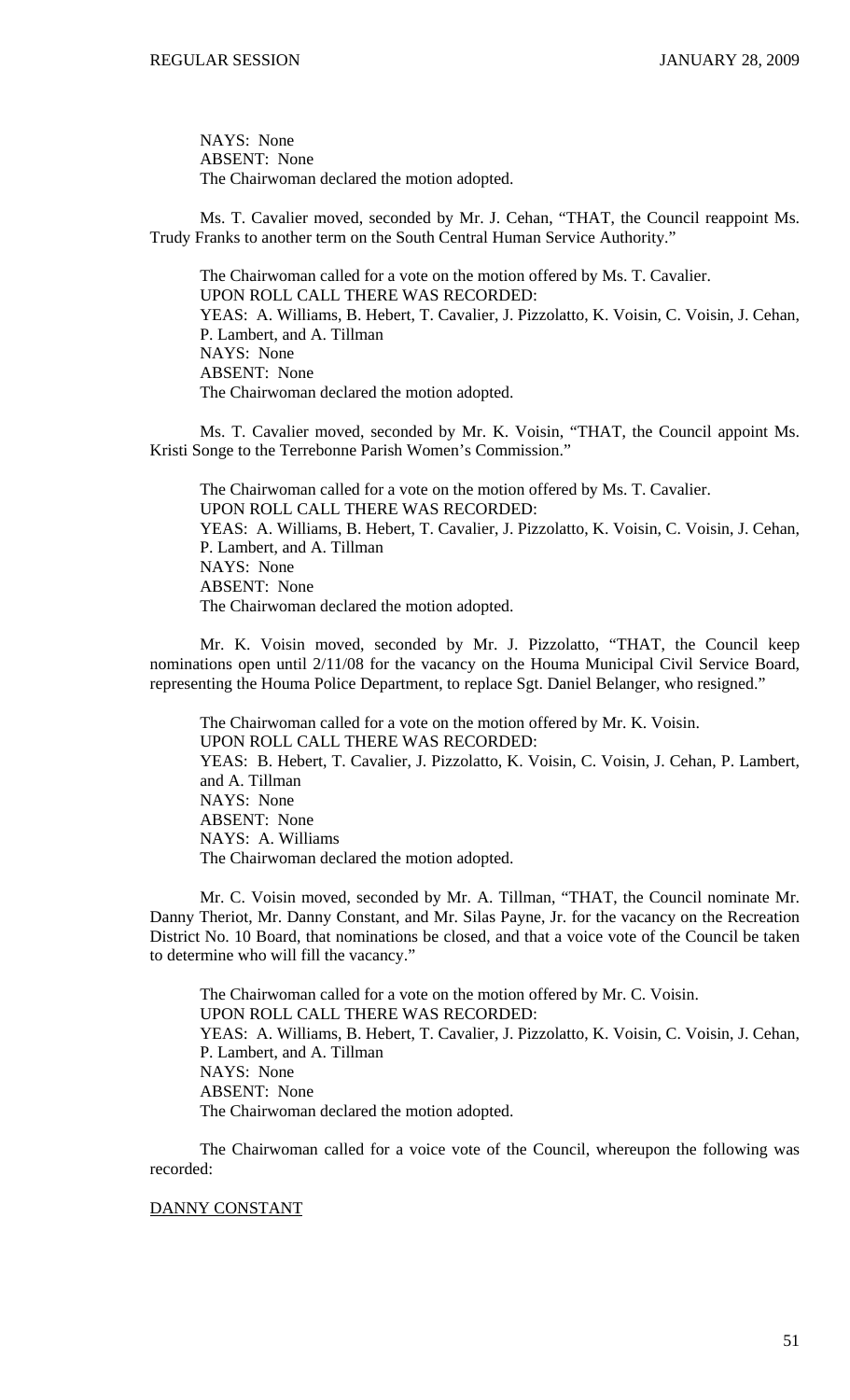B. Hebert J. Pizzolatto C. Voisin J. Cehan P. Lambert

#### SILAS PAYNE

A. Williams T. Cavalier K. Voisin A. Tillman

## DANNY THERIOT

 The Chairwoman stated as per the aforementioned results, Mr. Danny Constant is appointed to fill the vacancy on the Recreation District No. 10 Board.

 Mr. K. Voisin moved, seconded by Mr. J. Cehan, "THAT, the Council reappoint Mrs. Sue Adams to another term on the Recreation District No. 8 Board."

 The Chairwoman called for a vote on the motion offered by Mr. K. Voisin. UPON ROLL CALL THERE WAS RECORDED: YEAS: A. Williams, B. Hebert, T. Cavalier, J. Pizzolatto, K. Voisin, C. Voisin, J. Cehan, P. Lambert, and A. Tillman NAYS: None ABSENT: None The Chairwoman declared the motion adopted.

 Councilman J. Pizzolatto announced that he and some of the Parish employees went through District 5 and it is his goal to clean up the district. He encouraged residents to help get and keep their community clean.

 Councilman K. Voisin encouraged residents in District 6 to report to him matters needing to be addressed.

 Councilman C. Voisin announced the MPO Planning meeting to be held tomorrow, 1/29/09 in the Council Meeting Room at 6:00 p.m. to discuss the plan that is updated every five years and act as a blueprint on how transportation resources should be managed and served.

 Chairwoman A. Williams announced the following Council Chairs and Vice-Chairs for 2009:

Budget & Finance Committee Mr. Billy Hebert, Chairman Mr. Kevin Voisin, Vice-Chair

Community Development & Planning Committee Mr. Alvin Tillman, Chairman Ms. Teri Cavalier, Vice-Chairwoman

Natural Resources & Coastal Restoration Committee Mr. Kevin Voisin, Chairman Mr. Johnny Pizzolatto, Vice-Chairman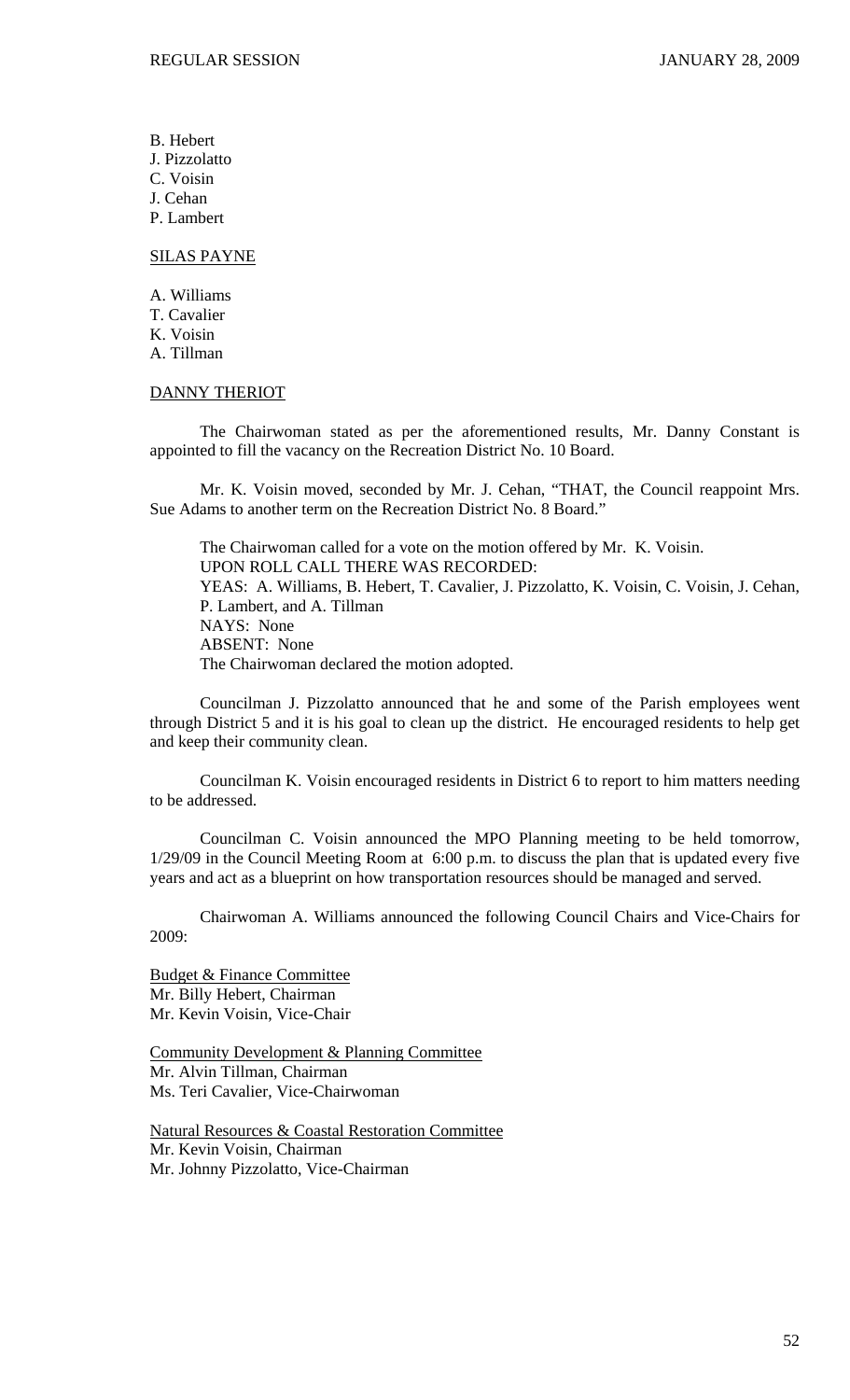Policy, Procedure & Legal Committee Mr. Clayton Voisin, Chairman Mr. Pete Lambert, Vice-Chairman

Public Services Committee Mr. Joey Cehan, Chairman Mr. Johnny Pizzolatto, Vice-Chairman

# "SUB-COMMITTEES"

Subdivision Regulations Review Committee Mr. Johnny Pizzolatto Mr. Billy Hebert Mr. Kevin Voisin Mr. Clayton Voisin

Emergency Evacuation and Shelter Committee Mr. Clayton Voisin Ms. Teri Cavalier Ms. Arlanda Williams

Downtown Attractions/Beautification Committee Ms. Arlanda Williams Mr. Johnny Pizzolatto Mr. Kevin Voisin

CSBG Committee Ms. Arlanda Williams Mr. Johnny Pizzolatto Mr. Clayton Voisin Mr. Joey Cehan

Parish President M. Claudet announced the following:

An article in USA Today regarding Terrebonne Parish's Alcohol/Drug Free Zone for Carnival Season

South La. Wetlands Discovery Center's 1<sup>st</sup> participation in World Wetlands Day at the Waterlife Museum on 2/2/09

TPCG Environmental Services Manager Eulin Guidry was elected as President of the Public Education Government channels

FEMA flood maps will be exhibited with one-on-one assistance available on Monday from 2:00 – 8:00 p.m.

Street Lights on the parade route being checked and to still report any that are out

Debris pickup on the parade routes and to report it to the Landfill to get it removed prior to the parades

2010 Census looking for employees

The Obama stimulus package providing 3.6 billion for the State of La. to be divided up into various segments and hopefully will be available to Terrebonne Parish

The Cleanest City Competition in March and the reviving of the "Adopt a Plot" program

No action was necessary on agenda item 8A – Information List.

 Mr. A. Tillman moved, seconded by Mr. J. Cehan and Ms. T. Cavalier, "THAT, the Council ratify the Parish President's reappointment of Ms. Courtney Alcock as Parish Attorney for 2009."

 The Chairwoman called for a vote on the motion offered by Mr. A. Tillman. UPON ROLL CALL THERE WAS RECORDED: